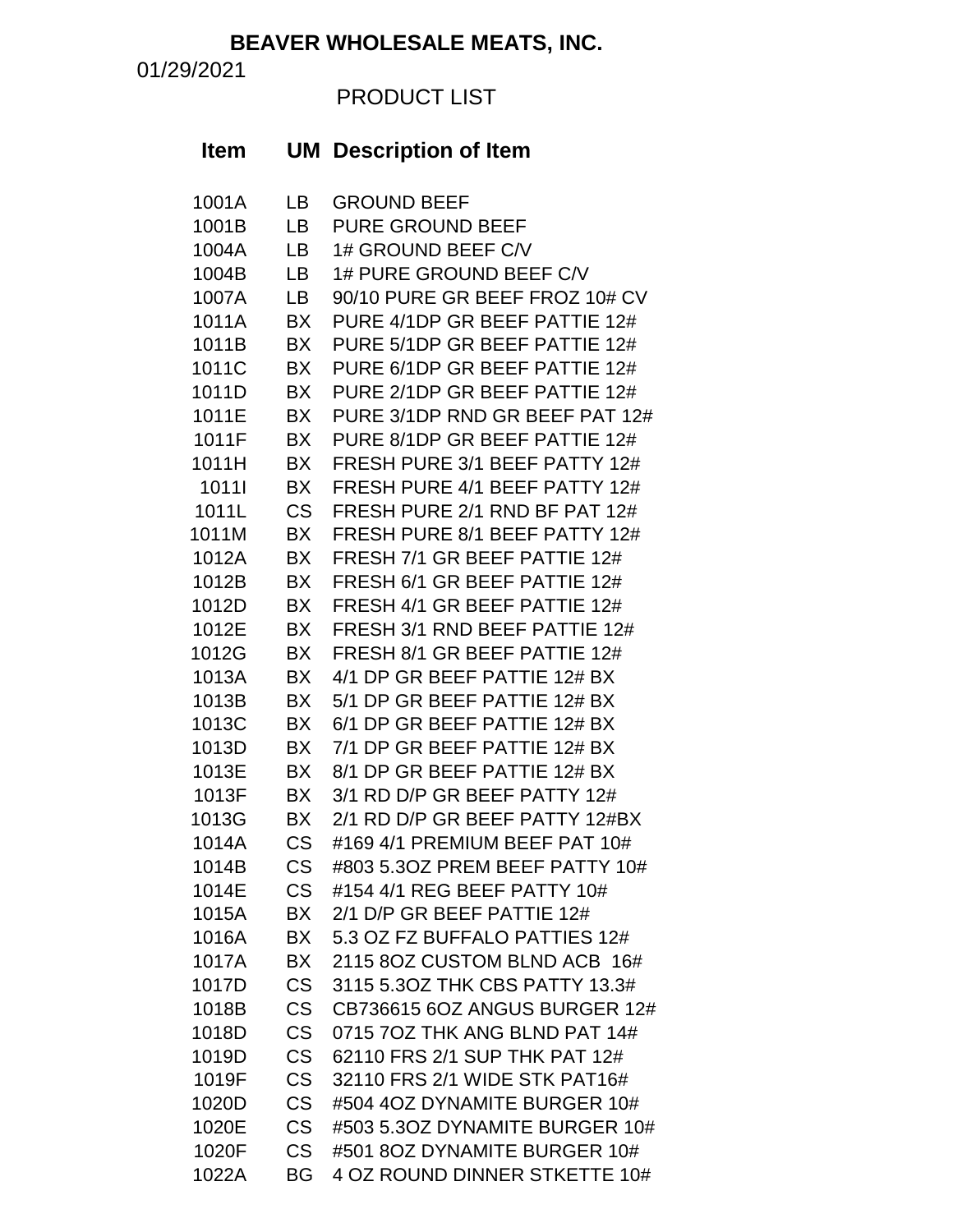| 1023A          | BG        | 4 OZ SQ BF DINNER STKETTE 10#                                |
|----------------|-----------|--------------------------------------------------------------|
| 1023B          | BG        | PC 5-1/3 BF DINNER STKETTE 10#                               |
| 1023C          | BG        | 8OZ OVAL BF DINNER STKETTE 10#                               |
| 1023D          | BG        | 5 OZ OVAL BF DINNER STKETTE10#                               |
| 1023E          | BG.       | 8OZ RND BF DINNER STKETTE 10#                                |
| 1024A          | BX        | 4 OZ SQ BF DINNER STKETTE10#BX                               |
| 1024B          | BX        | PC 5-1/3BF DINNER STKETTE10#BX                               |
| 1024C          | BX        | 8 OZ BEEF DINNER STKETTE 10#BX                               |
| 1024D          | BX        | 5OZ OVAL BF DIN/STKETTE 10# BX                               |
| 1024E          | BX        | 4 OZ RND DINNER STKETTE 10# BX                               |
| 1026A          | BX        | 90/10 PURE 4OZSQ DIN STK 10#BX                               |
| 1027A          | BX        | 8OZ PURE BF DINNER STK 10#BX                                 |
| 1028A          | BG        | 10# BAG 4 OZ HOAGIE STEAK                                    |
| 1028B          | BX        | 10# BX 4 OZ HOAGIE STEAK                                     |
| 1032A          | <b>CS</b> | #083 3/1 SEASONED HOAGIE 10#                                 |
| 1046A          | CS        | PP-BLK 4OZ CK PHLLY STK 4/2.5#                               |
| 1049A          | <b>CS</b> | 1360 MAR STK EZ BRKWY 27/6OZ                                 |
| 1055A          | BX        | 33540 4OZ PHILLY BRKAWAY 10#                                 |
| 1060A          | <b>CS</b> | #6140 4OZ PHILLY BRKWY 10#                                   |
| 1061A          | <b>CS</b> | 1240 4OZ PHILLY PUCK BRKWY 12#                               |
| 1063A          | <b>CS</b> | #733 3OZ PHILLY STK PUCK 10#                                 |
| 1064A          | <b>CS</b> | #731 5OZ PHILLY STK PUCK 10#                                 |
| 1064C          | <b>CS</b> | 35502 5OZ PHILLY STEAK 10#                                   |
| 1100A          | LB        | <b>109 BEEF RIB CHOICE</b>                                   |
| 1101A          | LB        | <b>EXPORT RIBS (CH)</b>                                      |
| 1102A          | LB        | <b>COOKED BEEF RIB</b>                                       |
| 1102B          | LB.       | <b>SLICED COOKED BEEF RIB</b>                                |
| 1104A          | LB.       | TOP SIRLOIN BUTT 10-12#                                      |
| 1105A          | LB.       | TOP BUTT HARTS 5-6#                                          |
| 1105B          | LB        | 10-16OZ B/IN RIBEYES                                         |
| 1106A          | LB        | <b>BOTTOM BUTTS (BALL TIPS)</b>                              |
| 1108A          | LB        | CH ANGUS 0X1 BNLS STRP LOIN                                  |
| 1108B          | LB        | CHOICE 0X1 BNLS STRIP LOIN                                   |
| 1108D          | LB        | CHOICE BNLS STRIP LOIN CUT W/W                               |
| 1108F          | LB        | SELECT 0X1 BNLS STRIP LOIN                                   |
| 1108G          | LB        | SELECT STRIP LOIN CUT W/W                                    |
| 1109B          | LB        | <b>NAT PRIME RIBEYE 12/UP</b>                                |
| 1110A          | LB        | 2X2 RIBEYE 12/UP (CHOICE)                                    |
| 1110B          | LB        | SELECT 2X2 RIBEYE 12/UP                                      |
| 1110C          | LB        | SELECT 2X2 RIBEYE 13/DN                                      |
| 1110D          | LB        | 10OZ WAGYU RIBEYE STK +10#                                   |
| 1110E          | LB        | CHOICE 2X2 RIBEYE CUT W/W                                    |
| 1110F          | LB        | SELECT 2X2 RIBEYE CUT W/W                                    |
| 1111A          | LB        | 2X2 RIBEYE 13.5/DN (CHOICE)                                  |
| 1112A<br>1112B | LB        | BEEF SHORT LOIN OX1 (SELECT)                                 |
| 1114A          | LB<br>LB  | BEEF SHORT LOIN (SEL) CUT W/W<br>CH WHOLE SILVER TENDER 5/UP |
| 1114B          |           |                                                              |
| 1114C          | LB        | PORTIONED TENDERLOIN FILLETS                                 |
|                | LB        | SILVER TENDER CUT W/W                                        |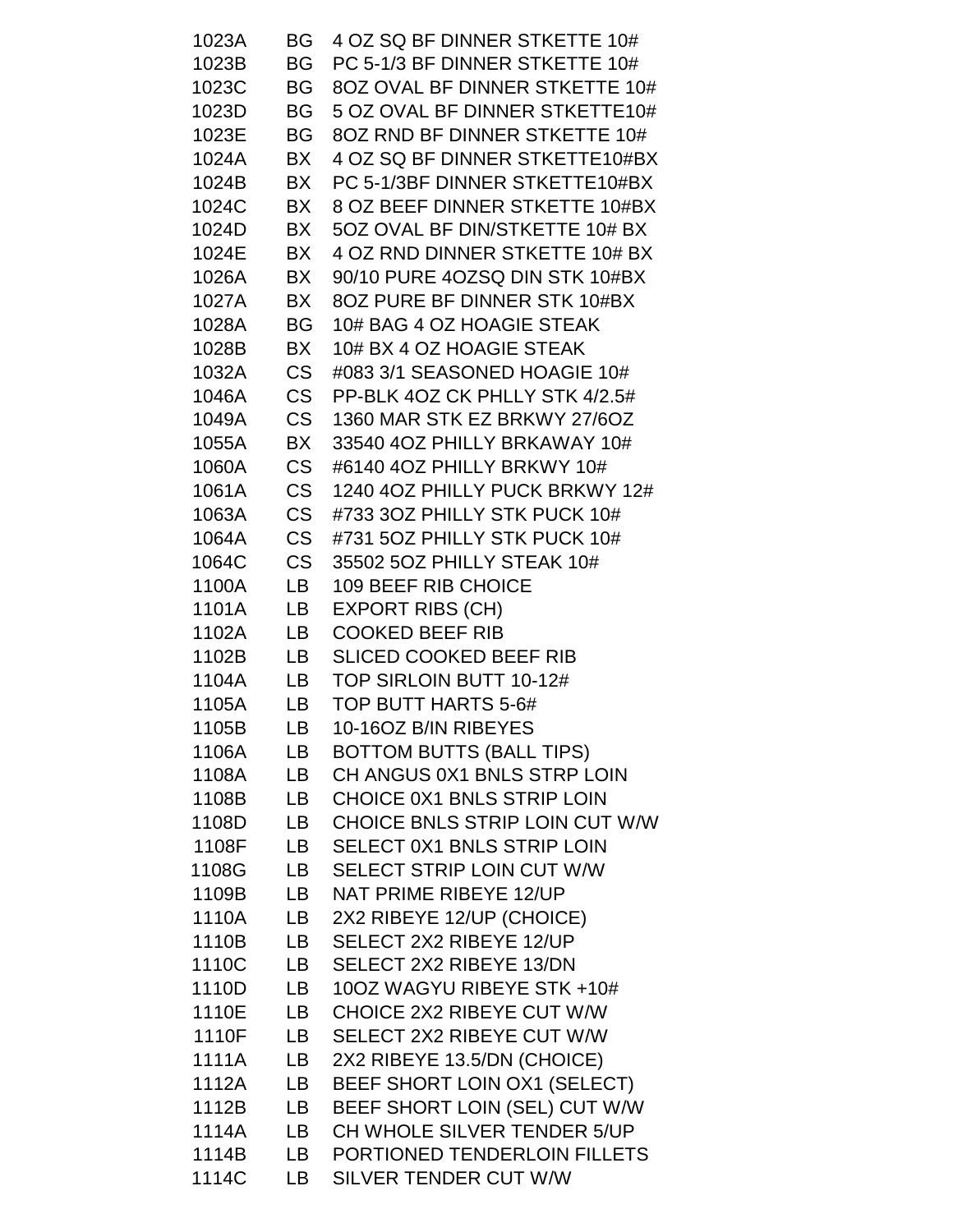| 1114D        | LB   | <b>6OZ TENDERLOIN BUTT STEAKS</b> |
|--------------|------|-----------------------------------|
| 1114E        | LB.  | <b>6OZ CENTER FILLETS</b>         |
| 1114F        |      | LB 80Z CENTER FILLETS             |
| 1114G        | LB — | 90Z CENTER FILLETS                |
| 1116A        |      | LB SELECT WHOLE SILVER TENDER     |
| 1118A        | LB   | TOP ROUNDS (INSIDES) CHOICE       |
| 1118B        | LB   | NETTED TOP ROUND (CHOICE)         |
| 1118C        | LB   | TOP ROUND CUT & TRIMMED           |
| 1121A        |      | LB COOKED TOP ROUND SPLIT         |
| 1121B        | LB   | SLICED CK TOP ROUND SPLIT         |
| 1124A        |      | LB FLAT BOTTOM ROUNDS (CHOICE)    |
| 1124B        | LB   | <b>CUT FLAT BOTTOM ROUNDS</b>     |
| 1128A        | LB   | <b>BONELESS CHUCK ROLL (24#)</b>  |
| 1128B        | LB — | <b>BONELESS CHUCK ROAST</b>       |
| 1129D        | LB   | (W) COOKED POT ROAST              |
| 1130A        |      | LB PEELED BEEF KNUCKLES (9#)      |
| 1136A        | LB — | <b>STEAMSHIP ROUNDS</b>           |
| 1150A        |      | LB DICED STEW BEEF                |
| 1151A        |      | CS 28-84490 FZ BEEF STEW SIRL 2/5 |
| 1152A        | LB   | <b>JULIENNE CUT BEEF</b>          |
| 1160A        |      | LB RAW CORN BEEF BRISKET 11-15#   |
| 1160B        |      | LB BNLS BEEF BRISKET              |
| 1161A        |      | LB (W) CORN BEEF (TIP OFF) PKG'S  |
| 1162A        |      | LB COOKED CORN BEEF 2PC/CS        |
| 1162B        | LB — | <b>SLICED COOKED CORN BEEF</b>    |
| 1163A        |      | CS 1840 4OZ CORN BF BRK AWAY 48CT |
| 1164A        |      | LB BEEF PASTRAMI                  |
| 1172A        |      | BX #506 4OZ SLI BEEF LIVER (W)10# |
| 1174A        |      | BX #533 5OZ SLI BEEF LIVER (W)10# |
| 1199A        | LB   | CH TOP BUTT SIRLOIN STEAK         |
| 1200A        | LB   | CH TOP BUTT HART STEAKS           |
| 1200B        | LB   | <b>6OZ TOP HART SIRLOIN</b>       |
| 1200C        | LB   | <b>80Z TOP HART SIRLOIN</b>       |
| 1200D        | LB   | <b>100Z TOP HART SIRLOIN</b>      |
| 1200E        | LB   | <b>120Z TOP HART SIRLOIN</b>      |
| 1201A        | LB   | <b>BOTTOM BUTT SIRLOIN STEAK</b>  |
| 1201B        | LB   | <b>6OZ BALLTIP STEAK</b>          |
| 1201C        | LB   | <b>8OZ BALLTIP STEAK</b>          |
| 1201D        | LB   | <b>10OZ BALLTIP STEAK</b>         |
| 1202A        | LB   | CH NEW YORK STRIP STEAK           |
| 1202B        | LB   | HOUSE NEW YORK STRIP STEAK        |
| 1202C        | LB   | 80Z CH NY STRIP STEAK             |
| 1202D        | LB.  | 8OZ (H) NY STRIP STEAK            |
| 1202E        | LB   | 10OZ CH NY STRIP STEAK            |
| 1202F        | LB.  | 10OZ (H) NY STRIP STEAK           |
| 1202G        | LB   | 120Z CH NY STRIP STEAK            |
| 1202H        | LB   | 120Z (H) NY STRIP STEAK           |
| <b>12021</b> | LB   | 14OZ CH NY STRIP STEAK            |
| 1202J        | LB.  | 14OZ (H) NY STRIP STEAK           |
|              |      |                                   |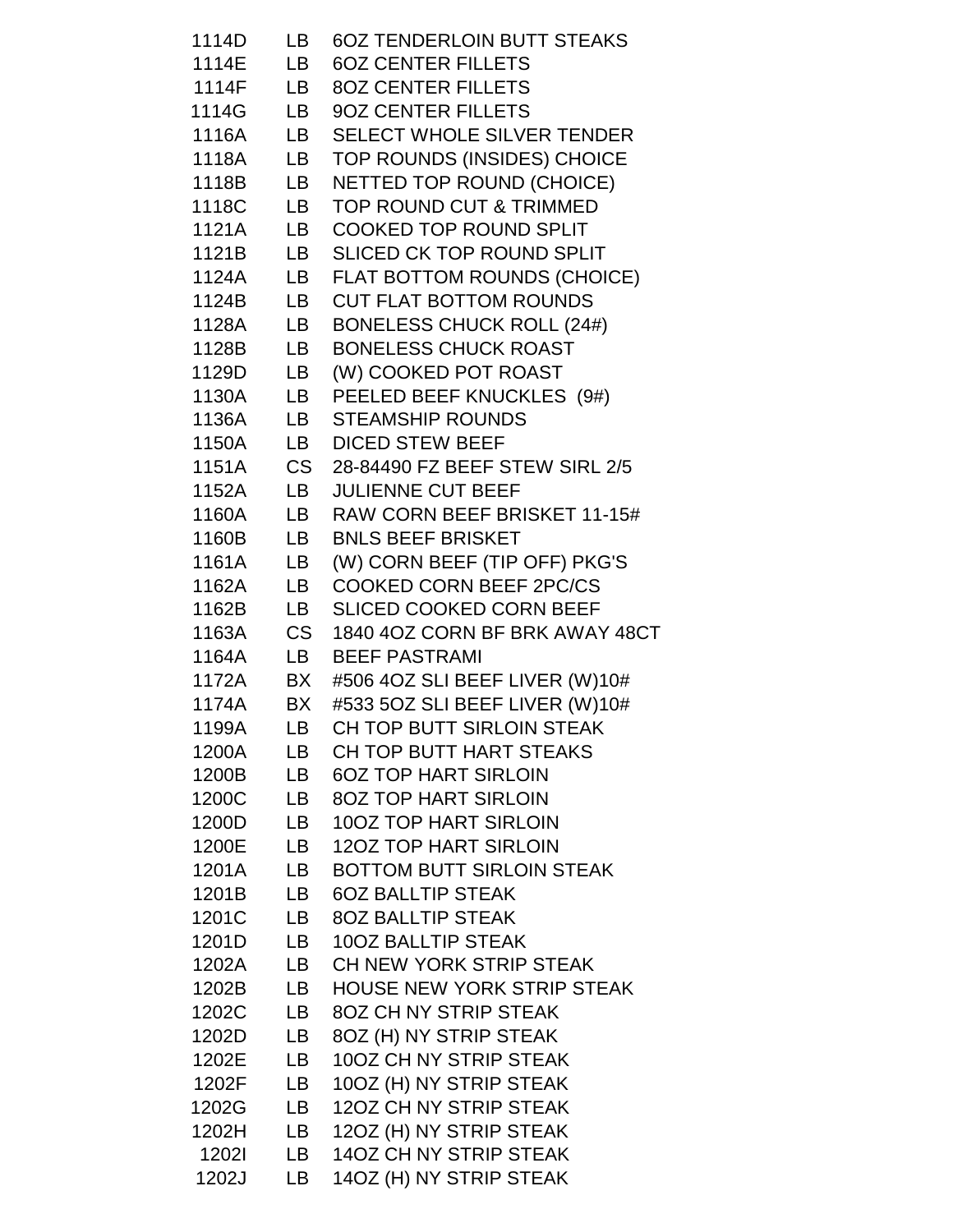| 1202K | LB        | <b>16OZ CH NY STRIP STEAK</b>        |
|-------|-----------|--------------------------------------|
| 1202L | LB        | 16OZ (H) NY STRIP STEAK              |
| 1203A | LB.       | CH CENTER CUT NY STRIP STEAK         |
| 1203B | LB -      | <b>HOUSE CENTER CUT NY STRIP STK</b> |
| 1203C | LB        | 8OZ CH C/C NY STRIP STK              |
| 1203D | LB        | 8OZ (H) C/C NY STRIP STK             |
| 1203E | LB        | 10OZ CH C/C NY STRIP STK             |
| 1203F | LB.       | 10OZ (H) C/C NY STRIP STK            |
| 1203G | LB        | 120Z CH C/C NY STRIP STK             |
| 1203H | LB        | 12OZ (H) C/C NY STRIP STK            |
| 12031 | LB        | 14OZ CH C/C NY STRIP STK             |
| 1203J | LB        | 14OZ (H) C/C NY STRIP STK            |
| 1203K | LB.       | 16OZ CH C/C NY STRIP STK             |
| 1203L | LB.       | 16OZ (H) C/C NY STRIP STK            |
| 1204A | LB        | <b>CH RIBEYE STEAK</b>               |
| 1204B | LB        | <b>HOUSE RIBEYE STEAK</b>            |
| 1204C | LB        | <b>8OZ CH RIBEYE STEAK</b>           |
| 1204D | LB        | 8OZ (H) RIBEYE STEAK                 |
| 1204E | LB        | <b>10OZ CH RIBEYE STEAK</b>          |
| 1204F | LB        | 10OZ (H) RIBEYE STEAK                |
| 1204G | <b>LB</b> | <b>12OZ CH RIBEYE STEAK</b>          |
| 1204H | LB        | 12OZ (H) RIBEYE STEAK                |
| 12041 | LB        | <b>14OZ CH RIBEYE STEAK</b>          |
| 1204J | LB        | 14OZ (H) RIBEYE STEAK                |
| 1204K | LB        | <b>16OZ CH RIBEYE STEAK</b>          |
| 1204L | LB        | 16OZ (H) RIBEYE STEAK                |
| 1206A | LB        | <b>DELMONICO STEAK</b>               |
| 1206B | LB        | <b>HEART SHAPED STEAK</b>            |
| 1206C | LB        | <b>HOUSE DELMONICO STEAK</b>         |
| 1206E | <b>LB</b> | <b>8OZ CH DELMONICO STEAK</b>        |
| 1206F | LB        | 8OZ (H) DELMONICO STEAK              |
| 1206G | LB        | 100Z CH DELMONICO STEAK              |
| 1206H | LB        | 10OZ (H) DELMONICO STEAK             |
| 12061 | LB        | <b>12OZ CH DELMONICO STEAK</b>       |
| 1206J | LB        | 12OZ (H) DELMONICO STEAK             |
| 1206K | LB        | <b>14OZ CH DELMONICO STEAK</b>       |
| 1206L | LB        | 14OZ (H) DELMONICO STEAK             |
| 1206M | LB        | <b>16OZ CH DELMONICO STEAK</b>       |
| 1206N | LB        | 16OZ (H) DELMONICO STEAK             |
| 1210A | LB        | <b>T-BONE STEAK</b>                  |
| 1210B | LB        | 16OZ FZ T-BONES & PORTERHOUSE        |
| 1210C | LB        | 100Z T-BONE STEAK                    |
| 1210D | LB        | 120Z T-BONE STEAK                    |
| 1210E | LB        | <b>14OZ T-BONE STEAK</b>             |
| 1210F | LB        | <b>16OZ T-BONE STEAK</b>             |
| 1210G | LB        | <b>18OZ T-BONE STEAK</b>             |
| 1210H | LB        | 200Z T-BONE STEAK                    |
| 1212A | LB        | PORTERHOUSE STEAK                    |
| 1212B | LB        | <b>10OZ PORTERHOUSE STEAK</b>        |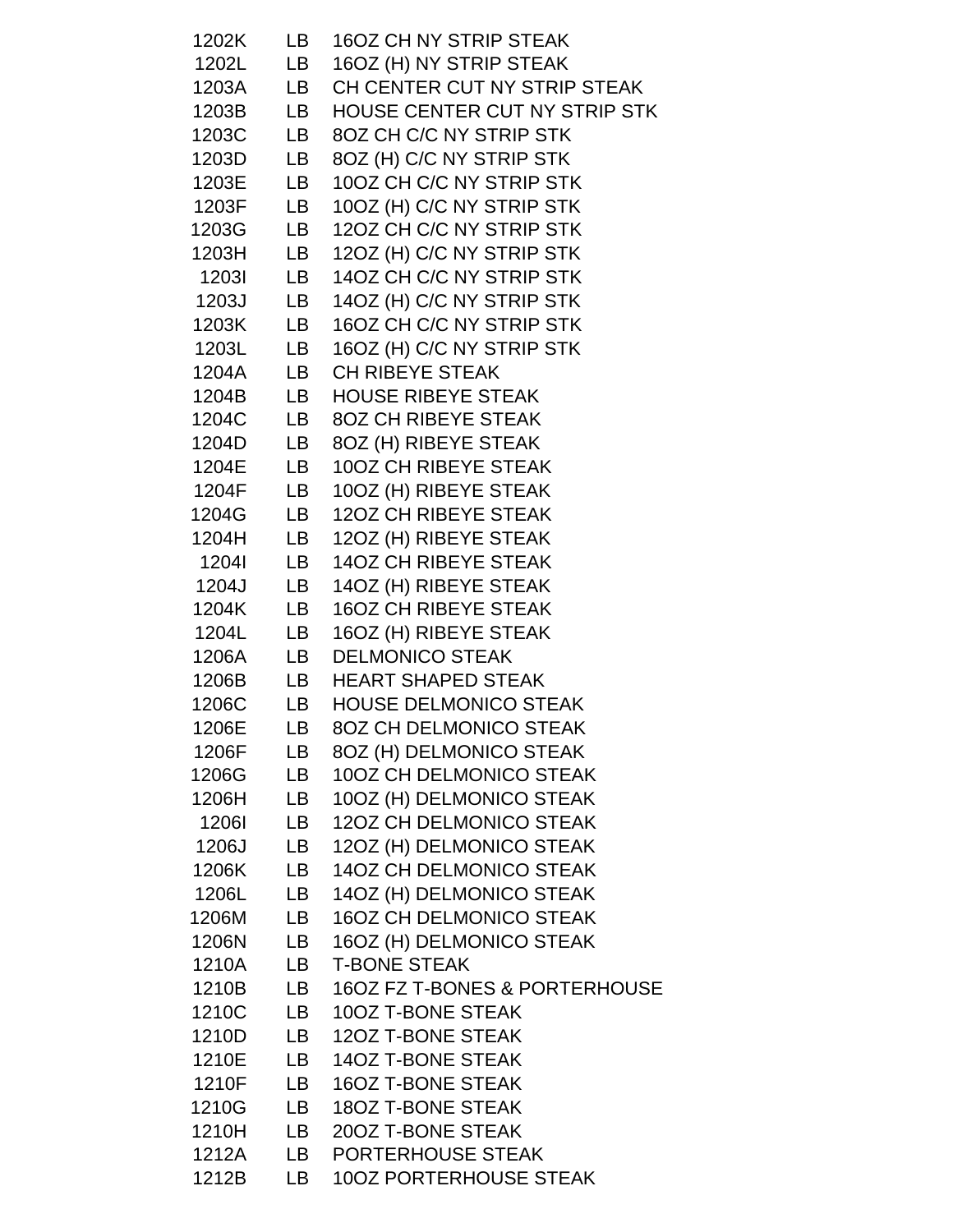| 1212C          | LB                     | <b>12OZ PORTERHOUSE STEAK</b>                                        |
|----------------|------------------------|----------------------------------------------------------------------|
| 1212D          | LB                     | <b>14OZ PORTERHOUSE STEAK</b>                                        |
| 1212E          | LB                     | <b>16OZ PORTERHOUSE STEAK</b>                                        |
| 1212F          | LB                     | <b>180Z PORTERHOUSE STEAK</b>                                        |
| 1212G          | LB                     | 200Z PORTERHOUSE STEAK                                               |
| 1215A          | LB                     | FLAT IRON STEAK (CH SHLD CLOD)                                       |
| 1216A          | LB .                   | <b>FLANK STEAK</b>                                                   |
| 1218A          | LB                     | <b>4OZ FRESH SWISS STEAK</b>                                         |
| 1218B          | LB —                   | <b>50Z FRESH SWISS STEAK</b>                                         |
| 1218C          | LB                     | <b>6OZ FRESH SWISS STEAK</b>                                         |
| 1218D          | LB                     | <b>FRESH SWISS STEAK</b>                                             |
| 1219A          | BX                     | (W) 10OZ END CUT STRIP STK 10#                                       |
| 1220A          | LB                     | <b>ROUND STEAK</b>                                                   |
| 1222A          | LB .                   | <b>FINGER STEAK</b>                                                  |
| 1223A          | BX                     | 12 OZ (W) END STRIP STK 10.50#                                       |
| 1224A          | BX                     | 8 OZ END CUT STRIP STK 10#                                           |
| 1225A          | LB -                   | FROZEN END CUT STRIP STEAK                                           |
| 1225B          | LB                     | <b>FRESH END CUT STRIP STEAK</b>                                     |
| 1228A          | LB                     | 100Z WAGYU END CUT STRIP                                             |
| 1305A          | CS .                   | #8141 (B) BBQ BEEF 6/5#                                              |
| 1305B          | TВ                     | 5# TB (B) BBQ BEEF #8141                                             |
| 1308A          | <b>CS</b>              | #8124 CONEY SAUCE ESP 6/5#                                           |
| 1308B          | TB                     | 5#TB CONEY SAUCE ESP #8124                                           |
| 1309A          | <b>CS</b>              | #9210 SLOPPY JOE/CNY SC 6/5TB#                                       |
| 1309B          | TB                     | 5#TB SLOPPY JOE/CONEY SC #9210                                       |
| 1310A          | <b>CS</b>              | #7241 CK CONEY SAUCE 4/5#                                            |
| 1310B          | BG I                   | 5# BG CK CONEY SAUCE #7241                                           |
| 1311A          | <b>CS</b>              | 91602 DIR1OZ CK ITAL MTBL 2/5#                                       |
| 1312C          | <b>CS</b>              | BUON GUSTO .5 OZ MTBALL10#                                           |
| 1313A          | <b>CS</b>              | 40851 2OZ BF&PK MEATBALLS 2/5#                                       |
| 1313E          | <b>CS</b>              | #24710 TYS 1OZ CK MEATBALL 10#                                       |
| 1316A          | <b>CS</b>              | #8527 DRY CAB ROLLS 48/4.83OZ                                        |
| 1317A          | <b>CS</b>              | #8515 STUFFED PEPPERS 48CT                                           |
| 1324A          | <b>CS</b>              | 72249 BER CHEESE RAVIOLI 2/5#                                        |
| 1325A          | <b>CS</b>              | 74740 BER JMBO BF RAVIOLI 2/5#                                       |
| 1326A          | <b>CS</b>              | #0185 STF CRM CHIP BEEF 4/76OZ                                       |
| 1326B          | <b>TR</b>              | 76OZ STF CRM CHIP BEEF #0185                                         |
| 1328A          | <b>CS</b>              | 30340 STFR MAC&CHEESE 4/76OZ                                         |
| 1328B          | <b>TR</b>              | 76OZ STFR MAC & CHEESE #30340                                        |
| 1328C          | <b>CS</b><br><b>CS</b> | 354211 WH CHED MAC&CH 4/64OZ<br><b>CHEFMATE CORN BEEF HASH 6/#10</b> |
| 1329B          | <b>CN</b>              | #10 CHEFMATE CORN BEEF HASH                                          |
| 1329C          | <b>CS</b>              | #61736 FROZ SAUS GRAVY 6/2#                                          |
| 1330A<br>1332A | <b>CS</b>              | #8127 (B) PEP PIZZA PAT 44/3.7                                       |
| 1333A          | <b>CS</b>              | 148 4OZ PIZZA PAT W/CH&PEP 10#                                       |
| 1335A          | <b>CS</b>              | 32080 HOLTEN 2OZ BF PATTY 15#                                        |
| 1336A          | <b>CS</b>              | #740 CHARBRL SALSBRY STK 40/4                                        |
| 1339A          | <b>CS</b>              | #15440 CHBRL BEEF PAT 40-4 OZ                                        |
| 1341A          | <b>CS</b>              | SWIN4 4.25ZBLK BEAN BURGER 10#                                       |
|                |                        |                                                                      |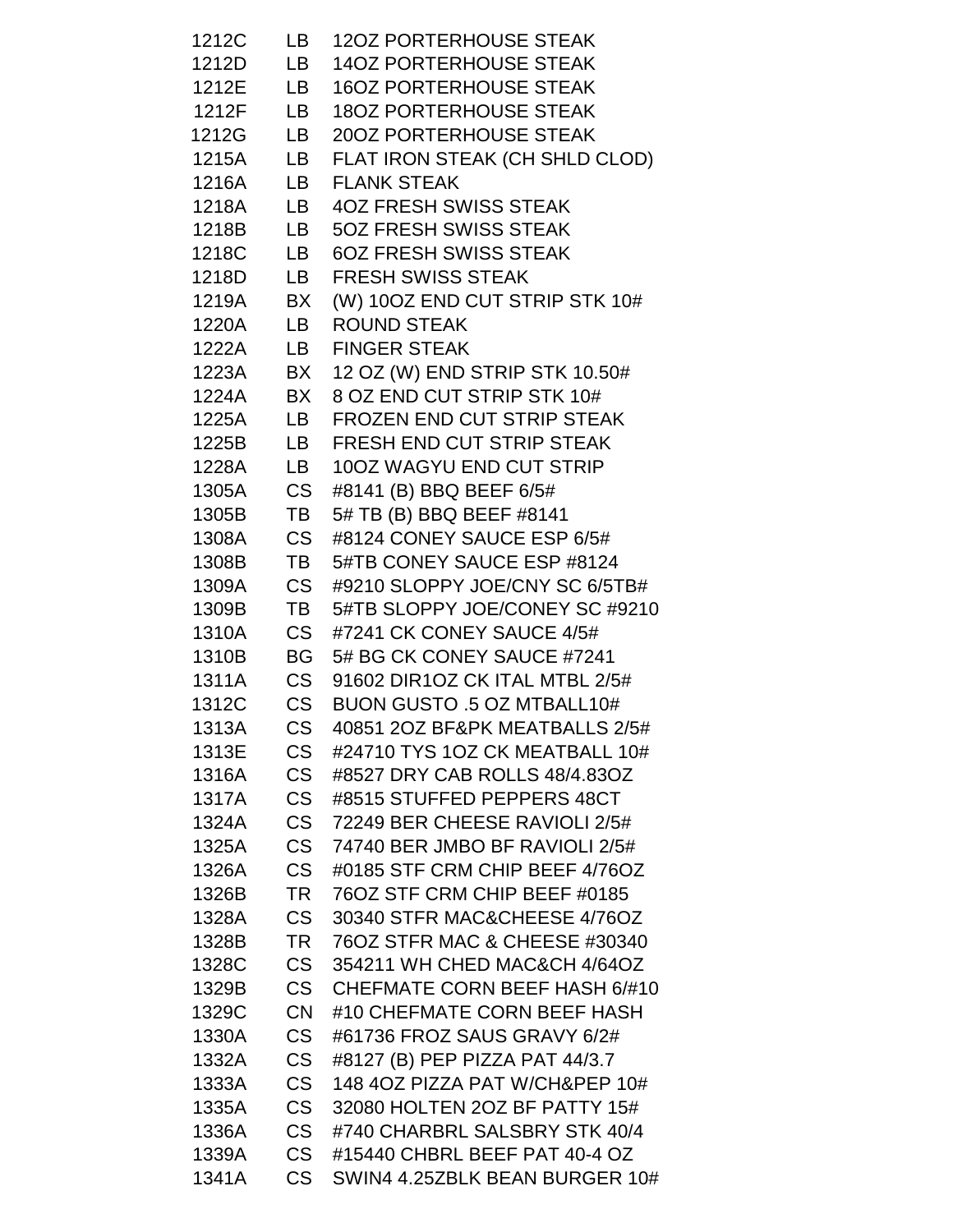| 1348A        | BX        | 4 OZ BR CHUCKWAGON BF STK 10#       |
|--------------|-----------|-------------------------------------|
| 1351A        | CS        | 22190 AFC CK BEEF PAT 120/2OZ       |
| 1353A        | <b>CS</b> | 1441 4OZ OV CF BR PATTY 10#         |
| 1354A        | <b>CS</b> | 50664 FLM BRL BF PATTY 64/3OZ       |
| 1355A        | BX        | 19041 5.30Z C/F BF FRITTER 10#      |
| 1356A        | <b>CS</b> | 4641 4OZ C/F STEAK 10#              |
| 1359A        | <b>CS</b> | #4631 C/F STEAK FRITTER 30/5.3      |
| 1362A        | <b>CS</b> | #9668 CK ANGUS PATTY 48/30Z         |
| 1363A        | <b>CS</b> | #10710 AFC MINI BRGR/BUN 72CT       |
| 1376A        | <b>CS</b> | #8167 TACO MEAT FILLING 3/5#        |
| 1376B        | <b>BG</b> | 5# BG TACO MEAT FILLING #8167       |
| 1378A        | <b>CS</b> | 630-20 CK BEEF CRUMBLES 2/80OZ      |
| 1379A        | CS        | 203-320 BF STK NUGGET 333/.48Z      |
| 2000A        | LB        | <b>PORK LOIN - WHOLE</b>            |
| 2000B        | LB.       | PORK LOIN - END TO END              |
| 2000C        | LB        | PORK LOIN - BRT ENDS                |
| 2000D        | LB.       | <b>CENTER PORK CHOPS</b>            |
| 2000E        | LB        | POCKET PORK CHOPS                   |
| 2000F        | LB.       | <b>FRENCHED PORK CHOPS</b>          |
| 2000G        | LB        | <b>4OZ CENTER PORK CHOPS</b>        |
| 2000H        | LB        | <b>5OZ CENTER PORK CHOPS</b>        |
| <b>2000l</b> | LB        | <b>6OZ CENTER PORK CHOPS</b>        |
| 2000J        | LB        | <b>8OZ CENTER PORK CHOPS</b>        |
| 2000K        | LB.       | <b>10OZ CENTER PORK CHOPS</b>       |
| 2001A        | LB        | 1645 7OZ BNLS PORK CHOP 8-9#BX      |
| 2003A        | LB.       | <b>BONELESS PORK LOIN</b>           |
| 2003B        | LB        | <b>BONELESS PORK CHOPS</b>          |
| 2003C        | LB        | <b>3OZ BONELESS PORK CHOPS</b>      |
| 2003D        | LB        | <b>4OZ BONELESS PORK CHOPS</b>      |
| 2003E        | LB        | <b>5OZ BONELESS PORK CHOPS</b>      |
| 2003F        | LB        | <b>6OZ BONELESS PORK CHOPS</b>      |
| 2006A        | LB        | IBP PORK BABY BACK RIBS 6/3PC       |
| 2007A        | LB        | PRIME PORK ST LOUIS RIBS            |
| 2010A        | LB        | <b>WHOLE SPARE RIBS</b>             |
| 2011B        | LB        | <b>KBD ST LOUIS RIBS 2#</b>         |
| 2014A        | LB.       | #23018 IK ST LOUIS RIBS 2.5#        |
| 2015B        | LB.       | <b>COOKED ST LOUIS RIBS S&amp;P</b> |
| 2017A        | LB        | PORK BUTT (VAC PK) 2PC PER PK       |
| 2017B        | LB        | <b>COUNTRY STYLE PORK BUTT RIBS</b> |
| 2019A        | LB        | BONELESS PORK BUTT -2PC PER PK      |
| 2020A        | LB        | <b>GROUND PORK</b>                  |
| 2022A        | LB.       | FROZEN DICED PORK (10#)             |
| 2023A        | LB        | <b>FRESH DICED PORK</b>             |
| 2026A        | LB        | PORK TENDERLOINS 1 1/2# / 2PK       |
| 2050A        | LB        | 4OZ PORK CUBE STK (10#)             |
| 2067A        | CS        | #530 CK 3OZ SUPERRIB PAT 53CT       |
| 2100A        | CS        | #289 TEXAS TENDERLOIN 30/7.2OZ      |
| 2101A        | BX        | 4 OZ BR PORK CUTLET 40/10#          |
| 2117A        | CS        | 81150 SMKHS PULLED PORK 4/5#        |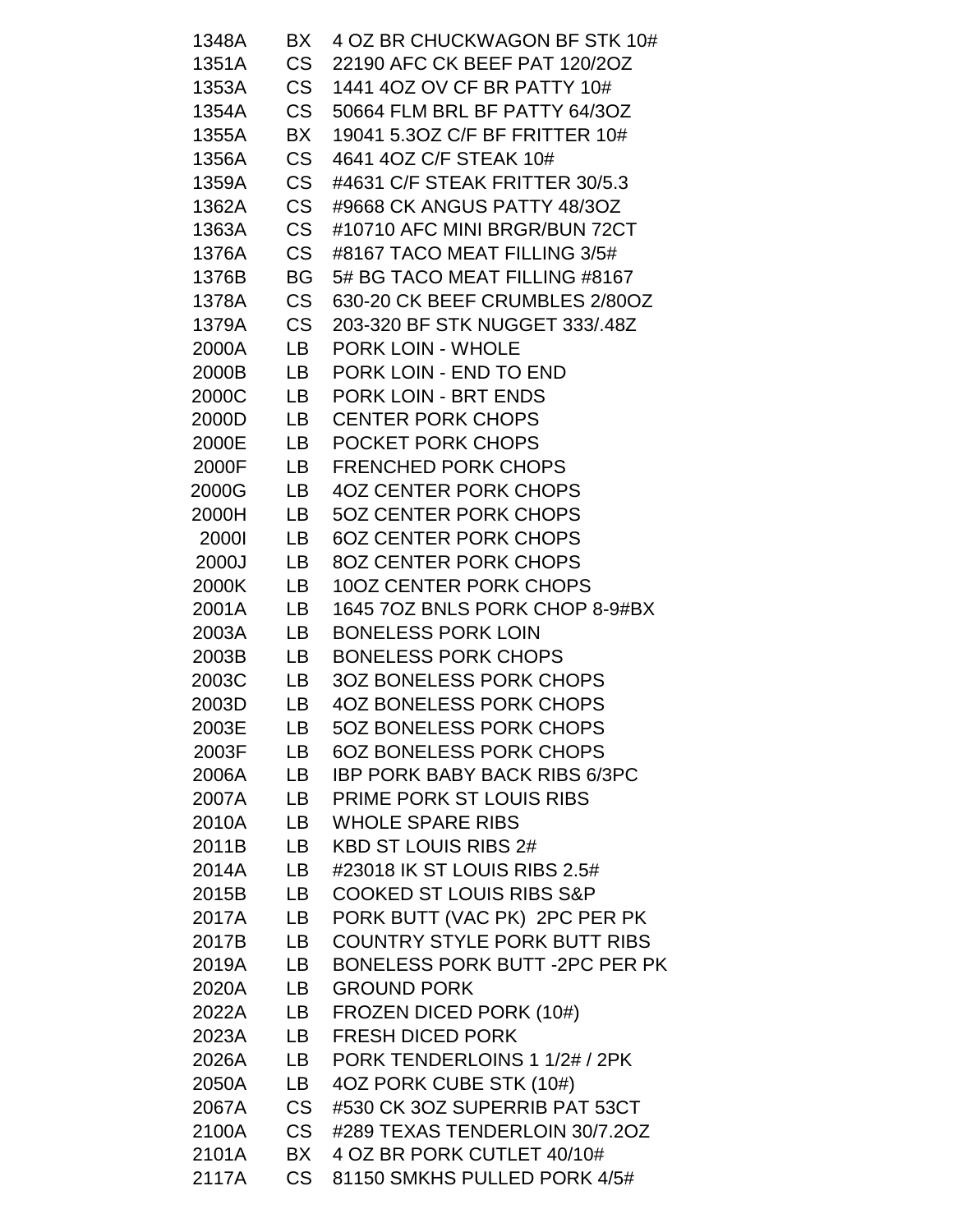| CS<br>2118A        |           | C05 STREBS SHRD BBQ PORK 2/5#  |
|--------------------|-----------|--------------------------------|
| 2118B<br>TB        |           | 5# STREBS SHRD BBQ PORK C05    |
| CS<br>2120A        |           | C05P STREBS PULLED PORK 2/5#   |
| 2120B<br>TB        |           | 5# STREBS PULLED PORK C05P     |
| CS<br>2122A        |           | #22600 FL PULLED PORK 4/2.5#   |
| <b>CS</b><br>2198A |           | <b>ROUTH BULK SAUSAGE 2/5#</b> |
| 2198B<br>BG        |           | 5# ROUTH BULK SAUSAGE          |
| BG<br>2199A        |           | FRESH 5# BAG (B) BULK SAUSAGE  |
| 2200A<br>BG        |           | 5# BAG (B) BULK SAUSAGE        |
| 2200B<br>BG        |           | 5X1# (B) BULK SAUSAGE          |
| 2200C<br>CS        |           | 06 STREB'S BULK SAUSAGE 2/5#   |
| BG<br>2200D        |           | 5# STREBS BULK SAUSAGE #06     |
| 2200E<br>BG        |           | 5X2# (B) BULK SAUSAGE (RETAIL) |
| 2200F<br><b>BG</b> |           | 5X1# (B) BULK SAUSAGE (RETAIL) |
| <b>CS</b><br>2201A |           | 02B STREB BULK ITAL SAUS 2/5#  |
| 2201B<br>BG        |           | 5# STREB BULK ITAL SAUSAGE 02B |
| 2202A              | <b>CS</b> | 1411 TYS CK PIZZA TOPPING 2/5# |
| 2202C<br>CS        |           | SO#41021 HOR PORK TOPPING 2/5# |
| <b>CS</b><br>2204A |           | #1593 ITAL PORK TOPPING 2/5#   |
| 2212A<br>CS        |           | #13053 FL SMK ROPE SAUS 2/5#   |
| BG<br>2212B        |           | 5# SMK ROPE SAUSAGE #13053     |
| 2214A<br>CS        |           | S01C STREB SMK ROPE SAUS 2/5#  |
| 2214B<br>BG        |           | 5# STREB SMK ROPE SAUS S01C    |
| 2215A<br>CS        |           | 489 KENT 4/1 SMK SAUSAGE 10#   |
| <b>CS</b><br>2216A |           | #517 KENT 5/1 SMK SAUSAGE 10#  |
| BX<br>2220A        |           | ROUTH SAUSAGE LINK 6.25#BX     |
| BX<br>2223A        |           | #21105 (E) 1OZ CK SAUS LK 10#  |
| 2224A<br>BX        |           | #91312 DIR 1OZ SAUS LINK 10#   |
| CS<br>2225A        |           | DETROIT 1OZ SAUSAGE LINK 10#   |
| <b>CS</b><br>2226A |           | 91002 4.5Z MDHT ITAL LNK 11.25 |
| BX<br>2229A        |           | 91004 CK 4/1 MED ITAL LNK 10#  |
| <b>CS</b><br>2233A |           | #11100 (E) 2OZ CK SAUS PAT 10# |
| CS<br>2233B        |           | (E) 1.5OZ CK SAUS PAT 107CT    |
| <b>CS</b><br>2234A |           | D00040 DET 2OZ SAUS PATTY 15#  |
| 2235A<br>BX        |           | #91102 DIR 4OZ ITAL SAU PAT10# |
| BX<br>2239A        |           | 91502 DIR 5.30Z ITAL HOAGIE 8# |
| CS<br>2241A        |           | #13054 FL POLSKA KIELBASA 2/5# |
| 2241B<br>BG        |           | 5# FL POLSKA KIELBASA #13054   |
| <b>CS</b><br>2242A |           | #13528 FL 4/1 POL KIELBASA 10# |
| CS<br>2243A        |           | #13529 FL 5/1 POL KIELBASA 10# |
| <b>CS</b><br>2252A |           | #779 JFI 4/1 ULT BEER BRAT 2/5 |
| CS<br>2256A        |           | 2938 JFI 5/1 CK BRATWURST 2/5# |
| <b>CS</b><br>2258A |           | 17670 FL 4/1 CK ALE BRAT 2/5#  |
| <b>CS</b><br>2259A |           | #059 JFI 4/1 CK BRATWURST 2/5# |
| <b>CS</b><br>2261A |           | #765 BRATWURST PATTIES 9/16OZ  |
| 2299A<br>LB        |           | 19555 FL APLWD CARVEMSTR HAM   |
| 2299B<br>LB        |           | SLICED FL APLWD CARVEMSTR HAM  |
| 2300A<br>LB.       |           | <b>FRESH HAM BRT</b>           |
| 2300B<br>LB        |           | <b>FRESH HAM CUT</b>           |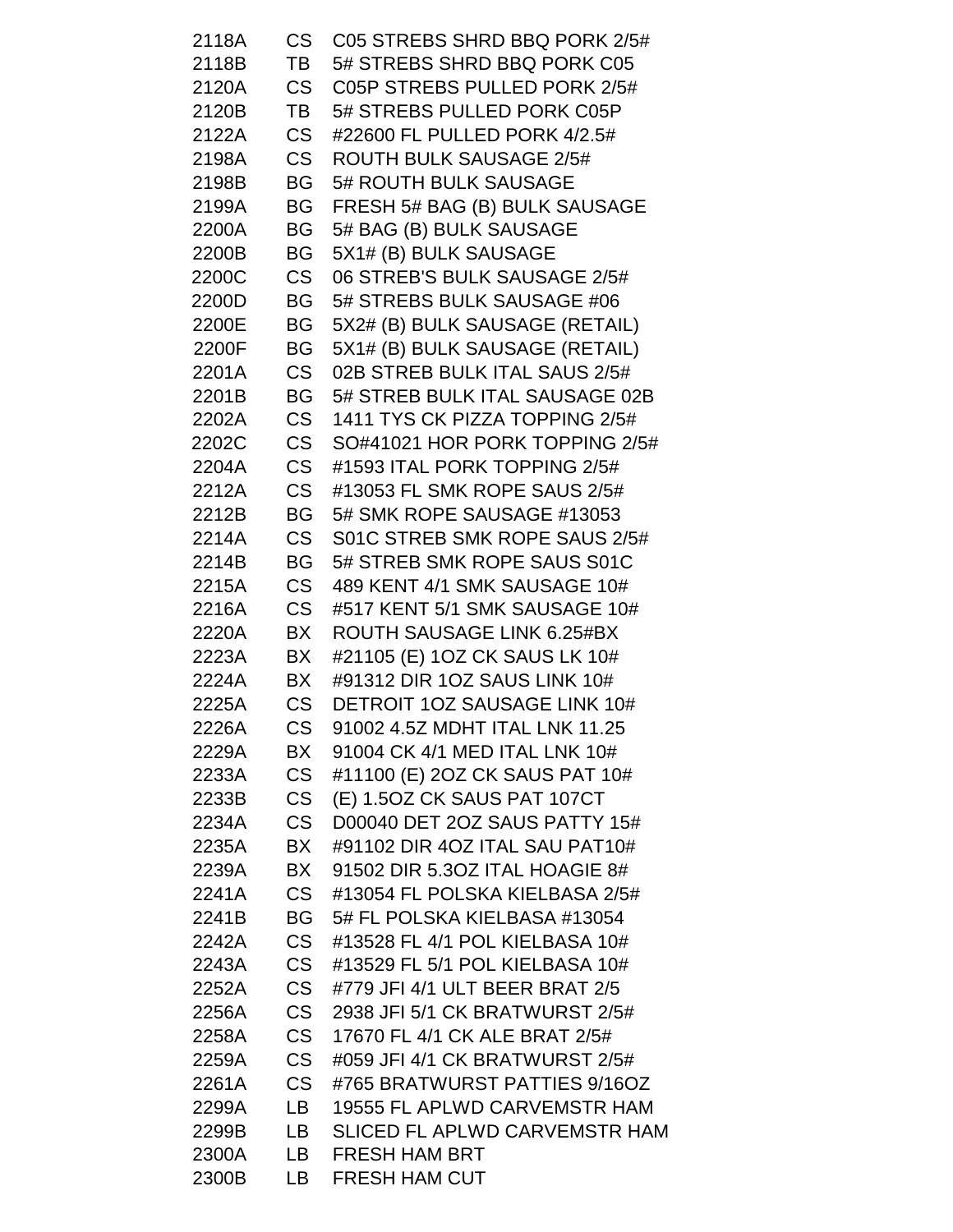| 2302A | LB        | #12860 FL DINNER HAM (12# AVG)      |
|-------|-----------|-------------------------------------|
| 2302B | LB        | <b>SLICED FL DINNER HAM</b>         |
| 2303A | LB        | DAISYFIELD DINNER HAM               |
| 2303B | LB —      | <b>SLICED DAISYFIELD DINNER HAM</b> |
| 2304A | LB —      | #04771 KRETS HONEY HAM 12#          |
| 2304B | LB —      | <b>SLICED KRETS HONEY HAM</b>       |
| 2304C | LB —      | 17570 HF VIRGINIA HAM               |
| 2305A | LB        | SUP BNLS TAVERN HAM (14-17#)        |
| 2305B | LB —      | <b>SLICED TAVERN HAM</b>            |
| 2308A | LB        | #12841 FL BUFFET HAM                |
| 2308B | LB        | <b>SLICED FARMLAND BUFFET HAM</b>   |
| 2313A | <b>CS</b> | #768 HRML SLI CAPICOLLA 6/2#        |
| 2313B | LB        | <b>SLICED CAPICOLLA HAM</b>         |
| 2313C | <b>CS</b> | 1613 SLI CAPICOLLA 5/2#             |
| 2314A | LB        | FL BRN SGA/HNY PIT HAM 13-15#       |
| 2314B | LB        | <b>SLICED FL PIT HAM</b>            |
| 2315A | LB —      | 3195 EZ CARVE BNLS HAM              |
| 2315B | LB        | SLICED EZ CARVE BNLS HAM            |
| 2316A | LB        | (H) SMOKED HAM                      |
| 2316B | LB        | SLICED (H) SMOKED HAM               |
| 2317A | LB        | ROUTH SMOKED PICNIC HAM             |
| 2322A | LB        | #13507 FL COOKED HAM 2/13#          |
| 2322B | LB —      | 13# FL COOKED HAM #13507            |
| 2322C | LB        | CHIPPED FL COOKED HAM               |
| 2323A | <b>CS</b> | DICED SMK HAM 2/5#                  |
| 2323B | BG -      | 5# BG DICED SMK HAM                 |
| 2340A | BG        | 5# BAG HAMLOAF MIX                  |
| 2395A | <b>CS</b> | #52 FL SLI SHOULDER BACON 6/3#      |
| 2401A | <b>CS</b> | S00240 18/22 THICK BACON 15#        |
| 2403A | <b>CS</b> | S00230 14/17 THICK BACON 15#        |
| 2403C | CS        | S00300 14/17 EZ SHEET BAC 15        |
| 2405A | BX        | 24X1# SGDL VACPAK THICK BACON       |
| 2405B | LB        | <b>1# SGDL VACPAK THICK BACON</b>   |
| 2406A | BX        | S00290 18/22 EZ SHEET BACON 15      |
| 2409A | <b>CS</b> | #12500 CK FL BACON 2/150 3.75#      |
| 2409C | CS        | 12033 CK RND BACON 192CT            |
| 2411A | LB.       | ROUTH SLAB BACON                    |
| 2425A | LB        | FL CANADIAN BACON 4#                |
| 2425B | LB        | <b>SLICED FL CANADIAN BACON</b>     |
| 2430A | CS        | #12002 COOKED BACON BITS 2/5#       |
| 2430B | BG        | 5# BAG CK BACON BITS #12002         |
| 2431A | <b>CS</b> | 240300 TYS HNS BCON PCS 4/2.5#      |
| 2432A | <b>CS</b> | F8882100 IMIT BACON BITS 10#        |
| 2435A | <b>CS</b> | <b>INDY DICED BACON RTC 6/3#</b>    |
| 2500A | BX        | #152 FL 8/1 CN WIENERS 10#          |
| 2501A | CS        | #453 KENT 8/1 BEEF HOTDOG 10#       |
| 2502A | BX        | #100 FL 10/1 WIENERS 10#            |
| 2503A | BX.       | #096 FL BEEF 8/1 WIENERS 10#        |
| 2504A | BX        | #097 FL BEEF 10/1 WIENERS 10#       |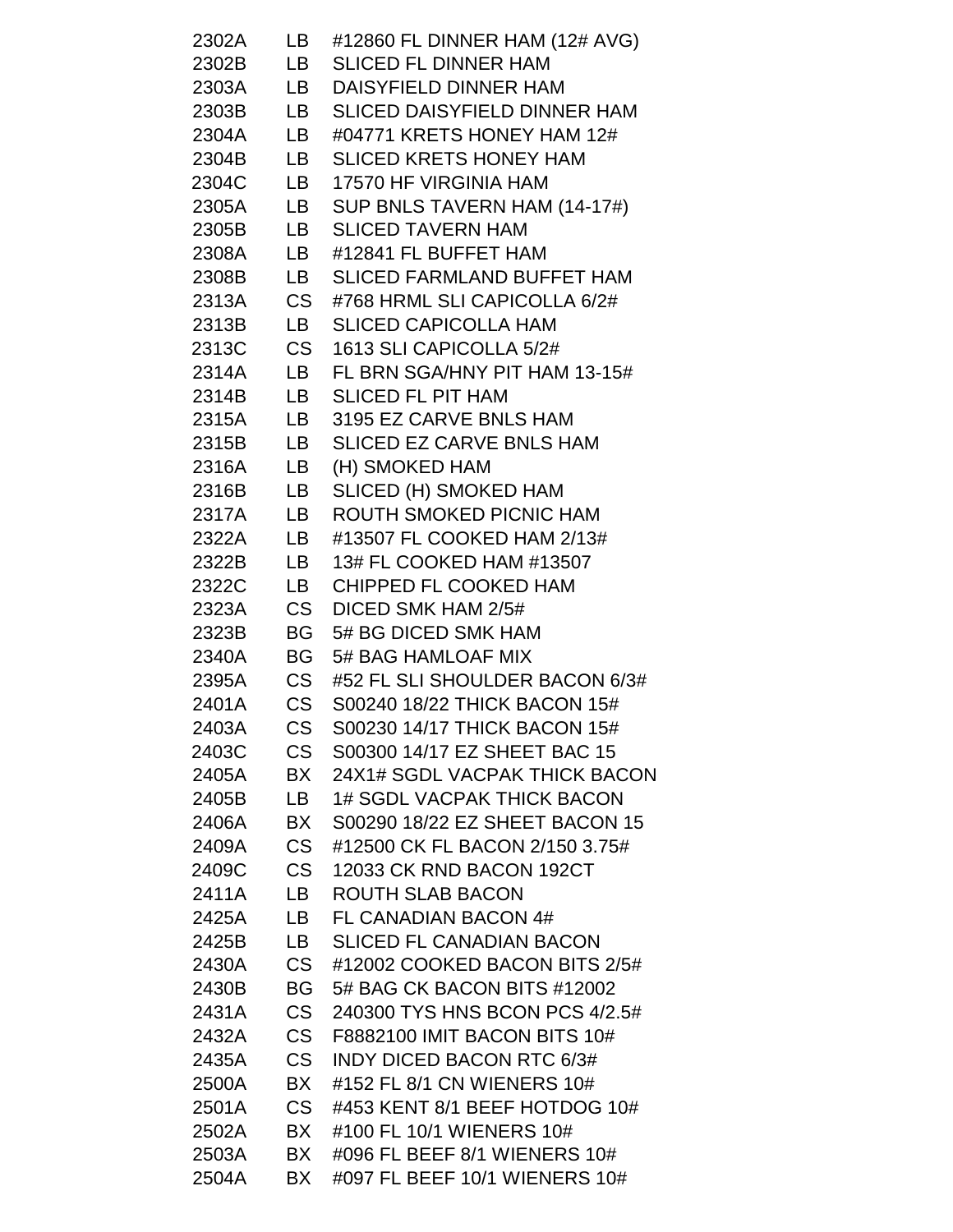| 2505A | BX              | #180 FL 6/1 WIENERS 10#                                        |
|-------|-----------------|----------------------------------------------------------------|
| 2505B | BX              | #304 FL BEEF 5/1 WIENER 10#                                    |
| 2506A | BX              | #422 KENT 10/1 WIENERS 10#                                     |
| 2508A | BX              | #887 KENT ROLLO 8/1 WIENER 10#                                 |
| 2511A | CS              | #112 SGDL 8/1 HOT DOGS 24/1#                                   |
| 2511B | <b>PK</b>       | 1# PKG SGDL 8/1 HOT DOGS #112                                  |
| 2512A | <b>CS</b>       | #2783 8/1 BF ROLLR HOTDOG 2/5#                                 |
| 2514A | BX              | #098 FL 4/1 WIENERS 10#                                        |
| 2515A | CS              | <b>WUNDER WEINERS 4/3#</b>                                     |
| 2517A | BX              | #095 FL BEEF 4/1 WIENERS 10#                                   |
| 2520A | BX              | #434 KENT 6/1 FOOTLONG WNR 10#                                 |
| 2526A | BX              | 480 KENT 4/1 BEEF FOOTLONG 10#                                 |
| 2527A | BX              | 603 KENT 4/1 MEAT FOOTLONG 10#                                 |
| 2535A | CS              | 31196 COCKTAIL SMOKIES 4/3#                                    |
| 2601A | LB              | <b>SGDL CLEVELAND BOLOGNA</b>                                  |
| 2601B | LB              | SLI SGDL CLEVELAND BOLOGNA                                     |
| 2606A | LB.             | <b>RING TRAIL BOLOGNA</b>                                      |
| 2607A | LB              | SANDWICH TRAIL BOLOGNA (5#)                                    |
| 2607B | LB              | <b>SLICED SANDWICH TRAIL BOLOGNA</b>                           |
| 2614A | LB              | 3081 DUTCH LOAF                                                |
| 2614B | LB              | <b>SLICED DUTCH LOAF</b>                                       |
| 2616A | LB              | SUPERIOR COOKED SALAMI 3/10#                                   |
| 2617A | LB              | <b>HARD SALAMI</b>                                             |
| 2617B | LB.             | <b>SLICED HARD SALAMI</b>                                      |
| 2619A | <b>CS</b>       | 15200 SLI HARD SALAMI 4/4#                                     |
| 2619B | BG              | 4# SLI HARD SALAMI 15200                                       |
| 2625B | LB              | <b>SLICED PICKLE LOAF</b>                                      |
| 2654A | <b>CS</b>       | #5045 SGDL SLI PEPPERONI 2/5#                                  |
| 2654B | <b>BG</b>       | 5# SGDL SLI PEPPERONI #5045                                    |
| 2655A | <b>CS</b>       | 31763 16OZ HRML PPRONI 2/12.5#                                 |
| 2656A | CS              | #1329 MARGH SLI PEPPERONI 4/3#                                 |
| 2657A | LB              | SANDWICH PEPPERONI 3#                                          |
| 2657B | LB.             | <b>SLICED SAND PEPPERONI</b>                                   |
| 2659A | CS              | 160282 DICED PEPPERONI 10#                                     |
| 2660A | CS              | 15196 SLI SAND PEPPERONI 4/4#                                  |
| 2660B | <b>BG</b>       | 4# SLI SAND PEPPERONI 15196                                    |
| 3000A | LB              | <b>DUCK 5/UP</b>                                               |
| 3001A | LB              | 2# OSSO BUCO 2ND CUT                                           |
| 3002A | LB              | 8/10 BNLS DUCK BREAST                                          |
| 3004A | LB              | #19247 FL CK OSSO BUCO 2PK                                     |
| 3009A | CS.             | FINE GROUND VEAL 2/5#                                          |
| 3011A | BX              | 2424 40Z BR VEAL PATTIE 10# BX                                 |
| 3012A | BX              | #501 5OZ BR VEAL PATTIE 10# BX                                 |
| 3016A | CS              | #1218 4OZ CK BRD VEAL STK 10#                                  |
|       |                 |                                                                |
| 3019A | BX<br><b>CS</b> | 4 OZ THIN SLICED VEAL 10# BX<br>50Z VEAL TOP RND CUTLET 10# BX |
| 3020A |                 | 4OZ VEAL TOP RND CUTLET 10#                                    |
| 3025A | CS .            |                                                                |
| 3100A | LB.             | <b>FRNCHED LAMB LOIN 26/28</b>                                 |
| 3104A | LB.             | <b>BONELESS LAMB LEGS</b>                                      |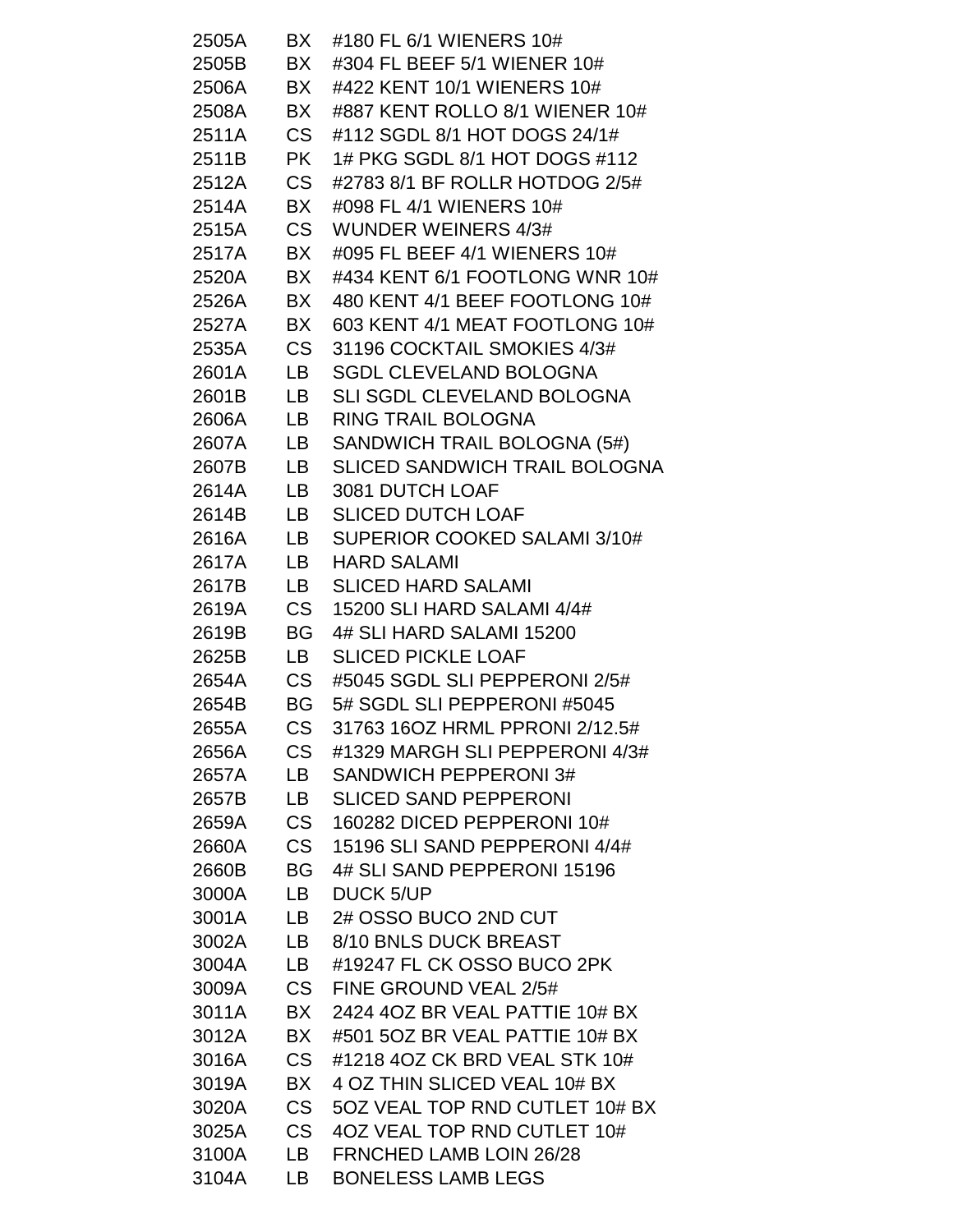| 3105A          | LB                     | LEG OF LAMB (BRT)                                            |
|----------------|------------------------|--------------------------------------------------------------|
| 3106A          | LB                     | LEG OF LAMB (WHOLE)                                          |
| 3108A          | LB                     | <b>RACK OF LAMB</b>                                          |
| 3109A          | LB                     | <b>FRENCHED LAMB RACK</b>                                    |
| 3217A          | <b>CS</b>              | 24# STACK PACK GYRO SLICES                                   |
| 3220A          | CS                     | #1051 GYRO SLI 130/1.25OZ 10#                                |
| 4000A          | LB                     | #3224 (G) WHOLE FRSH FRYER MAR                               |
| 4000B          | LB                     | #3494 8PC FRSH FRYERS 3-3-1/4#                               |
| 4000C          | LB                     | #3364 QUARTER FRYERS 3-3-1/4#                                |
| 4000E          | LB                     | #3314 SPLIT FRYERS 3-3 1/4#                                  |
| 4000F          | LB                     | (W)30113 8PC FRYERS 3-3-1/4#                                 |
| 4000H          | <b>CS</b>              | 638260 (W) B/S CHX THIGH 4/10#                               |
| 4000l          | <b>CS</b>              | #2248 LEG QUARTERS W/BACK 40#                                |
| 4000L          | LB                     | #2122 6OZ B/S CHIX BRST (+20#)                               |
| 4000M          | LB                     | #2063 BREAST QUARTERS (+40#)                                 |
| 4000N          | LB                     | #2115 BREAST TENDERS (+2/10#)                                |
| 4000P          | LB                     | #2035 BONE IN SPLT BRST (+40#)                               |
| 4001A          | <b>CS</b>              | 643100 CVP CHIX TENDERS 4/10#                                |
| 4001C          | LB.                    | #2031 SPLT BREAST MED (+40#)                                 |
| 4001G          | LB                     | #2320 (G) CHIX BACKS (+40#)                                  |
| 4002A          | <b>CS</b>              | #2280 (G) CHIX THIGHS 40#                                    |
| 4002B          | <b>CS</b>              | #2265 (G) CHIX DRUMSTIX 40#                                  |
| 4003A          | <b>CS</b>              | FRESH JUMBO CHICKEN WINGS 4/10                               |
| 4003B          | <b>BG</b>              | 10# BAG FRESH JUMBO CHIX WINGS                               |
| 4004A          | <b>CS</b>              | IMLER FRESH JUMBO WINGS 4/10#                                |
| 4006A          | <b>CS</b>              | 130847 IQF MAR SPL WINGS 4/5#                                |
| 4009A          | LB                     | #81340 CHICKEN LIVERS (10#)                                  |
| 4010A          | LB                     | #813 CHICKEN LIVERS (8CUP)                                   |
| 4011A          | LB                     | #580 GIZZARDS TR/PK 12/3P                                    |
| 4012A          | LB.                    | #585 CHICKEN GIZZARDS (8CUP)                                 |
| 4016A          | <b>CS</b>              | #6527 OV BB 3PC CHIX 10/18OZ                                 |
| 4023A          | LB                     | #2125 6-80Z B/S BRST (+20#)                                  |
| 4024A          | <b>CS</b>              | #6108 OV 4PC H.TCH CHIX 9/18OZ                               |
| 4025A          | LB                     | #2121 (G) 5OZ B/S BRST (+20#)                                |
| 4026A          | <b>CS</b>              | 6548 BB OV 8PC CHIX 10HD/80 CT                               |
| 4027A          | LB                     | #2105 B/S CHIX BRST (+2/10#)                                 |
| 4030A          | <b>CS</b>              | <b>BNLS SKLS CHIX BRST 4/10#</b>                             |
| 4030B          | LB                     | <b>BNLS SKLS CHIX BRST</b>                                   |
| 4030D          | <b>CS</b>              | FRSH 5111 *W* 4OZ CHIX BRST20#                               |
| 4031A          | <b>CS</b>              | 936906 WENDYS SEAS BSCHIX 2/5#                               |
| 4031C          | <b>CS</b>              | 11623 TYSON 4OZ B/S BRST 2/5#                                |
| 4031D<br>4032C | <b>CS</b><br><b>CS</b> | 182571 5OZ B/S CHIX BRST 15#<br>182572 4OZ B/S CHIX BRST 15# |
| 4033C          | <b>CS</b>              | 11621 TYS 5OZ B/S CHIX 2/5#                                  |
|                | <b>CS</b>              | 182682 6OZ B/S CHIX BRST 15#                                 |
| 4034C<br>4035D | <b>CS</b>              | 182728 7OZ B/S CHIX BRST 15#                                 |
| 4037A          | CS                     | #48940 AFC 4OZ CHIX E-Z 48CT                                 |
| 4038A          | <b>CS</b>              | #1247 5OZ BRD CHIX FILLET 10#                                |
| 4049A          | <b>CS</b>              | 5830CK OVCHX BRST CUTLT 64/3OZ                               |
|                |                        |                                                              |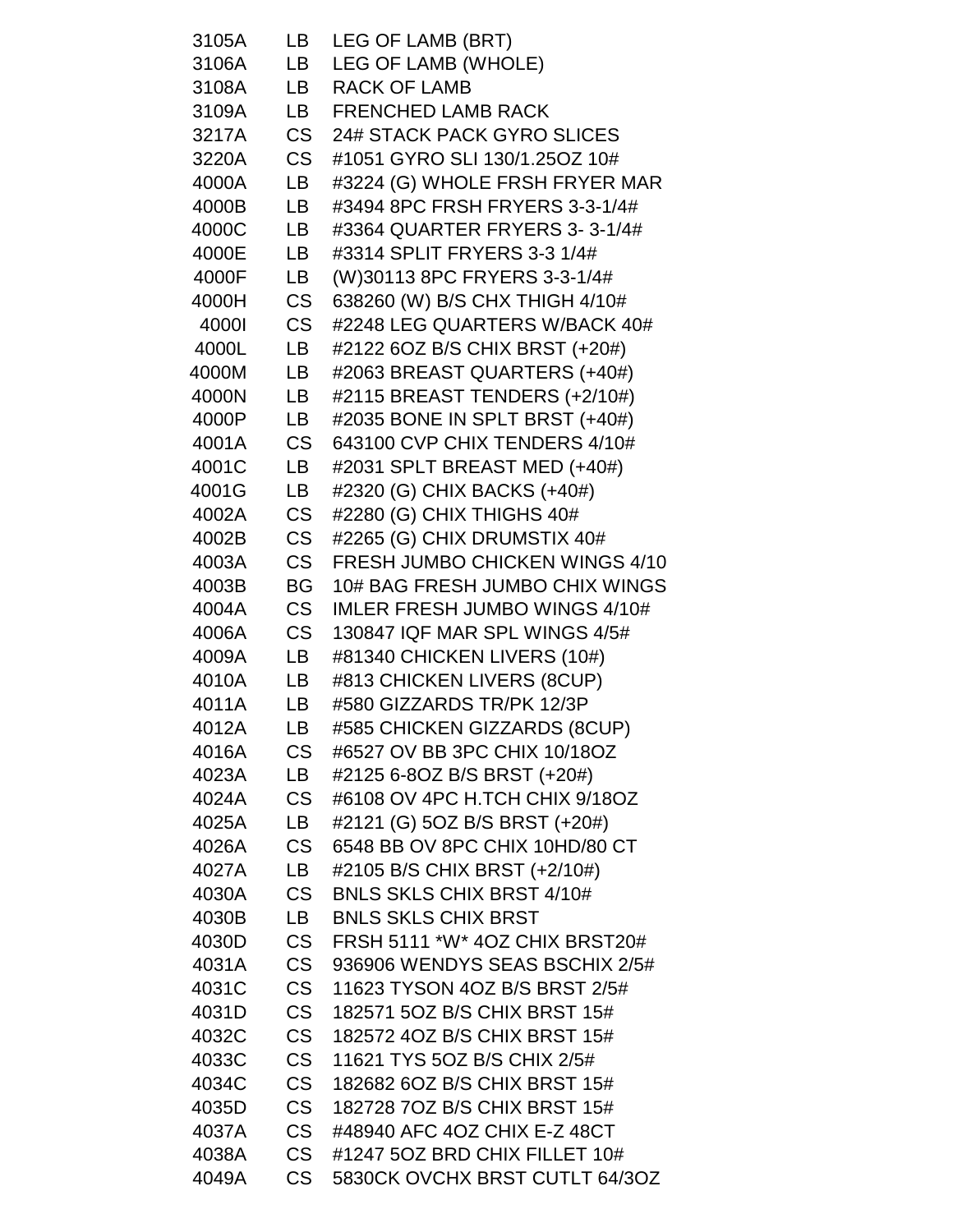| 4050A | <b>CS</b> | 3822 TY 3.4OZ CHIX BRST 20#    |
|-------|-----------|--------------------------------|
| 4051A | <b>CS</b> | 38351 TYS OV 4OZ CK CHX BRS 10 |
| 4052A | <b>CS</b> | #8112M COOKED SHRED CHIX 4/5#  |
| 4052B | BG        | 5#BG COOKED SHRED CHIX #8112M  |
| 4053A | <b>CS</b> | GB8800 1/2"CK WH DICED CHIX10# |
| 4053E | <b>CS</b> | 5256 BB OV DICE FAJITA CHX2/5# |
| 4054A | <b>CS</b> | SWT SUE BONED CHICKEN 12/3#CN  |
| 4054B | <b>CN</b> | <b>3# CAN BONED CHICKEN</b>    |
| 4056A | <b>CS</b> | W/C BONED CHICKEN 12/14.5OZ    |
| 4074A | <b>CS</b> | #5373 OV RAW TATER TENDER 10#  |
| 4103A | <b>CS</b> | P489 BIG CHIX TNDRLN 30/7.2OZ  |
| 4104A | <b>CS</b> | P340 4OZ GR CHIX CUTLET 10#    |
| 4105A | <b>CS</b> | 5831 OV CK BR BRST CTLT 43/3.7 |
| 4113A | <b>CS</b> | 4002 4.7OZ OV ITAL BR FLET 2/5 |
| 4115A | <b>CS</b> | 38330 4OZ HMSTY BRD FILET 2/5# |
| 4116A | <b>CS</b> | 4246 4OZ CK SPICY CHIX FIL 10# |
| 4117A | <b>CS</b> | 4007 DQ 4.2OZ CK BRD CHIX CUTL |
| 4118A | <b>CS</b> | 4203 BB OV CK ITAL BRST 46/3.5 |
| 4122A | <b>CS</b> | 5833 BB BRD BRST CTLT 28/5.6OZ |
| 4123A | <b>CS</b> | 5206 BB 4OZ CHIX KICKER 2/5#   |
| 4125A | <b>CS</b> | 5912 OVCN CHX BRST PAT 49/3.25 |
| 4126A | <b>CS</b> | 2379 TYS OV CHX PAT 120/3.99Z  |
| 4127A | <b>CS</b> | 5454 BB OVBR BRST FILET 40/4OZ |
| 4128A | <b>CS</b> | 76156 TYS RAW TENDERLOIN 2/5#  |
| 4129A | <b>CS</b> | 18096 TYS UNCK CHIX TENDER 10# |
| 4130A | <b>CS</b> | 6516 TYS RAW CHIX FRITTER 2/5# |
| 4130B | <b>CS</b> | 38383 TYS RAW HMSTY TNDR 2/5#  |
| 4136A | <b>CS</b> | 5245 BB OVCHX FAJITA STRIP 10# |
| 4138A | CS        | 5810 BB OV GF CK CHX STRIP 145 |
| 4139A | <b>CS</b> | #7441 TYS RAW BRD TENDER 2/5#  |
| 4140A | <b>CS</b> | 38320 TYS OV CK HMSTY FRTTR2/5 |
| 4141A | <b>CS</b> | 33060 O.K GLDN CHIX TNDER 2/5# |
| 4142A | <b>CS</b> | 1656 TYS UNCK HMSTY TNDER 2/5# |
| 4143A | <b>CS</b> | 5814 OVFIERY CHX FINGER 200/.8 |
| 4144A | <b>CS</b> | #38374 GLDN CRSP CHIX TEN 80CT |
| 4145A | <b>CS</b> | 38364 TYS OV CK CHIX TEND 2/5# |
| 4146A | <b>CS</b> | 5841CK OV SEAS BRST STP145/1.1 |
| 4147A | <b>CS</b> | 5793 OV CHX'N'ZIP ITAL STP 2/5 |
| 4147B | <b>CS</b> | 233351 CK CHIX TNDR FRITTR 10# |
| 4148A | <b>CS</b> | 5467 BB OV BR CHX TENDER 2/5#  |
| 4149A | <b>CS</b> | 10341 TYS RAW HMST TENDER 2/5# |
| 4150A | <b>CS</b> | 5466 OV SPICY CHIX TENDER 2/5# |
| 4151A | <b>CS</b> | 5366 OV NATURAL BR TENDER 2/5# |
| 4152A | <b>CS</b> | 38367 TYS OV BNLS WINGS 2/5#   |
| 4152C | <b>CS</b> | #38324 TYS OV BNLS WINGS 2/5#  |
| 4153A | <b>CS</b> | #125 (P)CK BRD BNLS WINGS 2/5# |
| 4153C | <b>CS</b> | 130008 FC BNLS WYNGS 2/5#      |
| 4154A | <b>CS</b> | 5622BB OVCN WH CHX NUG 295/.65 |
| 4155A | <b>CS</b> | 36548 RANCH CHIX CHIPS 2/5#    |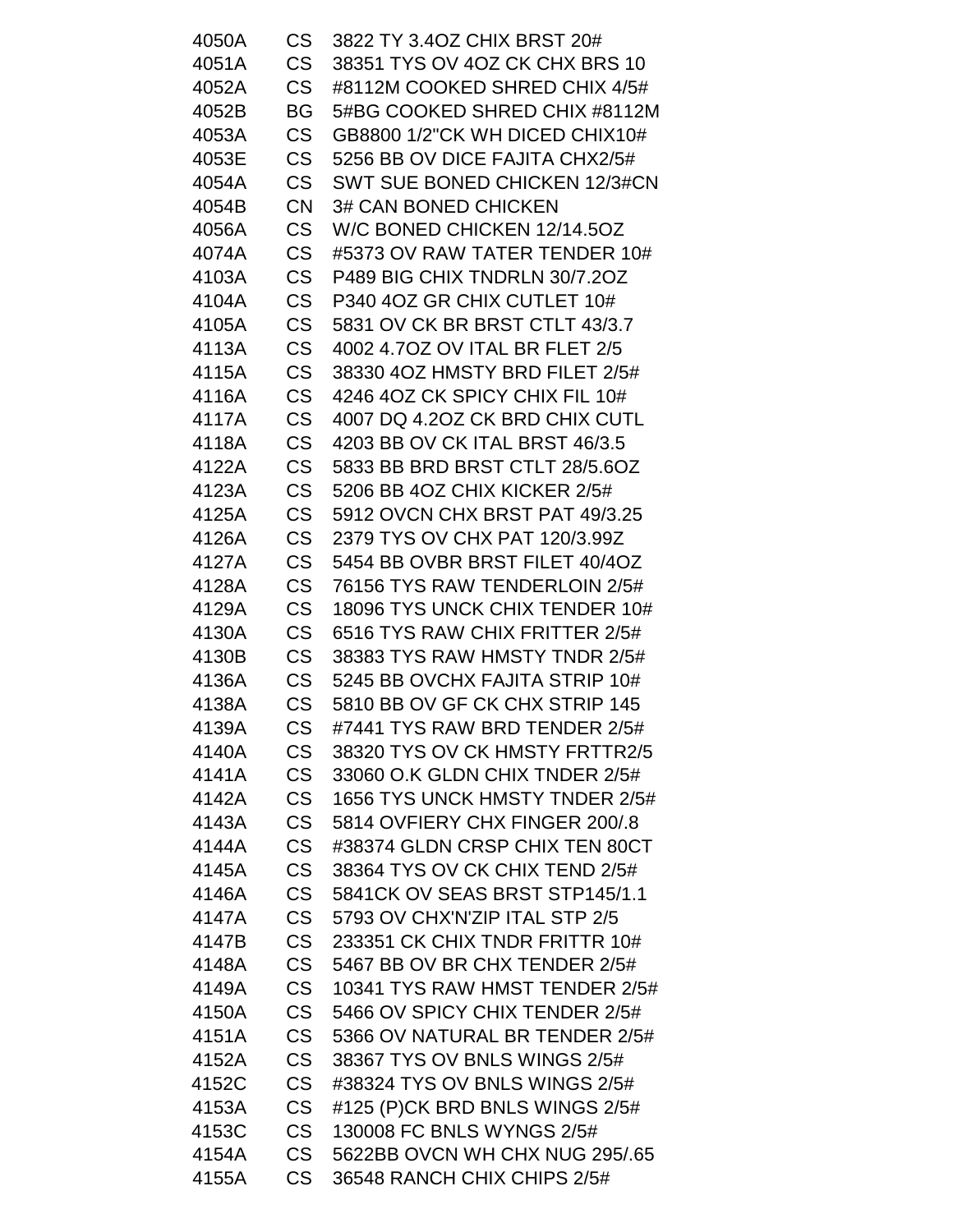| 4157A | CS .      | 4314 TYS HMSTY PPCRN CHIX 2/5#    |
|-------|-----------|-----------------------------------|
| 4158A | <b>CS</b> | #3034 TYS POPCORN CHIX 2/5#       |
| 4161A | <b>CS</b> | WD5715B BULK WING DINGS 2/7.5#    |
| 4162A | <b>CS</b> | 130849 FC BRD JMBO WINGS 2/5#     |
| 4165A | <b>CS</b> | WZ150 BULK WING ZINGS 2/7.5#      |
| 4176A | <b>CS</b> | 6262 BB OV BRD WINGETTE 2/6#      |
| 4180A | <b>CS</b> | #13540 TYS CK CHIX WINGS 2/5#     |
| 4181A | <b>CS</b> | #13539 TYS OV RST CK WING 3/5#    |
| 4182A | <b>CS</b> | 130211 FC CHICKEN WINGS 2/5#      |
| 4185A | CS        | <b>CHICKEN SALAD 2/5#</b>         |
| 4185B | <b>BG</b> | <b>5#BG CHICKEN SALAD</b>         |
| 4190B | <b>CS</b> | LARGE EGGS (15 DOZ CASE)          |
| 4190C | <b>CS</b> | CARTON LARGE EGGS (15 DOZ CS)     |
| 4190D | <b>CS</b> | X-LARGE EGGS (15 DOZ CASE)        |
| 4190F | <b>CS</b> | MEDIUM EGGS (15 DOZ CASE)         |
| 4201A | CS        | 20# HARD BOILED EGG 180-200CT     |
| 4203A | <b>CS</b> | 6204 GAS FLUSHED EGGS 4/5#        |
| 4205A | <b>CS</b> | #54211 CENTSABLES EGG MIX 6/5#    |
| 4207A | CS        | <b>WHOLE LIQUID BIB EGGS 30#</b>  |
| 4210A | <b>CS</b> | #3169/17195 EGGBEATERS 12/2#      |
| 4212A | <b>CS</b> | 74001 PAST WHOLE LIQ EGG 15/2#    |
| 4213A | <b>CS</b> | 84254 PAP SCRAM EGG MIX 15/2#     |
| 4214A | CS        | #9031 LG PASTURIZED EGGS 15DOZ    |
| 4230A | <b>CS</b> | #82525 IQF SCRMBLD EGGS 20#       |
| 4250A | CS        | #30020 EGG PATTY 120/1.5OZ        |
| 4500A | LB        | 8-10# WHOLE TURKEY                |
| 4500B | LB        | 10-12# WHOLE TURKEY               |
| 4500C | LB        | 12-14# WHOLE TURKEY               |
| 4500D | LB        | 16-18# WHOLE TURKEY               |
| 4500E | LB        | 18-20# WHOLE TURKEY               |
| 4500F | LB.       | 20-22# WHOLE TURKEY               |
| 4500G | LB        | 22-24# WHOLE TURKEY               |
| 4501A | <b>CS</b> | #6412 JENNIE-O CKD FRZ TRKY       |
| 4508A | LB        | FOIL TRKY BRST #1146 TRKY VALL    |
| 4510A | LB.       | 2017 TRKY BRST/THI RST NET        |
| 4512A | LB        | (W) WHOLE BNLS NET TRKY 2PERCS    |
| 4515A | LB        | RAW TURKEY BRST W/BONE 10-12#     |
| 4516A | CS        | 25860 SLI SMK TRKY BRST 6/2#      |
| 4517A | LB.       | #08067 L/S DELI SPEC TRKY BRST    |
| 4517B | LB        | SLICED DELI SPECIAL TRKY BRST     |
| 4518A | LB        | <b>SMKD TURKEY BREAST</b>         |
| 4518B | LB.       | <b>SLI SMKD TRKY BRST</b>         |
| 4520A | LB        | #07695 PAN RST TURKEY BRST        |
| 4520B | LB        | <b>SLICED PAN RST TURKEY BRST</b> |
| 4531A | CS        | <b>GROUND TURKEY 2X10#</b>        |
| 4556A | LB.       | 81530 BUTTERBALL TURKEY HAM       |
| 4557A | LB        | <b>TURKEY PASTRAMI</b>            |
| 4557B | LB .      | <b>SLICED TURKEY PASTRAMI</b>     |
| 4563A | CS        | 30773 1.5OZ CKD TRKY PATTY 10#    |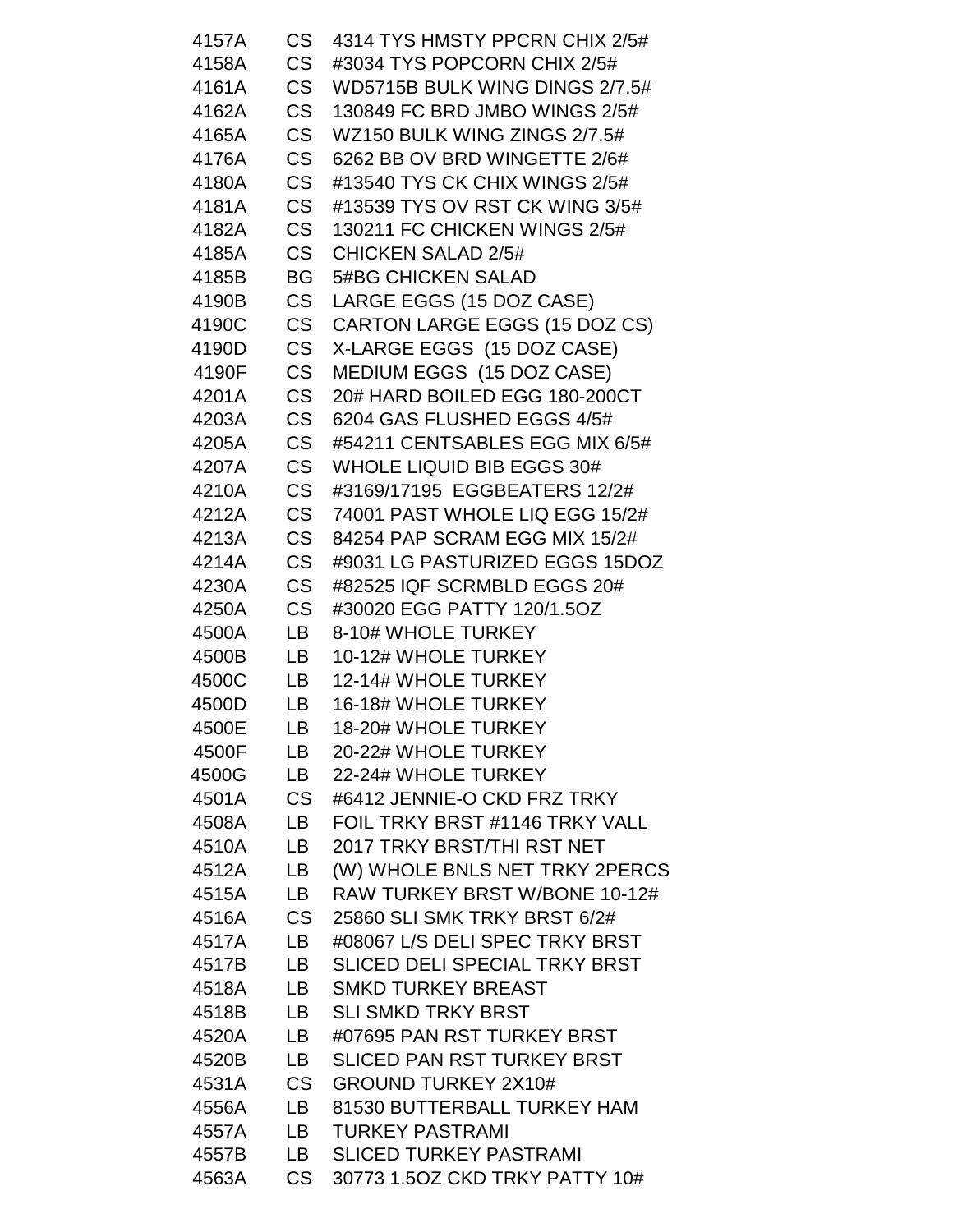| 4565A | BX        | 71695 1OZ RAW TRKY LINK 10#          |
|-------|-----------|--------------------------------------|
| 4571A | <b>CS</b> | 30676 BT CKD 1OZ TRKY LINK 10        |
| 4584A | <b>CS</b> | #09488 TRKY CORN DOG CN 48/4OZ       |
| 4589A | <b>CS</b> | #9100 MINI TRKY CR/DOG 2/120CT       |
| 4590A | <b>CS</b> | 96096 F.F MINI TRKY CR/DOG 2/5       |
| 4970A | CS        | 89107 ITAL BREADCRUMBS 12/24OZ       |
| 4970B | EA        | 24OZ ITALIAN BREADCRUMBS 89107       |
| 4972A | CS        | 89105 PLAIN BRDCRUMBS 12/24OZ        |
| 4972B | EA        | 24OZ PLAIN BREADCRUMBS 89105         |
| 4975A | CS        | <b>GLDN DIP BAT MIX-FISHFRY 6/5#</b> |
| 4975B | BG        | 5# GOLDEN DIP BAT MIX-FISH FRY       |
| 4980A | <b>CS</b> | 50# FLAVOR CRISP                     |
| 4985A | <b>CS</b> | G4421.21 REDIBREADER 6/5#            |
| 4985B | BG        | 5# REDIBREADER G1109.21              |
| 4990A | EA        | 515 COL JIM KRISPY BREADNG 25#       |
| 4999A | EA        | <b>BD-GERB CHICKEN BREADING 30#</b>  |
| 5000A | CS        | DRAKE'S BATTER MIX 4/12.5#           |
| 5000B | BX        | 12.5# BX DRAKE'S BATTER MIX          |
| 5010A | CS        | #5140 B/S CELLO HADDOCK 10/5#        |
| 5010B | BX        | 5# B/S CELLO HADDOCK #5140           |
| 5011A | <b>CS</b> | 8/10OZ SKLS HADDOCK FILLET 10#       |
| 5025A | <b>CS</b> | 29635 MAR 4OZ COD TAIL 10#           |
| 5031A | BX        | 02074 4OZ BR SCHROD TAIL 10#         |
| 5032A | BX        | 02075 5OZ BR SCHROD TAIL 10#         |
| 5035A | BX        | 06074 4OZ BRD POLLOCK TAIL 10        |
| 5036A | BX        | 06075 5OZ BRD POLLOCK TAIL 10        |
| 5037A | BX        | 06078 8OZ BRD POLLOCK TAIL 10        |
| 5039A | <b>CS</b> | #89010 4OZ BRD HADDK FILET 10#       |
| 5040A | BX        | 5223 3OZ CRUNCY PERCH 10#            |
| 5041A | <b>CS</b> | 418442 4OZ GA BAT COD 10#            |
| 5043A | <b>CS</b> | 418450 6OZ GA BAT HADDOCK 10#        |
| 5044A | <b>CS</b> | #29719 4OZ CORONA BAT COD 10#        |
| 5045A | <b>CS</b> | #26744 6OZ YNGLNG BAT COD 10#        |
| 5046A | <b>CS</b> | #49325 CAN 2.3OZ BRD FILLET10#       |
| 5098A | <b>CS</b> | 21783 3OZ PUB BAT COD 10#            |
| 5099A | <b>CS</b> | #4226 3OZ BAT D/C POLLOCK 10#        |
| 5101A | <b>CS</b> | 1951 2 OZ BATTER COD WEDGE 10#       |
| 5103A | BX        | #4222 BAT 3 OZ D/CUT COD 53CT        |
| 5104A | BX        | 1888 5.30Z OV BAT D/C COD 31CT       |
| 5106A | BX        | 49760 BRD WHFISH STIX 10#            |
| 5109A | BX        | 29649 3OZ BRD CRNCHY COD 10#         |
| 5110A | <b>CS</b> | #22248 30Z BAT COD WEDGE 10#         |
| 5111A | CS        | 20662 4OZ CRISPY COD SQ 10#          |
| 5112A | BX        | #23828 B/BOB 8OZ PUB WHTFSH10#       |
| 5125A | <b>CS</b> | 491543 TRI 2-30Z B/BAT POLL10#       |
| 5195A | BX        | #1186 CK 3OZ BR WHFSH SQ 10#         |
| 5206A | BX        | 06484 PIER17 4OZ OV WHFISH 10        |
| 5300A | <b>CS</b> | 5335 80Z IVP B/S SALMON FIL 10       |
| 5301A | CS        | HOFSETH IVP 8OZ SALMON 10#           |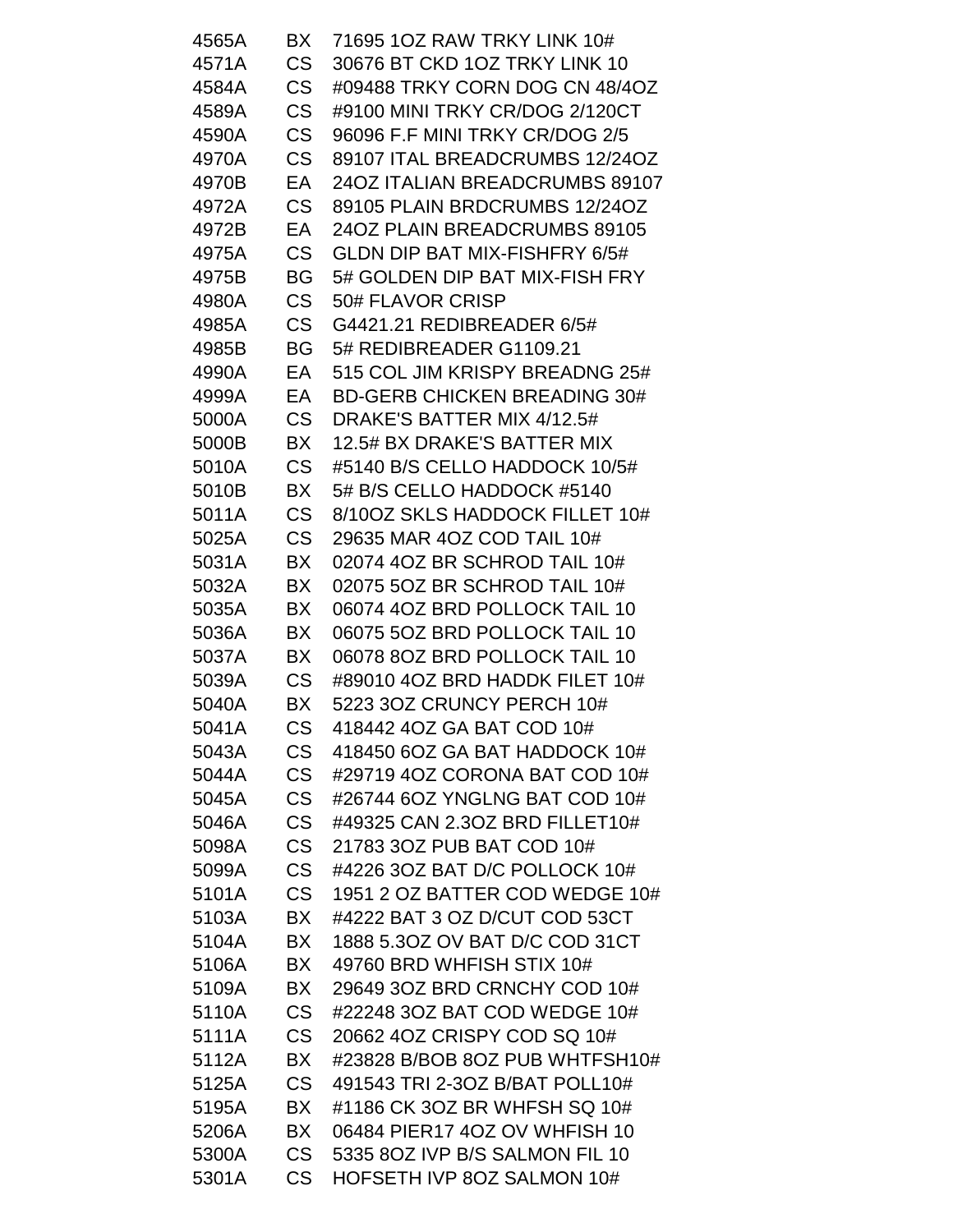| 5305A | CS I      | 2-3# SALMON FILLETS 22#        |
|-------|-----------|--------------------------------|
| 5306A | CS        | 20Z D/C COD LOINS 10#          |
| 5310A | BX        | 5 OZ COD LOIN 10#              |
| 5311A | BX        | 7OZ COD LOINS 10#              |
| 5317A | <b>CS</b> | 4-6OZ IQF ZANDER PERCH 11#     |
| 5326A | CS        | 2-4OZ WHITEFISH 4/10# FROSTMRK |
| 5326B | BX        | 10#BX 2-4OZ WHITEFISH FROSTMRK |
| 5328A | <b>CS</b> | 2-4OZ WHITEFISH 4/10#          |
| 5328B | BX        | 10#BX 2-4OZ IQF WHFISH         |
| 5329A | CS        | 4-6 OZ IQF WHITEFISH 4X10#     |
| 5329B | BX        | 10# BX 4-6 OZ IQF WHITEFISH    |
| 5329F | <b>CS</b> | 25#4-60ZIQF POLLOCK TRIDENT    |
| 5333A | <b>CS</b> | 3/15# 4-6OZ S/P POLLOCK        |
| 5333B | BX        | 15#4-60Z S/P POLLOCK           |
| 5338A | CS        | #27014 8-16 OZ SP COD 3/15#    |
| 5338B | BX        | 15# BX 8-16 OZ SP COD #27014   |
| 5339C | CS        | 25# 8-16OZ IQF CH COD FILLETS  |
| 5341A | <b>CS</b> | 5-70Z SWAI FILLETS 15#         |
| 5355A | <b>CS</b> | FROG LEGS (MEDIUM) 6/8 CT 6/5# |
| 5355B | BX        | 5# BX FROG LEGS (MEDIUM) 6/8CT |
| 5370A | <b>CS</b> | IQF YELLOW LAKE PERCH 11#      |
| 5375A | <b>CS</b> | 6-80Z WALLEYE 11#              |
| 5385A | CS        | #89333 CITRUS PPR TILAPIA 35CT |
| 5390A | <b>CS</b> | (W) 3-5OZ TILAPIA FILLETS 10#  |
| 5391A | <b>CS</b> | (W) 5-7OZ TILAPIA FILLETS 10#  |
| 5405A | <b>CS</b> | 453 ALE BAT SHRIMP 31-35CT 10# |
| 5415A | <b>CS</b> | 8802 21/25 BF BRD SHRIMP 4/3#  |
| 5415B | BX        | 3#BX 21/25 BF BRD SHRIMP #8802 |
| 5417A | <b>CS</b> | 8801 16/20 BRD SHRIMP 4/3#     |
| 5417B | ВX        | 3#BX 16/20 BRD SHRIMP #8801    |
| 5419A | <b>CS</b> | #8800 12/15 BF BR SHRIMP 4/3#  |
| 5419B | BX        | 3#12/15 BF BRD SHRIMP #8800    |
| 5430A | <b>CS</b> | 13/15 RAW P&D SHRIMP T/ON 5/2# |
| 5430B | <b>BG</b> | 2#13/15 RAW P&D SHRIMP TL/ON   |
| 5438A | <b>CS</b> | 26/30 RAW P&D SHRIMP T/ON 5/2# |
| 5438B | <b>BG</b> | 2# 26-30 RAW P&D SHRIMP TL/ON  |
| 5439A | <b>CS</b> | 16/20 RAW P&D SHRIMP T/ON 5/2# |
| 5439B | <b>BG</b> | 2#16/20 RAW P&D SHRIMP TL/ON   |
| 5445A | <b>CS</b> | 21/25 RAW P&D SHRIMP T/ON 5/2# |
| 5445B | <b>BG</b> | 2# 21/25 RAW P&D SHRIMP T/ON   |
| 5446A | <b>CS</b> | CK PD 21-25 SHRIMP TL/ON 5/2#  |
| 5446B | <b>BG</b> | 2# BG CK PD 21-25 SHRIMP TL/ON |
| 5450A | <b>CS</b> | 94277 16/20 CK P&D SHRMP 5/2#  |
| 5450B | BG        | 2# BG 16/20 CK P&D SHRIMP      |
| 5453A | <b>CS</b> | 21/25 E-Z PEEL SHRIMP 10/2#    |
| 5453B | BG        | 2# 21/25 E-Z PEEL SHRIMP       |
| 5456A | CS        | 19153 IMIT POPCRN SHRIMP 4/2.5 |
| 5459C | <b>CS</b> | 8814 16/20 COCONUT SHRIMP 4/3  |
| 5461A | CS        | 14855 21PC BR BKT SHRMP12/8OZ  |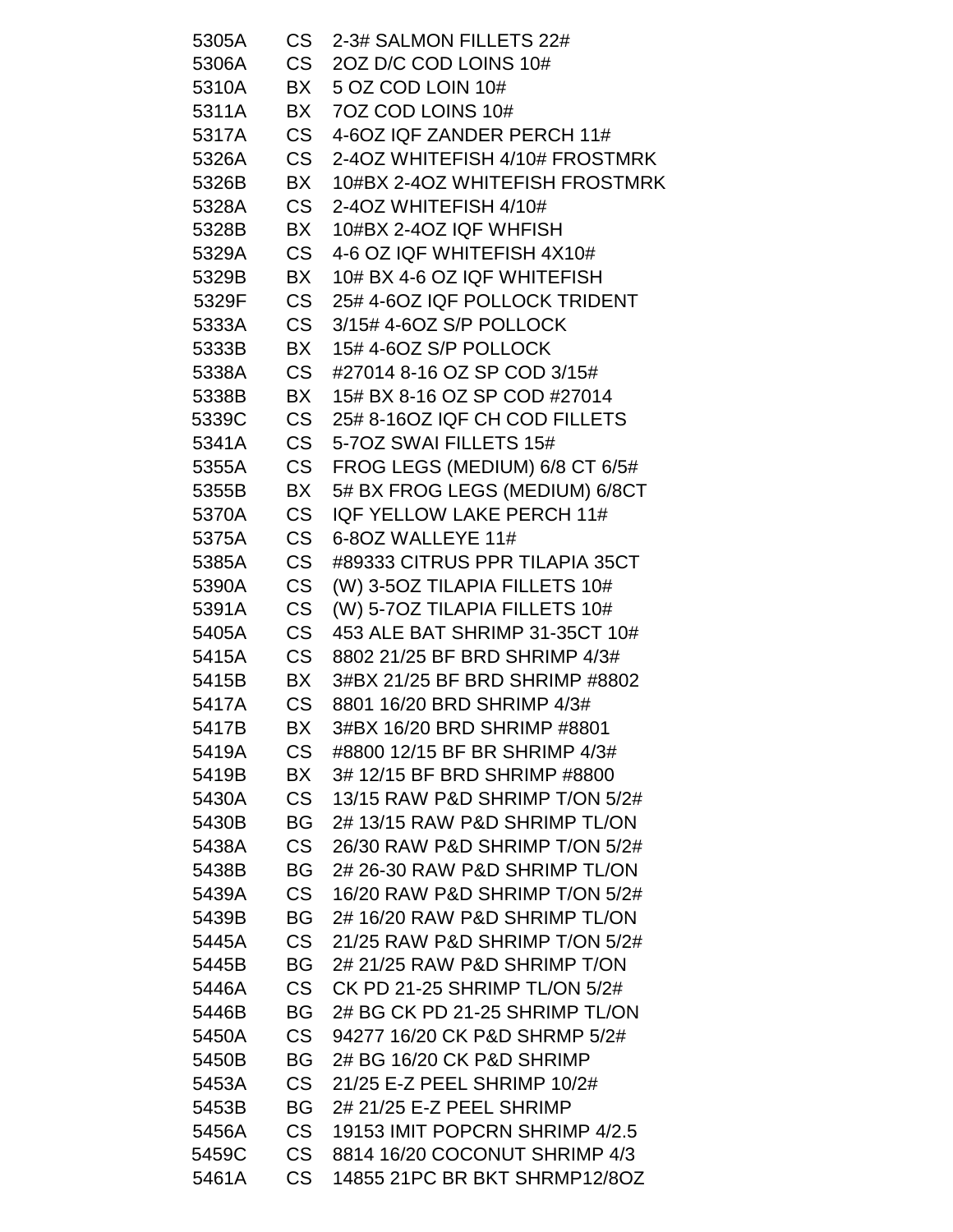| 5462A | CS        | 27606 30PC BR PCH SHRMP12/8OZ     |
|-------|-----------|-----------------------------------|
| 5464A | <b>CS</b> | 11230 31/40 BRD BF PCH SH 12/6    |
| 5472A | <b>CS</b> | SALAD SHRIMP 250/350 20/1#        |
| 5472B | <b>BG</b> | 1# 250/350 SALAD SHRIMP #2052     |
| 5502A | <b>CS</b> | 10906 20/30 BRD SCALLOPS 4/3#     |
| 5502B | BX        | 3#BX 20/30 BRD SCALLOPS 10906     |
| 5520A | <b>BX</b> | A147 4OZ CLAM STRIPS 24 CT        |
| 5525A | <b>CS</b> | 66529 CK WH CLAM 11/16CT 10/1#    |
| 5526A | <b>CS</b> | 01S31 CHOP SEA CLAMS 12/51OZ      |
| 5526B | <b>CN</b> | 51OZ CHOPPED SEA CLAMS 01S31      |
| 5530A | <b>CS</b> | 86220 BRD CALAMARI RINGS 6/2#     |
| 5543A | CS        | #420011 CRABMEAT FLAKES 4/2.5#    |
| 5543B | <b>BG</b> | 2-1/2# BAG CRABMEAT FLAKES        |
| 5545A | <b>CS</b> | #73570 CRABCAKES 3 0Z 6/2#        |
| 5555A | <b>CS</b> | #16500 CHK LT TUNA WTR 6-66.5     |
| 5555B | <b>CN</b> | 66.5OZ CHK LT TUNA WTR #16500     |
| 5605A | <b>CS</b> | 4OZ CANDN LOBSTER TAILS 10#       |
| 6000A | <b>CS</b> | SOLID AM CHEESE LOAF 6/5#         |
| 6000B | LF.       | 00088 BL 8OZ MOZZERELLA BALLS     |
| 6002A | <b>CS</b> | 27018 120 SLI AMER CHEESE 4/5#    |
| 6002B | LF.       | 5# 120 SLI AMER CHEESE #27018     |
| 6003A | <b>CS</b> | 27023 160 SLI AMER CHEESE 4/5#    |
| 6003B | LF.       | 5# 160 SLI AMER CHEESE #27023     |
| 6014A | <b>CS</b> | #11072 FEATHR SHRED SWISS 4/5#    |
| 6014B | <b>BG</b> | 5# FEATHER SHRED SWISS #11072     |
| 6015A | LB        | 31051 SWISS CHEESE (CS)           |
| 6015B | LB        | #31051 SWISS CHEESE (PC)          |
| 6015C | LB        | <b>SLICED SWISS CHEESE</b>        |
| 6016D | CS        | #11077 SLI SWISS CHEESE 6/1.5#    |
| 6016E | <b>BG</b> | 1.5# SLI SWISS CHEESE #11077      |
| 6017A | <b>CS</b> | #17082 160SLI WHITE SWISS 4/5#    |
| 6017B | LF.       | 5# 160SL WHITE SWISS CH #17082    |
| 6019A | LB        | 2# MINI BABY SWISS WHEEL          |
| 6020A | LB.       | <b>LARGE BABY SWISS "WHEEL"</b>   |
| 6021A | LB        | LOAF BABY SWISS CHEESE 3/6#       |
| 6021B | LB        | <b>SLICED BABY SWISS CHEESE</b>   |
| 6023A | <b>CS</b> | #39831 BLUE CHEESE CRUMBLE 4/5    |
| 6023B | <b>BG</b> | 5# BLUE CHEESE CRUMBLES #39831    |
| 6024A | LB.       | #12265 MINI MARBLE CHEESE (6#)    |
| 6024B | LB        | <b>SLI MINI MARBLE CHEESE</b>     |
| 6025A | <b>CS</b> | 10DY FETA CHEESE CRUMBLE 4/5#     |
| 6025B | BG        | 5# FETA CHEESE CRUMBLE 10DY       |
| 6026A | <b>LB</b> | #23029 MILD CHED CHEESE +2/5#     |
| 6026B | LB        | <b>SLICED MILD CHEDDAR CHEESE</b> |
| 6026C | <b>CS</b> | 13050 SLI CHEDDAR CHEESE 6/1.5    |
| 6026D | <b>BG</b> | 1.5# SLI CHEDDAR CHEESE 13050     |
| 6027A | <b>CS</b> | 14462 CHED/JACK FNY SHRED 4/5#    |
| 6027B | BG        | 5# FANCY SHRD CHED/JACK #14462    |
| 6027C | <b>CS</b> | 34462 FTHR SHRD CHED/JACK 4/5#    |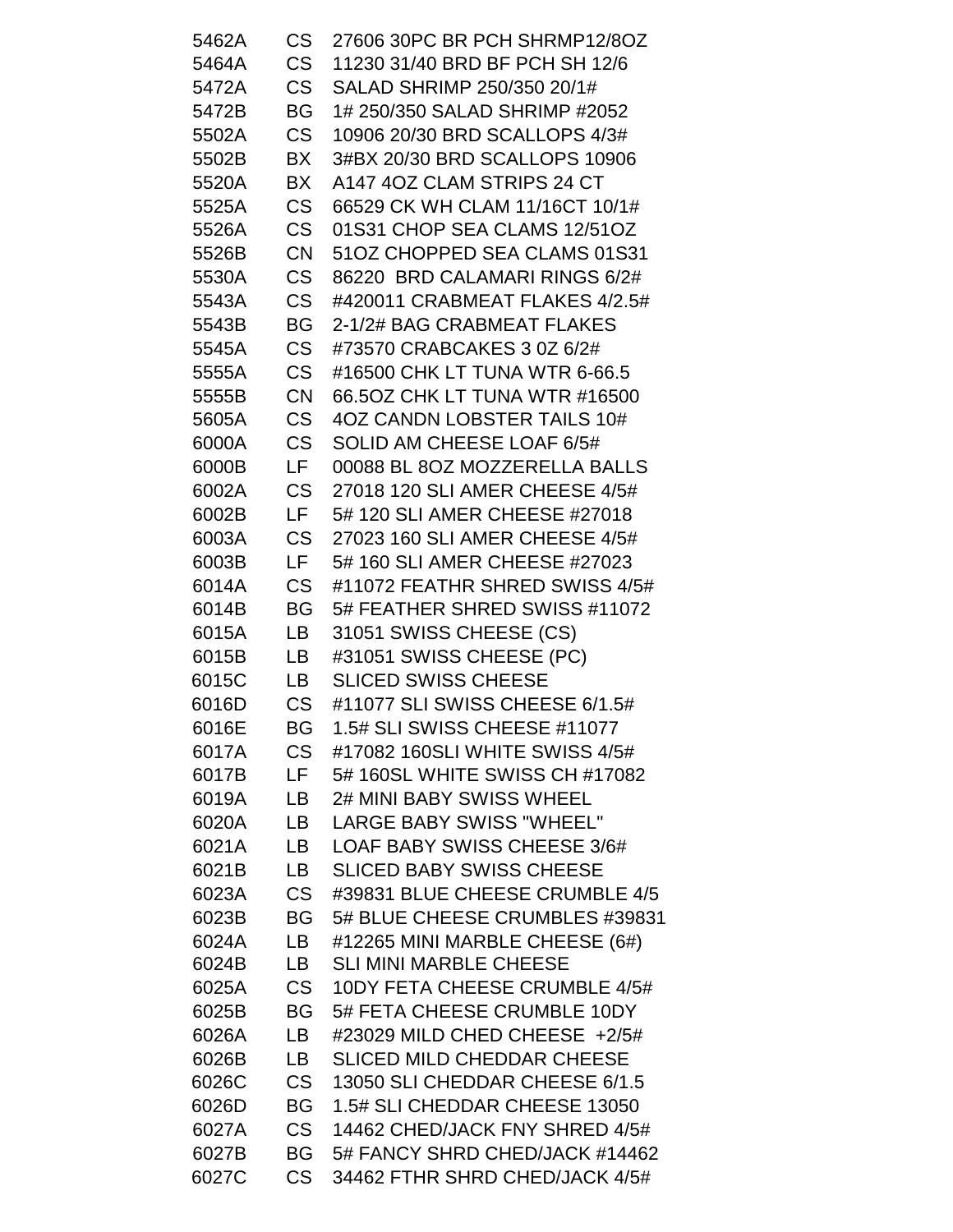| 6027D | BG        | 5# FTHR SHRED CHED/JACK #34462   |
|-------|-----------|----------------------------------|
| 6028C | LB        | #33020 BLOCK CHEDDAR 40#         |
| 6029A | <b>CS</b> | #040 REAL SHRED CHEDDAR 4/5#     |
| 6029B | BG        | 5# REAL SHRED CHEDDAR #040       |
| 6029C | <b>CS</b> | #13045 FNCY SHRED CHEDDAR 4/5#   |
| 6029D | <b>BG</b> | 5# FANCY SHRED CHEDDAR #13045    |
| 6030C | LB        | #12065 MINI COLBY HORN CH (6#)   |
| 6030D | LB        | SLI MINI COLBY HORN CHEESE       |
| 6031A | <b>CS</b> | #24407 PEPPER JACK CHEESE 2/5#   |
| 6031B | LF.       | 5# PEPPER JACK CHEESE #24407     |
| 6031C | LB        | <b>SLICED PEPPER JACK CHEESE</b> |
| 6031D | BX        | 17110 HOT PEPPER CHEESE 2/5#     |
| 6031E | LF.       | 5# HOT PEPPER CHEESE             |
| 6031F | <b>CS</b> | #14475 SLI PEPPER JACK 6/1.5#    |
| 6031G | BG        | 1.5# SLI PEPPER JACK CH #14475   |
| 6032B | LB        | #25014 P/S MOZZARELLA CH (PC)    |
| 6032C | PC        | 5#LF SUPER HOT PEPPER CHEESE     |
| 6032D | LB        | 100348 WM MOZZARELLA (CS)        |
| 6032E | LB        | 100348 WM MOZZARELLA (PC)        |
| 6033C | <b>CS</b> | 9414 ALTO FS MOZZ CHEESE 4/5#    |
| 6036A | <b>CS</b> | #15117 FTHR PS MOZZ/PROV 4/5#    |
| 6036B | <b>BG</b> | 5# FTHRSHD PS MOZZ/PROV #15117   |
| 6036E | <b>CS</b> | #65118 FS MOZZ/PROV WM 4/5#      |
| 6036F | BG        | 5# FS MOZZ/PROV WM #65118        |
| 6038A | LB        | PROVOLONE CH (CS) 3/12#          |
| 6038B | LB        | PROVOLONE CHEESE 12#PC           |
| 6038C | LB        | <b>SLICED PROVOLONE CHEESE</b>   |
| 6038E | <b>CS</b> | 15234 SHRED PROVOLONE 4/5#       |
| 6038F | BG        | 5# SHRED PROVOLONE #15234        |
| 6039A | <b>CS</b> | 15264 SLICED PROVOLONE 6/1.5#    |
| 6039B | BG        | 1.5# SLI PROVOLONE CH #15264     |
| 6040A | <b>CS</b> | KRAFT VELV CHEESE LOAF 6/5#      |
| 6040B | LF.       | 5# LF KRAFT VELVEETA CHEESE      |
| 6042A | <b>CS</b> | #95722 GRATED PARMESAN CH 2/5#   |
| 6042B | BG        | 5#BG GRATED PARMESAN CH #95722   |
| 6042C | BX        | 15664 FRESH SHRED PARMESAN 5#    |
| 6042E | CS        | 2750 FRESH SHAVED PARMESN 4/5#   |
| 6042F | BG        | 5# FRESH SHAVED PARMESAN 2750    |
| 6043A | <b>CS</b> | 4X5# COTTAGE CHEESE SM CURD      |
| 6043B | TB        | 5# TUB COTTAGE CHEESE SM CURD    |
| 6043C | <b>CS</b> | 120900 WHOLE RICOTTA 4/5#        |
| 6043D | TB        | 5# WHOLE RICOTTA 120900          |
| 6044A | <b>CS</b> | 30439 LW CHED CH CURDS 6/3#      |
| 6044C | <b>CS</b> | 047 BRD CHEESE CURDS 7#          |
| 6044E | <b>CS</b> | 5885 WISC CHEESE CURDS 2/5#      |
| 6044G | <b>CS</b> | A336 BEERBAT WH CH CURDS 6/2#    |
| 60441 | <b>CS</b> | C600 BRD YELCHED CH CURDS 6/2#   |
| 6045A | <b>CS</b> | <b>CREAM CHEESE 10/3#</b>        |
| 6045B | BX        | 3# BX CREAM CHEESE               |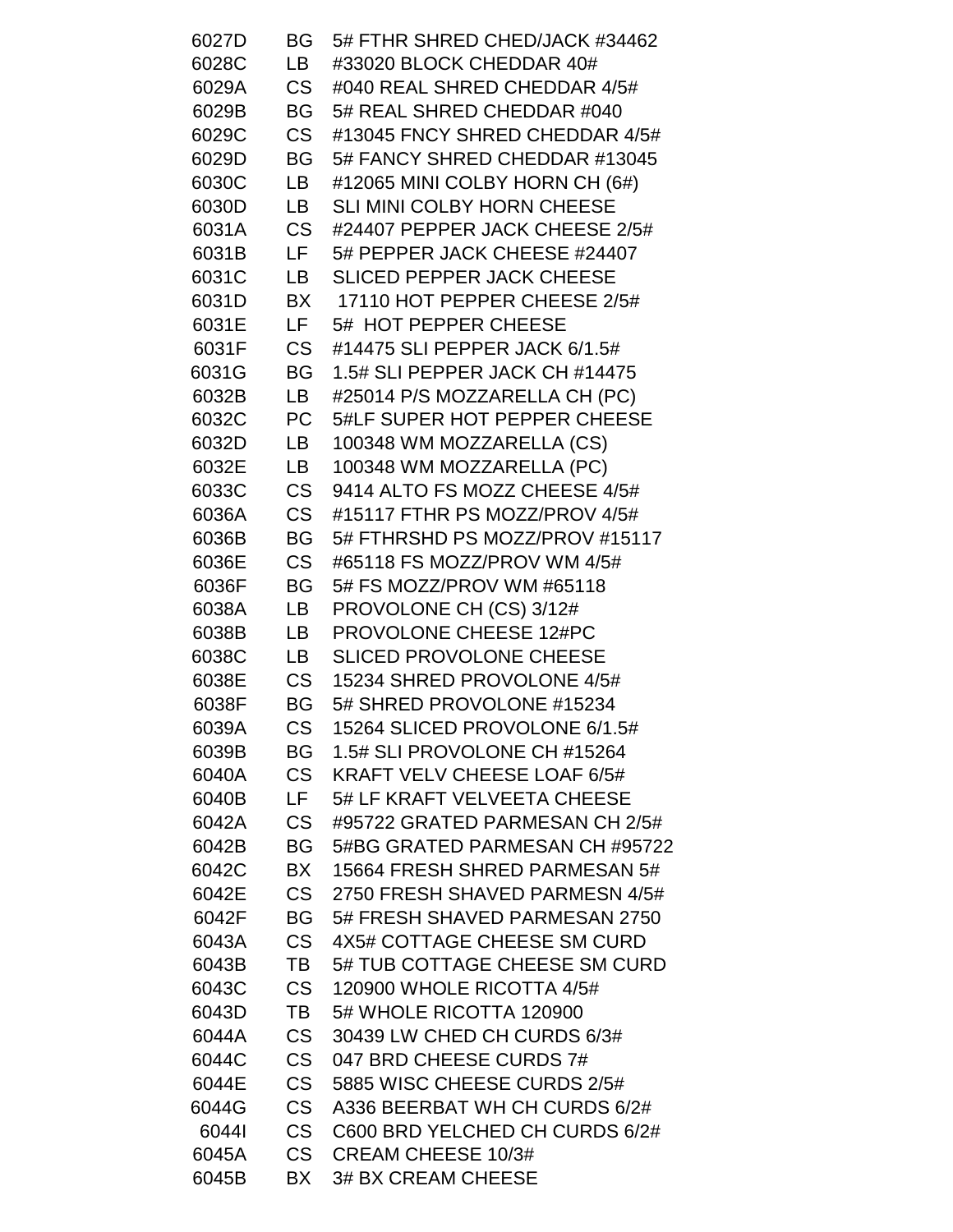| 6046A | CS        | 5041 GEHLS SHP CHED CH SC 4/80 |
|-------|-----------|--------------------------------|
| 6047C | <b>CS</b> | 20007 CHED CH SC 2.0 6/60OZ    |
| 6048A | CS        | 5100 GEHL'S JAL CHS SC 4/140OZ |
| 6049C | <b>CS</b> | 5042 SHARP CHED SC W/HOSE 4/80 |
| 6050A | <b>CS</b> | MILD CHED CHEESE SC 6/#10      |
| 6050B | <b>CN</b> | #10 CAN MILD CHEDDAR CHEESE    |
| 6051A | <b>CS</b> | 304817 GF ALFREDO SAUCE 4/4#   |
| 6052A | <b>CS</b> | #G03200 JAL CHEESE SC 6/#10    |
| 6052B | <b>CN</b> | #10 JAL CHEESE SC #G03200      |
| 6054A | <b>CS</b> | 39050 XTRA MLT CHEESE SC 6/5#  |
| 6060A | <b>CS</b> | 710720 WH CHED QUESO SC 6/#10  |
| 6060B | <b>CN</b> | #10CN WH CHED QUESO SC #710720 |
| 6072A | <b>CS</b> | #8480 BAT MOZZ CHEE STIX 6/2#  |
| 6075A | <b>CS</b> | #136 (B) BAT MOZZ CH STIX 4/3# |
| 6077A | <b>CS</b> | 1776 TACO LOGS 72CT            |
| 6078A | <b>CS</b> | #335 (B) BRD MOZZ STIX 4/3#    |
| 6079A | <b>CS</b> | 112 PEPP PIZZA LOGS 72CT       |
| 6080A | <b>CS</b> | C300 LE CHEDDAR CH BALLS 60/4  |
| 6081A | BX        | C301 LE CHEDDAR CH BALLS 6/2#  |
| 6085A | <b>CS</b> | C304 LE HOT CHEESE BALLS 60/4  |
| 6086A | BX        | C305 LE HOT CHEESE BALLS 6/2#  |
| 6087A | <b>CS</b> | #037 CHEDDAR CH CUBES 4/3#     |
| 6088A | <b>CS</b> | #039 HOT PEPPER CH CUBES 4/3#  |
| 6092A | <b>CS</b> | #10202 BRD MOZZALUNA CHS 2/4#  |
| 6093A | <b>CS</b> | C428 JMBO ITAL BR PROV STX 2/5 |
| 6094A | <b>CS</b> | K702 OV SAUERKRAUT BALLS 6/2#  |
| 6097A | CS        | C427 LE ITAL PROV WEDGE 5/2#   |
| 6103C | <b>CS</b> | #761 BRD CRM CHEESE POPPER 7#  |
| 6104A | <b>CS</b> | #762 BRD CHEDDAR POPPER 7#     |
| 6110A | <b>CS</b> | #370 POT & CHED PIEROGI 4/6#   |
| 6400A | <b>CS</b> | MARGARINE SOLIDS 30/1#         |
| 6401A | CS        | 19001 CLASSIC OLEO CUP 912CT   |
| 6413A | <b>CS</b> | 7060 GL WHIP BUTTER CUPS 400CT |
| 6414A | <b>CS</b> | BUTTER CUPS 720 CT 8#          |
| 6416A | <b>CS</b> | 15948 LOL GAR&HRB SPRD 4/4#    |
| 6416B | TB        | 4# LOL GAR & HRB SPREAD #15948 |
| 6417A | <b>CS</b> | #5015040 WHIP MARGARINE 6/4#   |
| 6417B | TB        | 4# WHIPPED MARGARINE #5015040  |
| 6418A | <b>CS</b> | 4/5# WHIPPED BUTTER            |
| 6418B | TB        | 5# TUB WHIPPED BUTTER          |
| 6420A | BX        | <b>BUTTER SOLIDS 36/1#</b>     |
| 6421A | <b>CS</b> | 13091 SALTED BUTTER ROLL 18/2# |
| 6423A | <b>CS</b> | 65150 PARKAY SQZ 12/24OZ       |
| 6425A | <b>CS</b> | 15112 LOL HNY BTR SPRD 12/6.5Z |
| 6802A | EA        | 50# SUPERFRY Z DONUT FRY SHORT |
| 6807A | EA        | 35# BEAVER CLEAR FRY           |
| 6807B | EA        | 35# BEAVER CLEAR FRY (5/1FREE) |
| 6808A | <b>CS</b> | S&O ALPINE SHORTENING 50#      |
| 6810A | CS        | 0PPA POPCORN OIL 2/17.5#       |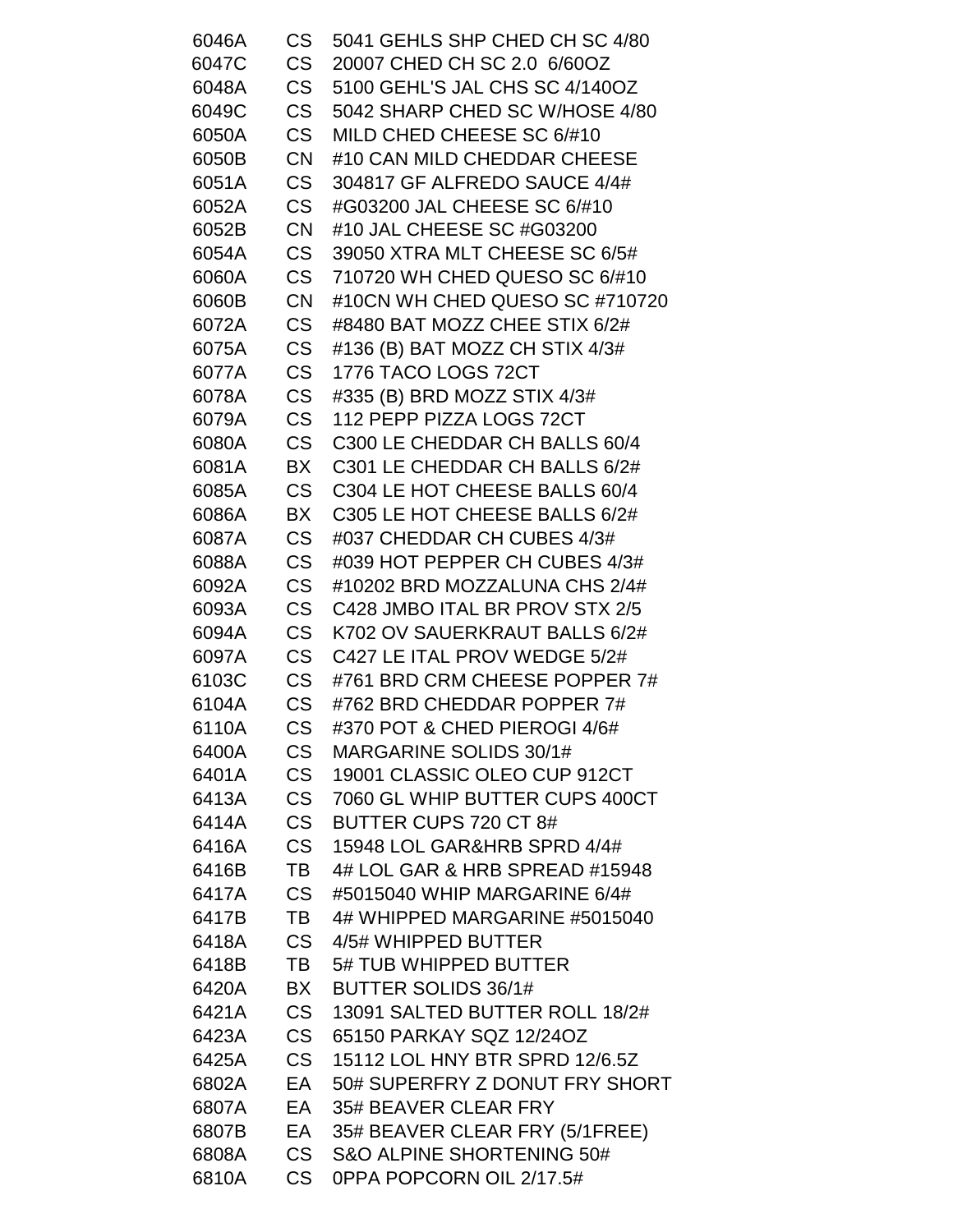| 6812A | EA        | 35# SALAD OIL                    |
|-------|-----------|----------------------------------|
| 6813A | <b>CS</b> | 3/1 GAL STERLING SLD/FRY OIL     |
| 6813B | GA        | <b>GALLON STERLING SALAD OIL</b> |
| 6814G | <b>CS</b> | 103350 BTR FLVR OIL 4/1GAL       |
| 6814H | GA        | <b>GAL BTR FLVR OIL #103350</b>  |
| 6816A | EА        | <b>CANOLA OIL 35# JUG</b>        |
| 6817A | EA        | 35# CREAMY LIQ SHORTENING        |
| 6823A | <b>CS</b> | POMACE OLIVE OIL 6/1GAL          |
| 6823B | GA        | <b>GAL POMACE OLIVE OIL</b>      |
| 6832A | EA        | 50# GOLDEN CHEF DONUT FRY        |
| 6840A | <b>CS</b> | #70604 CRISCO PAN SPRAY 6/17OZ   |
| 6840B | <b>CN</b> | 21OZ CRISCO PAN SPRAY #70602     |
| 6858A | EA        | 50# CUBE (R) LARD                |
| 6860A | CS        | #7062 SNOW CAP LARD 48/1#        |
| 6860B | BX        | 1# SNOW CAP LARD #7062           |
| 6900A | <b>CS</b> | #2347 SWT RED CHILI SC 4/64OZ    |
| 6900B | EA        | 64OZ SWT RED CHILI SC #2347      |
| 6905A | <b>CS</b> | #2349 SWT TERYKI WINGSC 4/64OZ   |
| 6905B | EA        | 64OZ SWT TERYKI WING SC #2349    |
| 6910A | <b>CS</b> | 2535 SBR KICKIN BRBN SC 4/64OZ   |
| 6910B | EА        | 64OZ SBR KICKBRBN WING SC 2535   |
| 6915A | <b>CS</b> | #2671 GRLC PARM WING SC 4/64OZ   |
| 6915B | EA        | 64OZ GARLIC PARM WING SC #2671   |
| 6921A | <b>CS</b> | 84883 SRIRACHA BRBN SC 2/1GAL    |
| 6925A | <b>CS</b> | #2814 MANGO HAB WING SC 4/64OZ   |
| 6925B | EA        | 64OZ MANGO HAB WING SC #2814     |
| 6982A | CS        | 93102 CTM KOREAN BBQ SC 2/1GAL   |
| 6990A | <b>CS</b> | 80137 CATTLEMAN SWT BBQ SC 4/1   |
| 6990B | GA        | GAL 80137 CATTLEMAN SWT BBQ SC   |
| 6991A | <b>CS</b> | 5400 CTLMN GOLD BBQ SC 4/1GAL    |
| 6991B | <b>GA</b> | GAL 5400 CTLMN GOLD BBQ SC       |
| 6999A | CS        | #0686 BBQ SC DISPENSER 2/1.5     |
| 7000A | <b>CS</b> | #83030 (M) MILD BBQ SC 4/1 GAL   |
| 7000B | GA        | GALLON (M) MILD BBQ SC #83030    |
| 7001A | <b>CS</b> | #83549 (M) BBQ SC CUPS 120/1OZ   |
| 7001B | <b>CS</b> | 0440T5 KENS SBR BBQ SC 5GA       |
| 7002A | <b>CS</b> | #80603 OPEN PIT BBQ SC 4/1 GAL   |
| 7002B | GA        | <b>GALLON OPEN PIT BBQ SAUCE</b> |
| 7003A | <b>CS</b> | SW/BABY RAY'S BBQ SAUCE 4/1      |
| 7003B | <b>GA</b> | GAL SWEET BABY RAYS BBQ SC       |
| 7003C | CS .      | 0850T5 KENS BBQ WESTERN SC 5GL   |
| 7004A | EA        | <b>30# SOUR CREAM BULK</b>       |
| 7005A | EA        | 32# TATER TOT PLAIN SOUR CREAM   |
| 7006A | <b>CS</b> | 4X5# SOUR CREAM                  |
| 7006B | TB        | 5# TUB SOUR CREAM                |
| 7007C | CS        | 64421 PCH SOUR CREAM 100/1OZ     |
| 7008A | CS        | #009 HOT HORSERADISH 6/32OZ      |
| 7008B | QT        | <b>QT HOT HORSERADISH</b>        |
| 7011A | CS        | YELLOW SALAD MUSTARD 4/1         |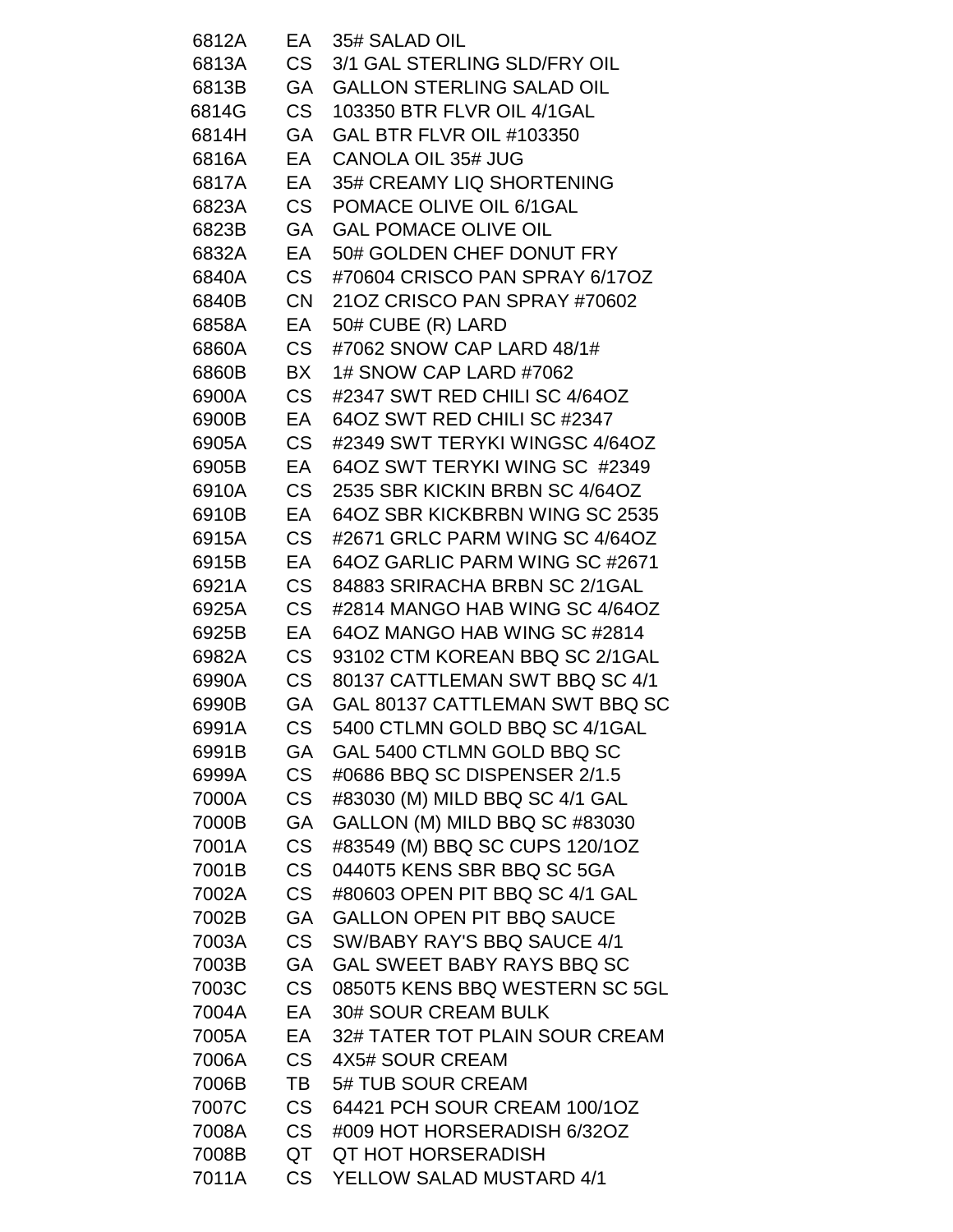| 7011B | GA        | <b>GAL YELLOW SALAD MUSTARD</b>     |
|-------|-----------|-------------------------------------|
| 7012A | <b>CS</b> | #4568 MUSTARD PCH 200/5.5OZ         |
| 7013A | <b>CS</b> | #4248 MUSTARD EZ SQZ 12/20OZ        |
| 7014A | CS        | STADIUM MUSTARD 12/12OZ             |
| 7015A | <b>CS</b> | 82828 (M)HNY/MST SC CUP120/1OZ      |
| 7018A | CS        | #93601 FRENCHS KETCHUP 12/20OZ      |
| 7019A | <b>CS</b> | #0012 HNZ DIP & SQZ 500/27GR        |
| 7020A | <b>CS</b> | HUNT'S CATSUP 6/#10                 |
| 7020B | <b>CN</b> | #10 CAN HUNT'S CATSUP               |
| 7021A | CS        | 50200 HNZ SQZ KETCHUP 30/20OZ       |
| 7022A | <b>CS</b> | STAR CROSS FANCY KETCHUP 6/#10      |
| 7022B | EA        | #10CN STAR CROSS FANCY KETCHUP      |
| 7024A | <b>CS</b> | #0075 KETCHUP DISP PACK 2/CS        |
| 7025A | <b>CS</b> | RED GOLD SQZ KETCHUP 25/20OZ        |
| 7026A | CS        | #1145 HEINZ KETCHUP 6/114OZ         |
| 7026B | JG        | <b>114OZ CNT HEINZ KETCHUP</b>      |
| 7027C | <b>CS</b> | <b>RED GOLD PCH KETCHUP 1000GRM</b> |
| 7028A | <b>CS</b> | #1585 DICED TOM IN JC 6/#10         |
| 7028B | <b>CN</b> | #10 DICED TOMATO IN JC #1585        |
| 7028C | <b>CS</b> | 7041 PET DICED TOMATOES 6/#10       |
| 7028D | <b>CN</b> | #10 PETITE DICE TOMATOES #7041      |
| 7029A | CS        | <b>HUNTS CRUSHED TOMATOES 6/#10</b> |
| 7029B | <b>CN</b> | #10 CAN HUNTS CRUSHED TOMATOES      |
| 7030A | <b>CS</b> | 3501/36324 GRND TOMATO 6/#10        |
| 7030B | <b>CN</b> | #10 GROUND TOMATOES 3501/36324      |
| 7032A | CS        | <b>HUNT'S TOMATO SAUCE 6/#10</b>    |
| 7032B | CN.       | #10 CAN HUNT'S TOMATO SAUCE         |
| 7032C | CS        | <b>DEI FRAT TOMATO SAUCE 6/#10</b>  |
| 7032D | CN        | #10CN DEI FRAT TOMATO SAUCE         |
| 7034A | <b>CS</b> | <b>DEI/FRAT TOMATO PUREE 6/#10</b>  |
| 7034B | <b>CN</b> | #10 CAN DEI/FRAT TOMATO PUREE       |
| 7038A | CS        | <b>REDPACK TOMATO PASTE 6/#10</b>   |
| 7038B | <b>CN</b> | #10 CAN REDPACK TOMATO PASTE        |
| 7039A | CS        | #1672 CONTADINA MARINARA 6/#10      |
| 7039B | <b>CN</b> | #10 CONTADINA MARINARA #1672        |
| 7040A | <b>CS</b> | DEI FRATELLI SPAG SAUCE 6/#10       |
| 7040B | <b>CN</b> | #10 CAN DEI FRATELLI SPAG SC        |
| 7040C | <b>CS</b> | #42201 ANGMIA SPAG SAUCE 6/#10      |
| 7040D | <b>CN</b> | #10CN #42201 ANGMIA SPAG SC         |
| 7041B | CS        | 529300 HNZ MARINARA CUP 60/2OZ      |
| 7042A | CS        | 1561/3632 FULL RD PZZASC 6/#10      |
| 7042B | <b>CN</b> | #10 CN FULL RED PIZZA SAUCE         |
| 7042C | CS        | #38866 HUNTS AM PIZZA SC 6/#10      |
| 7042D | <b>CN</b> | #10 HUNTS AM PIZZA SC #38866        |
| 7043A | CS        | <b>DEI FRAT PIZZA SAUCE 6/#10</b>   |
| 7043B | <b>CN</b> | #10 DEI FRAT PIZZA SAUCE            |
| 7043C | CS        | 1742 CONTADINA PIZZA SC 6/#10       |
| 7043D | <b>CN</b> | #10CN CONTADINA PIZZA SC 1742       |
| 7043E | CS        | 753 CONTADINA PIZZA SC 12/15OZ      |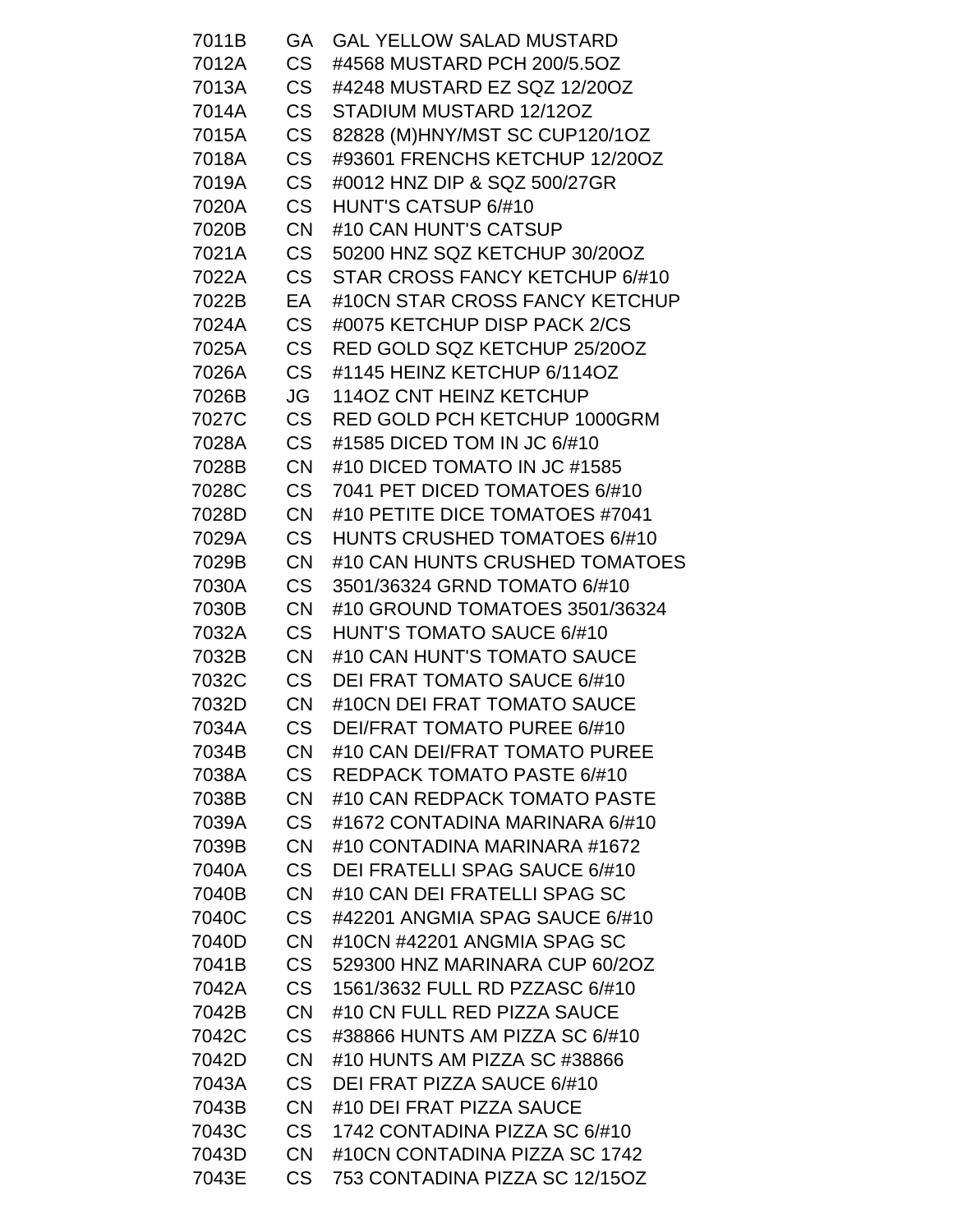| 7044A | CS        | 14070 PACE MLD THCK SALSA 4/1G        |
|-------|-----------|---------------------------------------|
| 7044B | GA        | <b>GAL PACE MLD THICK SALSA 14070</b> |
| 7044C | CS        | #816 ORT MILD TACO SAUCE 4/1          |
| 7044D | GA        | GAL #816 ORT MILD TACO SAUCE          |
| 7045A | CS        | 44181 MANWICH SAUCE 4/107OZ           |
| 7045B | <b>CN</b> | 107OZ MANWICH SAUCE #44212            |
| 7046A | CS        | DEI FRAT ITAL MARIN SC 6/#10          |
| 7046B | EA        | #10 CN DEI FRAT MARINARA SAUCE        |
| 7047A | <b>CS</b> | 05560 FRANKS HOT SAUCE 4/1 GAL        |
| 7047B | GA        | <b>GAL FRANKS HOT SAUCE 05560</b>     |
| 7047C | <b>CS</b> | 80552 FRANKS HOT SAUCE 12/12OZ        |
| 7049A | CS        | FRNCH WORCESTERSHIRE SC 4/1GL         |
| 7049B | <b>GA</b> | <b>GAL FRNCH WORCESTERSHIRE SC</b>    |
| 7050A | CS        | SILVER FLEECE SAUERKRAUT 6/#10        |
| 7050B | <b>CN</b> | #10CAN SILVERFLEECE SAUERKRAUT        |
| 7051A | CS        | #83119 SWEET CHILI SC 4/.5GA          |
| 7051B | EA        | .5GA SWEET CHILI SC #83119            |
| 7052A | CS        | #74161 FRANK BUFF WING SC 4/1         |
| 7052B | GA        | GAL FRANK BUFF WING SC #74161         |
| 7058A | <b>CS</b> | <b>KEN'S BOOM BOOM SAUCE 4/1</b>      |
| 7100A | CS        | <b>MELCHS POTATO SALAD 2/10# TUB</b>  |
| 7100B | TB        | <b>10# TUB MELCHS POTATO SALAD</b>    |
| 7101A | CS        | GRANDMAS POT SALAD W/EGG 2/10#        |
| 7102A | <b>CS</b> | MELCHS MACARONI SALAD 2/10#           |
| 7102B | TB        | <b>10# TUB MELCHS MACARONI SALAD</b>  |
| 7107A | CS        | MELCH'S COLE SLAW 2/9#                |
| 7107B | TB        | 9# MELCH'S COLE SLAW                  |
| 7108B | TB        | 10# AMISH COLE SLAW                   |
| 7125A | CS        | W/C PASTA SALAD 10#                   |
| 7130A | <b>CS</b> | HAM SALAD 2/5#                        |
| 7130B | TB        | 5# TUB HAM SALAD                      |
| 7180A | CS        | #155 PPI MAYO PCH 500CT/9GRAM         |
| 7185A | BX        | #66371 PCH MIRACLE WHIP 200CT         |
| 7187A | CS        | #6586 XTRA HVY DUTY MAYO 4/1          |
| 7187B | GA        | GAL XTRA HVY DUTY MAYO #6586          |
| 7190A | CS        | <b>HELLMAN'S MAYONNAISE 4/1GAL</b>    |
| 7190B | <b>GA</b> | <b>GAL HELLMAN'S MAYONNAISE</b>       |
| 7194A | <b>CS</b> | #691 MAYO DISPN 2/1.5G                |
| 7195A | CS        | <b>MIRACLE WHIP SALAD DRESS 4/1</b>   |
| 7195B | <b>GA</b> | <b>GAL MIRACLE WHIP SALAD DRESS</b>   |
| 7197A | BX        | 899-4 KENS SALAD DRESS 4GAPAIL        |
| 7199A | CS        | #898 KEN'S XTRA HVY MAYO 4/1          |
| 7199B | GA        | <b>GAL KEN'S XTRA HVY MAYO</b>        |
| 7200A | <b>CS</b> | <b>KEN'S SALAD DRESSING 4/1GAL</b>    |
| 7200B | GA        | <b>GAL KEN'S SALAD DRESSING</b>       |
| 7201A | CS        | <b>KENS GREEK DRESSING 4/1 GAL</b>    |
| 7201B | <b>GA</b> | <b>GAL KENS GREEK DRESSING</b>        |
| 7201C | EA        | 898-4 KENS XTRA HVY MAYO 4GAPL        |
| 7201E | CS        | 2180 TZATZIKI SAUCE 2/.5GAL           |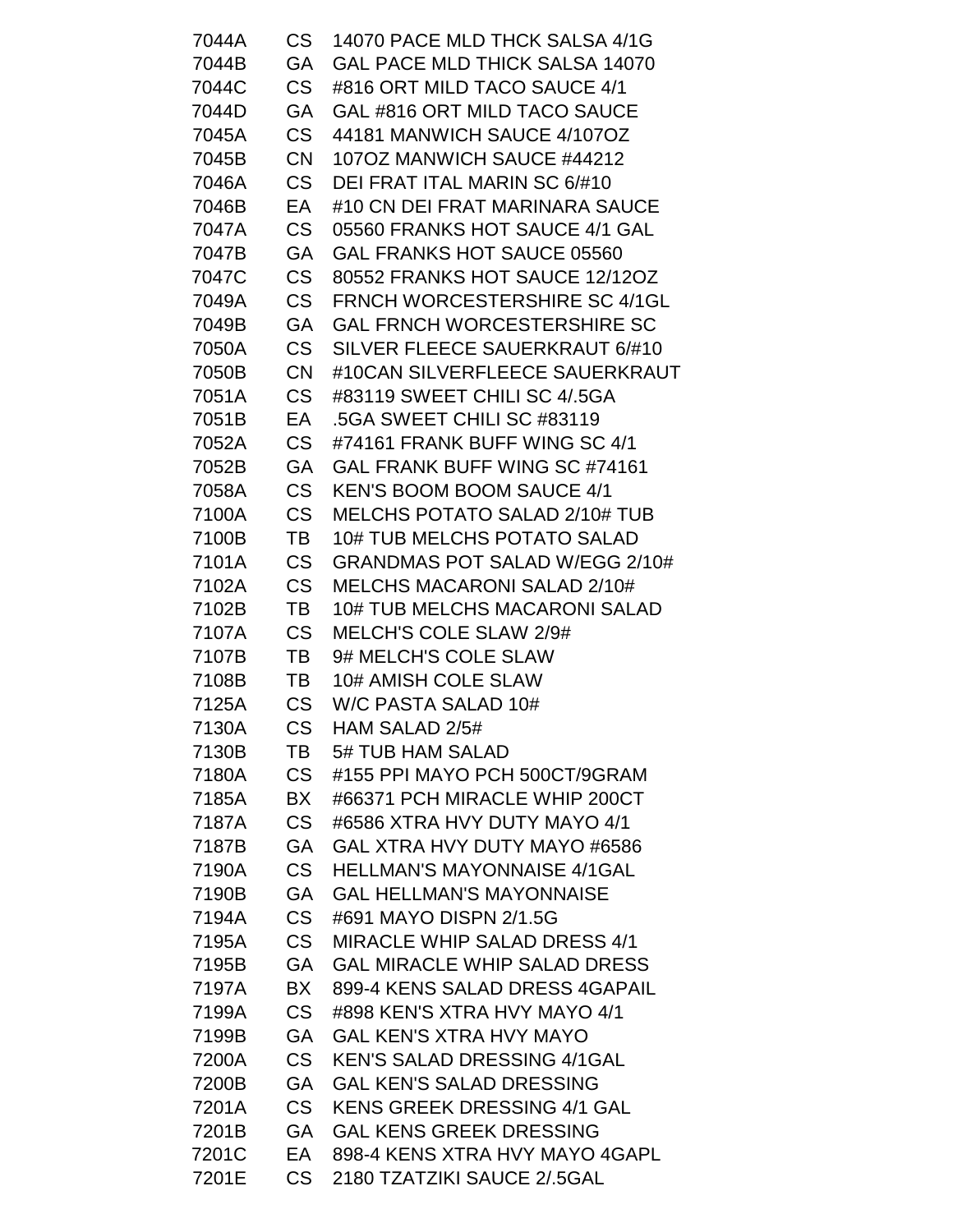| 7201F | EA        | .5GAL TZATZIKI SAUCE #2180           |
|-------|-----------|--------------------------------------|
| 7202A | CS        | 83011 (M) CHUNKY BLUE CH 4/1GA       |
| 7202B | GA        | GAL (M) CHUNKY BLUE CH #83011        |
| 7203A | CS        | #867 RANCH DISPENSER 2/1.5           |
| 7204A | CS        | 80060 (M) BTRMLK RANCH DR 4/1        |
| 7204B | GA        | GAL (M) BTRMLK RANCH DR #80060       |
| 7206A | <b>CS</b> | 85505 HV RANCH DRESS 4/1GAL          |
| 7206B | GA        | GAL HV RANCH DRESS 85505             |
| 7207A | CS        | #80088 (M) F/F RANCH DRESS 4/1       |
| 7207B | GA        | GAL (M) F/F RANCH DRESS #80088       |
| 7208A | <b>CS</b> | #83787 (M) CHIPOTLE RANCH 2/1G       |
| 7208B | GA        | <b>GAL (M) CHIPOTLE RANCH DRESS</b>  |
| 7210A | <b>CS</b> | #80020 (M) FRENCH DRESS 4/1GAL       |
| 7210B | GA        | GALLON (M) FRENCH DRESS #80020       |
| 7212A | CS        | #80040 CALRED FR DRESS 4/1 GAL       |
| 7212B | GA        | GAL (M) CAL RED FR DRESS 80040       |
| 7213A | CS        | 80261 OLD WORLD CAESAR 4/1GA         |
| 7213B | GA        | GAL OLD WORLD CAESAR 80261           |
| 7214A | CS        | #0872 ZESTY ITAL DRESS 4/1 GAL       |
| 7214B | <b>GA</b> | GAL KENS ZESTY ITAL #0872            |
| 7215A | CS .      | 80506 OLD VENICE ITAL DRES 4/1       |
| 7216A | <b>CS</b> | #80046 CREAMY ITAL DRESS 4/1GA       |
| 7218A | CS        | #80032 GOLDEN ITAL DRESS 4/1GA       |
| 7218B | <b>GA</b> | GAL GOLDEN ITAL DRESS #80032         |
| 7220A | CS        | 683 WISHBONE LT ITALIAN 4/1GA        |
| 7220B | GA        | GAL WISHBONE LT ITALIAN #683         |
| 7224A | CS        | #80051 (M)HNYFRENCH DRESS 4/1        |
| 7224B | <b>GA</b> | GAL (M) HNYFRENCH DRESS #80051       |
| 7226C | CS        | #80000 (M) SLAW DRESS 4/1GAL         |
| 7226D | GA        | GAL (M) SLAW DRESSING #80000         |
| 7227A | <b>CS</b> | #82097 (M)SWEET&SOUR DRESS 4/1       |
| 7227B | GA        | GAL (M)SWEET&SOUR DRESS #82097       |
| 7230A | <b>CS</b> | #83000 (M)1000 ISLAND DRESS4/1       |
| 7230B | GA        | GAL(M)1000 ISLAND DRESS #83000       |
| 7235A | <b>CS</b> | #80066 DIJON HNY MUSTARD DR4/1       |
| 7235B | GA        | GAL DIJON HNY MUSTARD DR#80066       |
| 7235C | <b>CS</b> | 80009 FF DIJON HNY MUSTARD 4/1       |
| 7237A | CS .      | #8877 KRAFT CRMY TARTAR SC 4/1       |
| 7237B | <b>GA</b> | <b>GAL KRAFT CREAMY TARTER SAUCE</b> |
| 7239A | <b>CS</b> | #82010 (M) TARTAR SAUCE 4/1GAL       |
| 7239B | GA        | GAL (M) TARTAR SAUCE #82010          |
| 7240A | <b>CS</b> | #80063 POPPYSEED DRESS 4/1GAL        |
| 7240B | GA        | GAL POPPYSEED DRESSING #80063        |
| 7241A | <b>CS</b> | 83791 BALSAMIC VINAIGRETTE 4/1       |
| 7241B | GA        | <b>GA BALSAMIC VINAIGRETTE 83791</b> |
| 7242A | CS        | 80122 WILDE RASP DRESS 4/1GAL        |
| 7243A | CS        | 10999 HOT BACON DRESS 4/GAL          |
| 7243B | <b>GA</b> | GAL HOT BACON DRESSING #10999        |
| 7249A | CS        | KEN'S FF RANCH PKTS 60/1.5OZ         |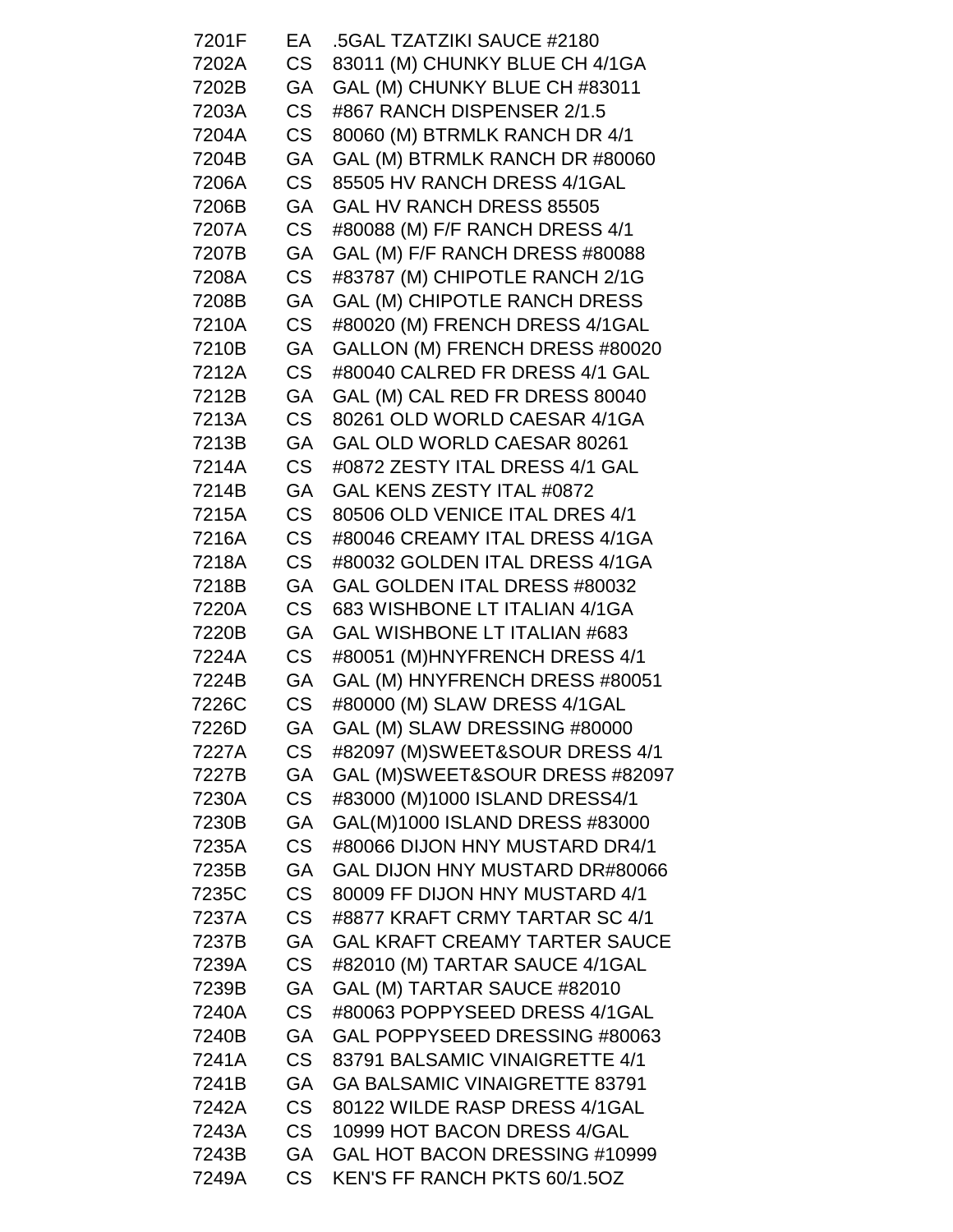| 7250A | <b>CS</b> | 81992 PCH RANCH DRESS 120/1.5Z      |
|-------|-----------|-------------------------------------|
| 7252A | <b>CS</b> | 81919 PCH HONEYFRENCH 120/1.5Z      |
| 7258A | <b>CS</b> | 310300 HARTVLE PCH S&S 60/1.5       |
| 7259A | <b>CS</b> | 84258 BALS VINAGRETTE 60/1.5OZ      |
| 7270A | <b>CS</b> | 83984 (M)OR RANCH CUPS 120/1OZ      |
| 7275A | <b>CS</b> | 21004 H/V RANCH DRESS 18/3.2OZ      |
| 7277A | <b>CS</b> | 84606 GSITAL MIX DRES 12/7.6OZ      |
| 7281A | <b>CS</b> | #626 GDSEAS RANCH MX 20/3.35OZ      |
| 7360A | <b>CS</b> | #00001 A-1 SAUCE 2-1 GAL            |
| 7360B | GА        | GAL A-1 SAUCE #0001                 |
| 7362A | <b>CS</b> | #00002 A-1 STK SAUCE 12/10OZ        |
| 7363A | <b>CS</b> | 658 A-1 STEAK SAUCE PC 200/.5Z      |
| 7364A | <b>CS</b> | #116 CRYSTAL STK SC 2/128OZ         |
| 7364B | EA        | 1280Z CRYSTAL STK SC #116           |
| 7370A | <b>CS</b> | #8225 HEINZ MALT VINEGAR 4-1GA      |
| 7370B | GA        | GAL HEINZ MALT VINEGAR #8225        |
| 7371A | <b>CS</b> | V27 BALSAMIC VINEGAR 2/5LITER       |
| 7371B | EA        | <b>5LITER BALSAMIC VINEGAR V27</b>  |
| 7372A | CS        | #1790 HNZ MALT VINEGAR 12/12OZ      |
| 7375A | <b>CS</b> | WOEBER APL CIDER VINEGAR 4/1GL      |
| 7375B | GА        | <b>GAL WOEBER APL CIDER VINEGAR</b> |
| 7376A | <b>CS</b> | <b>WHITE VINEGAR 4/1GA</b>          |
| 7376B | GA        | <b>GAL WHITE VINEGAR</b>            |
| 7377A | <b>CS</b> | #H701 1/8" HAMBURGER SLI 4/1        |
| 7377B | GA        | GAL 1/8" HAMB SLI PICKLE #H701      |
| 7380A | <b>CS</b> | 11170 BRD & BTR PICKLES 4/1GAL      |
| 7380B | GA        | GAL BRD & BTR PICKLES #11170        |
| 7382A | <b>CS</b> | A902 BRD&BUTTER PICKLES 2/1GAL      |
| 7401A | CS        | 1170 SMTH SLI PICKLES 1/2GAL        |
| 7405A | EA        | #C210 5GA 1/4"KK PICKLE CHIPS       |
| 7410A | EA        | H110 5GAL 1/8" HAMBURG DILL SL      |
| 7411A | EA        | #W260 5GAL WHOLE DELI DILLS         |
| 7413A | EA        | #L120 DELI PICKLE SPEARS 5GAL       |
| 7414A | CS .      | DILL RELISH (4/1 GAL)               |
| 7414B | <b>GA</b> | <b>GALLON DILL RELISH</b>           |
| 7416A | <b>CS</b> | 63271 JALAPENO RELISH 16/1#         |
| 7419A | <b>CS</b> | #PP9971 SWEET RELISH 4/1            |
| 7419B | GA        | GAL SWEET RELISH #P9971             |
| 7421A | <b>CS</b> | #78000417 PPI SWT RELISH 200        |
| 7426A | <b>CS</b> | 120 FRED G&O BRD PCKL SPR 4/4#      |
| 7426B | CS        | #506 BRD PICKLE SPEAR 12#           |
| 7427A | CS        | #0274120 BAT PICKLE CHIP 6/2#       |
| 7428A | <b>CS</b> | 5137 SPICY BAT PICKLE FRY 4/3#      |
| 7429A | <b>CS</b> | P201 BRD PICKLE CHIPS 6/2#          |
| 7430A | CS        | #80120 SLI GREEN OLIVES 4/1GAL      |
| 7430B | <b>GA</b> | <b>GAL SLI GREEN OLIVES #508</b>    |
| 7432A | CS .      | #80124 SLI BLK OLIVES 6/#10         |
| 7432B | CN -      | #10CN SLI BLACK OLIVES #441620      |
| 7433A | CS        | 4231 SLI CALIF OLIVES 12/6.5OZ      |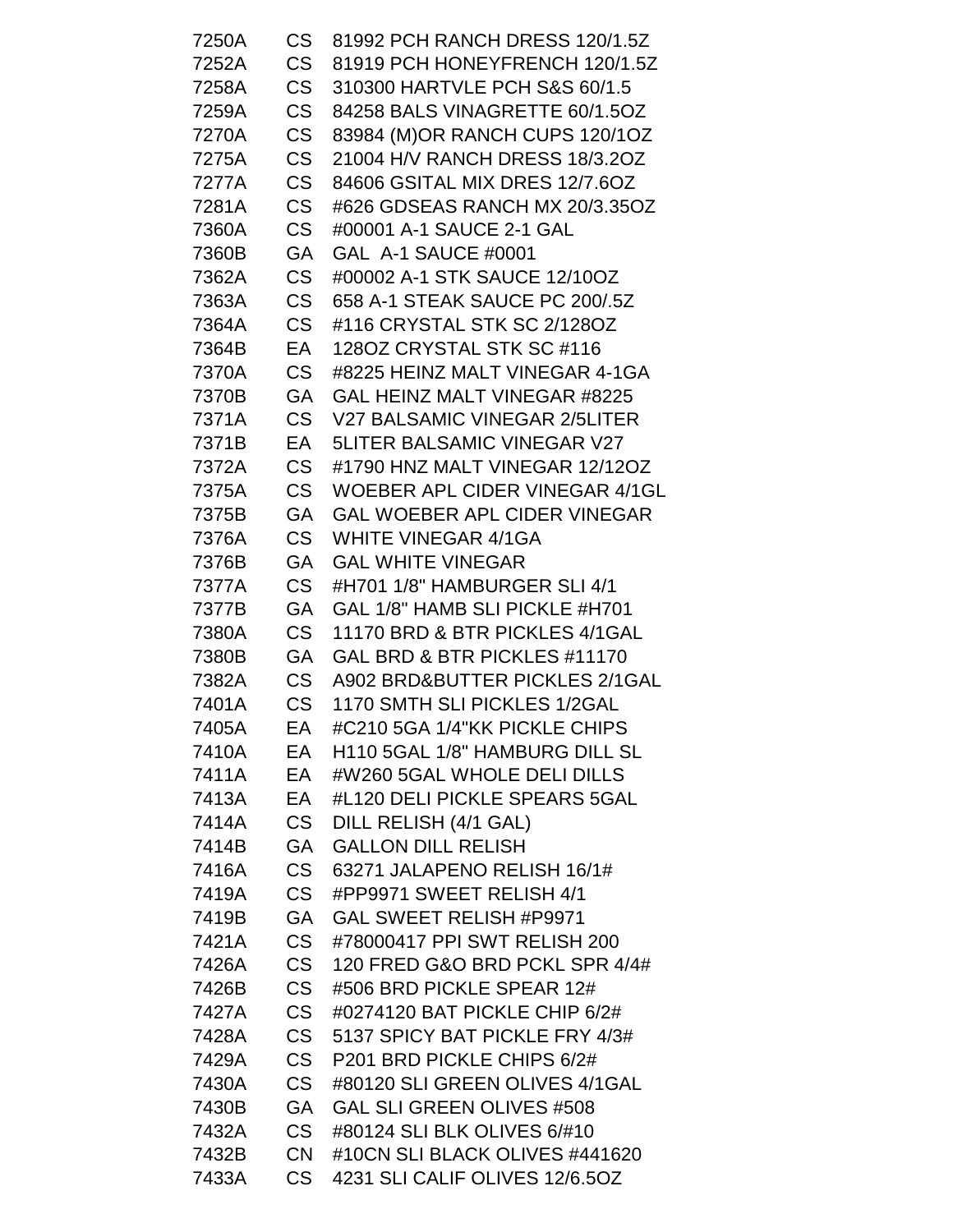| 7443A | CS .      | #E780 MILD PEPPER RINGS 4/1                                 |
|-------|-----------|-------------------------------------------------------------|
| 7443B | GA        | GAL MILD PEPPER RING #E780                                  |
| 7444A | <b>CS</b> | #Q770 HOT PEPPER RINGS 4/1                                  |
| 7444B | GA        | GAL HOT PEPPER RINGS #Q770                                  |
| 7445A | <b>CS</b> | B300 BRD BAN PEPPER RINGS 6/2#                              |
| 7448A | <b>CS</b> | #1273 JALAPENO SLICES 4/1GAL                                |
| 7448B | GA        | GAL JALAPENO SLICES #1273                                   |
| 7614A | <b>CS</b> | #760 APPLE JELLY 200/.5OZ                                   |
| 7615A | <b>CS</b> | #774 4 ASST JELLY 200/.5OZ                                  |
| 7616A | <b>CS</b> | #555 DIET ASST JELLY 200/.38OZ                              |
| 7617A | <b>BX</b> | #767 STRAWBERRY JAM 200/.5OZ                                |
| 7618A | CS        | 1698 SDLS BLCKBRY JAM 200/.5OZ                              |
| 7619A | BX        | #764 GRAPE JELLY 200/.5OZ                                   |
| 7621A | <b>BX</b> | #1984 APPLE BUTTER 200/.5OZ                                 |
| 7622A | BX        | #765 MIXED FRUIT JELLY 200/.5                               |
| 7623A | BX        | #766 ORANGE MARMALADE 200/.5                                |
| 7624A | <b>CS</b> | #763 SMUCKERS HONEY 200/.5OZ                                |
| 7625A | <b>CS</b> | 24331 JIF PEANUT BUTTER 6/4#                                |
| 7625B | <b>CN</b> | 4# JIF PEANUT BUTTER #24331                                 |
| 7628A | <b>CS</b> | 642025 JIF CR PB TO GO 120/1.1                              |
| 7667A | <b>CS</b> |                                                             |
| 7668A | <b>CS</b> | 2283 (SM)MAPLE SYRUP 100/1OZ<br>2277 (SM) S/F SYRUP 100/1OZ |
| 7669A | <b>CS</b> | 2284 SM SYRUP CUPS 100-2.1OZ                                |
| 7670A | <b>CS</b> | #4231 SM S/F SYRUP 12/14.5OZ                                |
| 7675A | <b>CS</b> | PHILLIP MAPLE FLVR SYRUP 4/1                                |
| 7675B | GA        | <b>GAL PHILLIP MAPLE FLVR SYRUP</b>                         |
| 7678A | CS        | 39716 MBW P/CK SYRUP 4/1280Z                                |
| 7723A | <b>CS</b> | 82836 SWTNR FOR TEA 6/32OZ                                  |
| 7724A | <b>CS</b> | F425 HONEY 6/3#                                             |
| 7724B | EA        | 3# HONEY F425                                               |
| 8001B | <b>CS</b> | 30006-2 1/2" KK FRNCH FRY 6/5#                              |
| 8002B | <b>CS</b> | 50316 NG 5/16" KK FF 6/5#                                   |
| 8004A | <b>CS</b> | #255 BREW CITY 5/16" STS 6/5#                               |
| 8005B | <b>CS</b> | SP04 REG 3/8" S/C FF 6/5#                                   |
| 8005C | <b>CS</b> | #50313 N/G REG 3/8" SC FF 6/5#                              |
| 8007A | <b>CS</b> | C26 CRISPCOAT 5/16" ST FF 6/5#                              |
| 8007B | <b>CS</b> | 5301 CLR COAT 3/8"SC FF 6X4.5#                              |
| 8008A | <b>CS</b> | 30124 5/16" STS W/PEEL FF 6/5                               |
| 8008C | <b>CS</b> | MCS125 5/16"STS W/PEEL FF 6/5#                              |
| 8008D | <b>CS</b> | LW201 3/8" CRISPY S/O FRY 6/5#                              |
| 8009A | <b>CS</b> | 5004 3/8" BAT PUBFRY SK/ON6/5#                              |
| 8010A | <b>CS</b> | S12 STLTH 5/16" REG CUT FF 6/5                              |
| 8013A | <b>CS</b> | #50311 SHOESTRING FF 6/4.5                                  |
| 8017B | <b>CS</b> | 34600 CLUB STEAK FRY 6/5#                                   |
| 8020A | <b>CS</b> | #049 2OZ POTATO TRIANGLE 6/5#                               |
| 8022A | <b>CS</b> | L0094 MINISWT POT PUFFS 6/2.5#                              |
| 8023A | <b>CS</b> | #215A ORE-IDA TATER TOTS 6/5#                               |
| 8024A | <b>CS</b> | 2084 JALPOP TATER KEG 106/1.5Z                              |
| 8025A | <b>CS</b> | 2077 BCN / CHD/CHV/KEG 160/10Z                              |
|       |           |                                                             |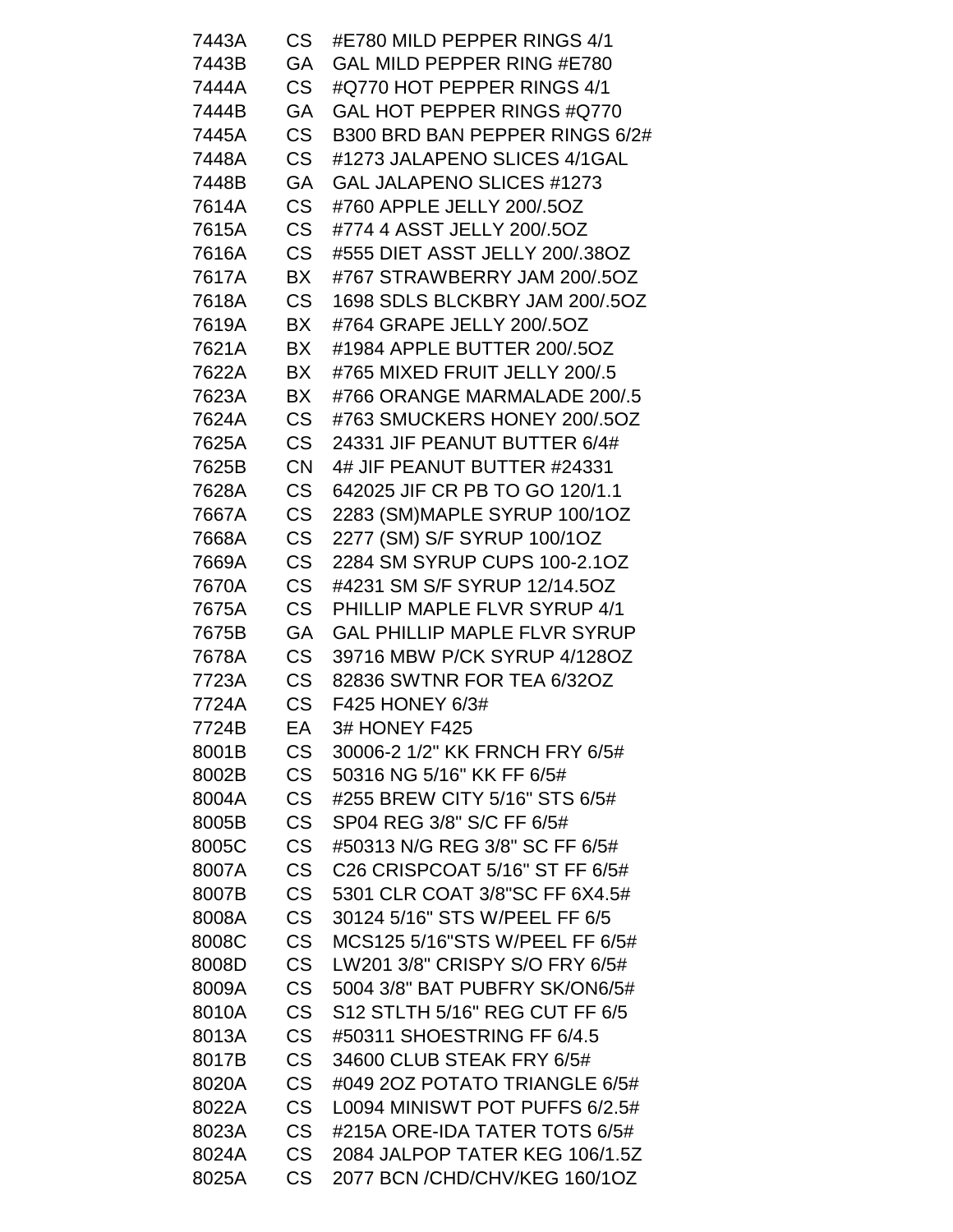| 8026A | <b>CS</b> | 2069 BRKFST TAT KEG 106/1.5Z   |
|-------|-----------|--------------------------------|
| 8026C | <b>CS</b> | 2075 CRAB TATER KEG 160/1OZ    |
| 8026E | <b>CS</b> | 2072 REUBEN TATER KEG 106/1.5Z |
| 8027A | <b>CS</b> | 2071 BUFF CHIX TAT KEG 106/1.5 |
| 8027C | <b>CS</b> | 2079 LOBSTER TATER KEG 160/1OZ |
| 8028A | <b>CS</b> | 02066 BAC/CHD TATER 106/1.5OZ  |
| 8028C | <b>CS</b> | 2076 SW CHRZO TAT KEG 106/1.5Z |
| 8029A | <b>CS</b> | A28 CRISPY CUBE POTATOES 6/6#  |
| 8029C | <b>CS</b> | 32N BRKFAST CUBE POTATOES 6/6# |
| 8029E | <b>CS</b> | LW508 TRI-COLOR POTATOES 5/3#  |
| 8032A | <b>CS</b> | #S79 IQF HASHBRN P.R. 6/3#     |
| 8034A | <b>CS</b> | #589 OI OV HASH/BRN 120/2.25   |
| 8035A | <b>CS</b> | 3/4"X3/4" DEHYDRATED POT 40#   |
| 8036A | <b>CS</b> | #10084 DEHYD HASHBROWNS 6/40.5 |
| 8036B | BX        | 40.5 DEHYD HASHBROWNS #10084   |
| 8037A | <b>CS</b> | B09 IQF SLICED HOME FRY 6/5#   |
| 8039A | <b>CS</b> | #492 1/8" SLI POTATO 4/5#      |
| 8040A | <b>CS</b> | C0077 1/3 TWISTER FRIES 6/5#   |
| 8041A | <b>CS</b> | #D0073 CRISPY CURLY FF 6/5#    |
| 8047A | <b>CS</b> | #24298 TATER BABIES 6/5#       |
| 8048A | <b>CS</b> | D17 DELI WEDGE W/SKIN 6/5#     |
| 8050A | <b>CS</b> | B91 SEAS 3/8" STS FF 6/5#      |
| 8055A | <b>CS</b> | #R12 RANCH WEDGE POTATO 6/5#   |
| 8058A | <b>CS</b> | #00256 BC MAXI STS 1/2X1/4 6/5 |
| 8061A | <b>CS</b> | L8000 LW SWEET POTATO FRY 5/3# |
| 8063A | <b>CS</b> | MCF04712 SWT POT WEDGE 6/2.5#  |
| 8064A | <b>CS</b> | L0084 3/8" KK SWT POT FRY 5/3# |
| 8065A | <b>CS</b> | #1037 O-I WAFFLE FRY 6/4.5#    |
| 8066A | <b>CS</b> | D23 LW SEAS CRISSCUT FF 6/4.5# |
| 8068A | <b>CS</b> | MCL03623 CROSSTRAX FF 6/4.5#   |
| 8070A | <b>CS</b> | 2129 POT 1/2SHELL 19#/160      |
| 8074A | <b>CS</b> | M62 GARLIC RED MASH POT 6/4#   |
| 8076A | <b>CS</b> | M14 REAL MASHED POTATOES 6/4#  |
| 8077A | <b>CS</b> | 10215 BA INST MASH POT 6/#10   |
| 8077B | <b>CN</b> | #10 BA INST MASH POT #10215    |
| 8079A | CS        | #81837 POTATO PEARLS 6/3.5#    |
| 8079B | BX        | 3.5# BX POTATO PEARLS #81837   |
| 8080A | <b>CS</b> | MCX05006 ORIG. 1853 CHIPS 6/4# |
| 8080C | <b>CS</b> | 20378 SLI THIN POTATO CHIP 4/5 |
| 8081A | <b>CS</b> | 30H LW NATURAL CHIP 6/5#       |
| 8090A | <b>CS</b> | #311 IDA REAL MASH POT 24/13OZ |
| 8090B | EA        | 130Z IDA REAL MASHED POT #311  |
| 8092A | <b>CS</b> | 0881 SCALL POT CASS 6/2.54#    |
| 8092B | BG.       | 2.54# SCALL POT CASS #0881     |
| 8094A | BG        | <b>SWEET POTATOES 40#</b>      |
| 8095A | CS        | SIZE B REDSKIN POTATOES 50#    |
| 8096A | BG        | #2 IDAHO POTATOES 50#          |
| 8097A | BG        | 70CT #1 IDAHO POTATOES 50#     |
| 8098A | <b>CS</b> | 80CT #1 IDAHO POTATOES 50#     |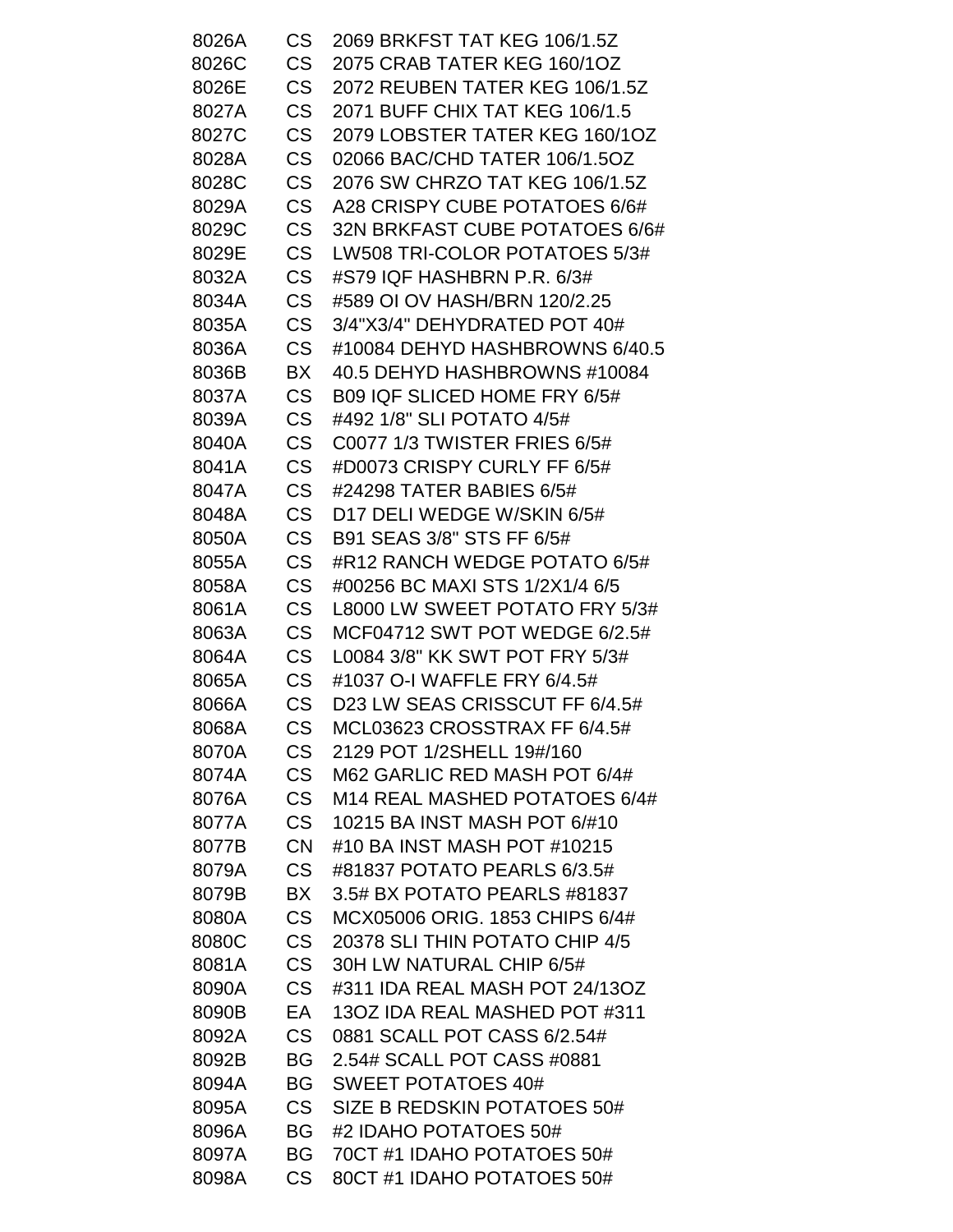| 8099A    | CS        | 100CT IDAHO POTATOES 50#              |
|----------|-----------|---------------------------------------|
| 8100A    | <b>CS</b> | 90CT #1 IDAHO POTATOES 50#            |
| 8104A    | BG -      | 25# LARGE RED ONIONS                  |
| 8105A    | BG -      | LG WHOLE YELLOW ONION 50#             |
| 8106A    | BG I      | SUPER COLOSSAL ONIONS 50#             |
| 8110A    | <b>CS</b> | CHOPPED ROMAINE 6/2#                  |
| 8111A    | <b>CS</b> | <b>GREEN CABBAGE (24HD IN CS)</b>     |
| 8111B EA |           | <b>GREEN CABBAGE (EACH)</b>           |
| 8115A BX |           | LARGE WHOLE TOMATOES 20#              |
| 8115B    | LB        | <b>1# LARGE TOMATOES</b>              |
| 8116A    | <b>BG</b> | <b>IDAHO POTATOES 10#</b>             |
| 8120A CS |           | <b>TOSSED SALAD MIX 4/5#</b>          |
| 8125A EA |           | ORANGES-EACH (56 IN CASE)             |
| 8130A    | EA        | LIMES (EACH) - 36 IN CASE             |
| 8134A    | <b>CS</b> | LEMONS (CS-115CT)                     |
| 8135A EA |           | LEMON (EACH) 140 IN CS                |
| 8140A    | BG I      | 5#BG YELLOW ONIONS                    |
| 8142A    | CS .      | <b>GRAPE/CHERRY TOMATO 12CT</b>       |
| 8143A CS |           | <b>ROMA TOMATOES (CS)</b>             |
| 8143B    | LB        | <b>ROMA TOMATOES (LB)</b>             |
| 8144A    | EA        | <b>GREEN ONIONS (BUNCH)</b>           |
| 8144B    | <b>CS</b> | <b>GREEN ONIONS (CS)</b>              |
| 8145A    | LB        | LG YELLOW ONION -SPANISH 1#           |
| 8146A    | LB        | LARGE RED ONION 1#                    |
| 8147A    | <b>CS</b> | <b>XTRA LARGE GREEN PEPPERS CS</b>    |
| 8148A    | EA        | CUCUMBER-EACH (24 IN CASE)            |
| 8149A CS |           | <b>ASPARAGUS 11#</b>                  |
|          |           | 8150A EA GREEN PEPPER (EACH-24 IN CS) |
| 8152A EA |           | RED PEPPER (EACH)                     |
| 8155A    | CS        | <b>ICEBERG LETTUCE HEAD 24CT</b>      |
| 8155B    | EA        | <b>ICEBERG LETTUCE HEAD (EACH)</b>    |
| 8156A    | <b>CS</b> | GREEN LEAF LETTUCE 24 EA (CS)         |
| 8156B    | EA        | <b>GREEN LEAF LETTUCE (HEAD)</b>      |
| 8158A    | CS        | CHEF SALAD (ROMAINE MIX)4/5#          |
| 8159A    | <b>CS</b> | ROMAINE LETTUCE CASE                  |
| 8159B    | EA        | <b>ROMAINE LETTUCE (HD)</b>           |
| 8160A    | BG -      | <b>TOSSED SALAD MIX 5#</b>            |
| 8165A    | CS .      | <b>SHREDDED LETTUCE 4/5#</b>          |
| 8165B    | <b>BG</b> | 5# SHREDDED LETTUCE                   |
| 8167A    | EA        | <b>SPRING MIX (MESCLUM)</b>           |
| 8170A    | CS        | DICED CABBAGE W/CARROTS 4/5#          |
| 8170B    | BG        | 5# DICED CABBAGE W/CARROTS            |
| 8174A    | BG        | <b>MATCHSTICK CARROTS 1#</b>          |
| 8175A    | BG        | WHOLE CARROTS 1# (25 IN CS)           |
| 8176A    | EA        | CELERY SLEEVE (30 IN CS)              |
| 8179A    | CS        | <b>BROCCOLI FLORETS 4/3#</b>          |
| 8180A    | <b>CS</b> | <b>BROCCOLI CROWNS 14CT</b>           |
| 8181A    | <b>CS</b> | PORTABELLA MUSHROOMS 5#               |
| 8182A    | <b>CS</b> | <b>LARGE MUSHROOMS 10#</b>            |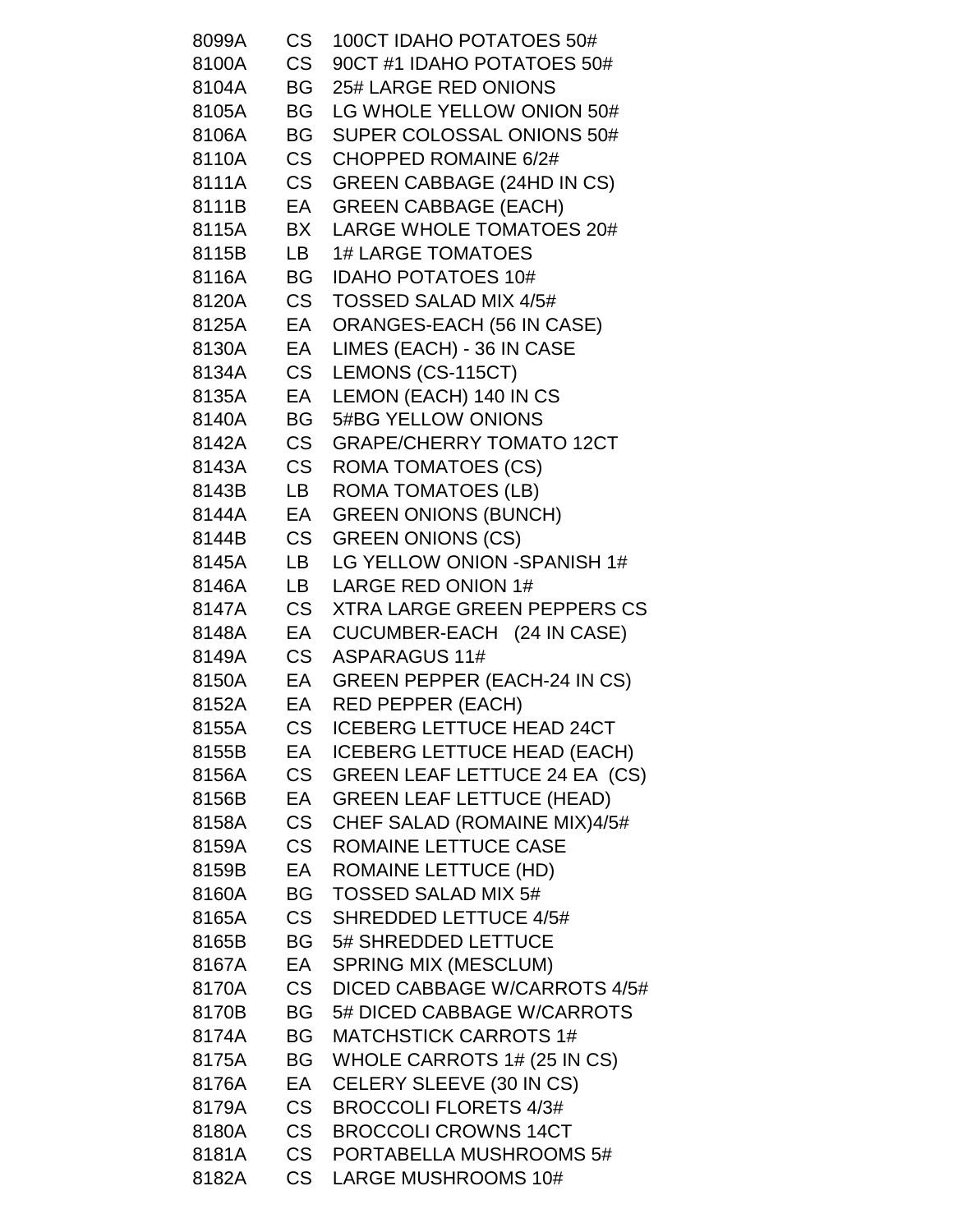| 8183A | CS .      | <b>SLICED MUSHROOMS 10/8OZ</b>   |
|-------|-----------|----------------------------------|
| 8184A | <b>CS</b> | <b>MEDIUM MUSHROOMS 10#</b>      |
| 8185A | CS I      | <b>SHITTAKE MUSHROOMS 10# CS</b> |
| 8186A |           | CS CRIMINI MUSHROOMS 5#          |
| 8190A | EA        | <b>SEEDLESS WATERMELON</b>       |
| 8191A | EA        | <b>CANTALOUPE</b>                |
| 8192A | EA        | <b>HONEYDEW</b>                  |
| 8193A |           | EA STRAWBERRIES CLAMSHELL (CS)   |
| 8194A |           | CS RED SEEDLESS GRAPES (CS)18#   |
| 8194B | LB.       | <b>RED SEEDLESS GRAPES 1#</b>    |
| 8195A | EA        | APPLES (EACH)                    |
| 8198A | LB        | <b>BANANAS (LBS) 30# IN CASE</b> |
| 8200A | <b>CS</b> | 345409 ARTICHOKE HEARTS 6/#10    |
| 8200B | <b>CN</b> | #10CN ARTICHOKE HEARTS #345409   |
| 8202A | <b>CS</b> | #55299 BROC CUTS IQF 12/2.5#     |
| 8203A | CS        | #400598 BROC FLORET 12/2#        |
| 8205A | CS        | 11326 FZ BROCCOLI CUTS 20#       |
| 8209A | CS        | #72299 IQF FVG CC CARROT 12/2#   |
| 8210A | <b>CS</b> | 12609 KK CARROTS 20#             |
| 8213A | CS        | #56599 CAULIFWR FLORET 12/2#     |
| 8216A | <b>CS</b> | #400596 FVG CUT CORN 20#         |
| 8217A | <b>CS</b> | #51199 FVG CUT CORN 12/2.5#      |
| 8219A | CS        | 12609 ITALIAN GREEN BEAN 12/2#   |
| 8220A | <b>CS</b> | #57199 REG CUT GRN BEAN 12/2#    |
| 8223A | <b>CS</b> | #046 WHOLE GRN BEAN 12/2#        |
| 8227A | <b>CS</b> | #50189 IQF CALI MIX VEG 12/2#    |
| 8228A | CS        | #53998 STIR FRY VEGGIES 10/2#    |
| 8229A | <b>CS</b> | #50599 FVG MXD VEG 12/2.5#       |
| 8233A | CS .      | 344120 IQFBRUSSEL SPROUT 12/2#   |
| 8235A | <b>CS</b> | #400592 FVG BULK PEAS 20#        |
| 8236A | <b>CS</b> | #400590 FVG PEAS 12/2.5#         |
| 8240A | <b>CS</b> | #443332 IQF CHOP SPINACH 12/2#   |
| 8242A | <b>CS</b> | 11604 FZ CHOP SPINACH 12/2#      |
| 8248A | <b>CS</b> | 6746 FZ DICED AVOCADO 6/2#       |
| 8250A | <b>CS</b> | #392385 FVG DICE GRN PEP 6/2#    |
| 8254A | <b>CS</b> | 165019 FZ DICED ONIONS 45#       |
| 8256A | <b>CS</b> | #12609 FZ DICED ONIONS 12/2#     |
| 8256B | <b>CS</b> | #12609 FRZ DICED ONIONS 20#      |
| 8258A | <b>CS</b> | 6001 VEGGIES FOR STEW 6/#10      |
| 8258B | <b>CN</b> | #10 VEGGIES FOR STEW #6001       |
| 8260A | <b>CS</b> | #796 FLMRS PEPPER&ONION 6/2.5#   |
| 8285A | <b>CS</b> | 7814 LV REFRIED BEANS 6/#10      |
| 8285B | <b>CN</b> | #10CN LV REFRIED BEANS 7814      |
| 8286A | <b>CS</b> | 1696 MILD CHILI BEANS 6/#10      |
| 8287A | <b>CS</b> | #01756 LT RED KIDNEY BN 6-#10    |
| 8287B | <b>CN</b> | #10CN LT KIDNEY BEANS #01756     |
| 8288A | <b>CS</b> | #1744 DK RED KIDNEY BEAN 6-10    |
| 8288B | <b>CN</b> | #10 CAN DARK RED KIDNEY BEAN     |
| 8290A | <b>CS</b> | CUT GREEN BEAN MIX SIEVE 6/#10   |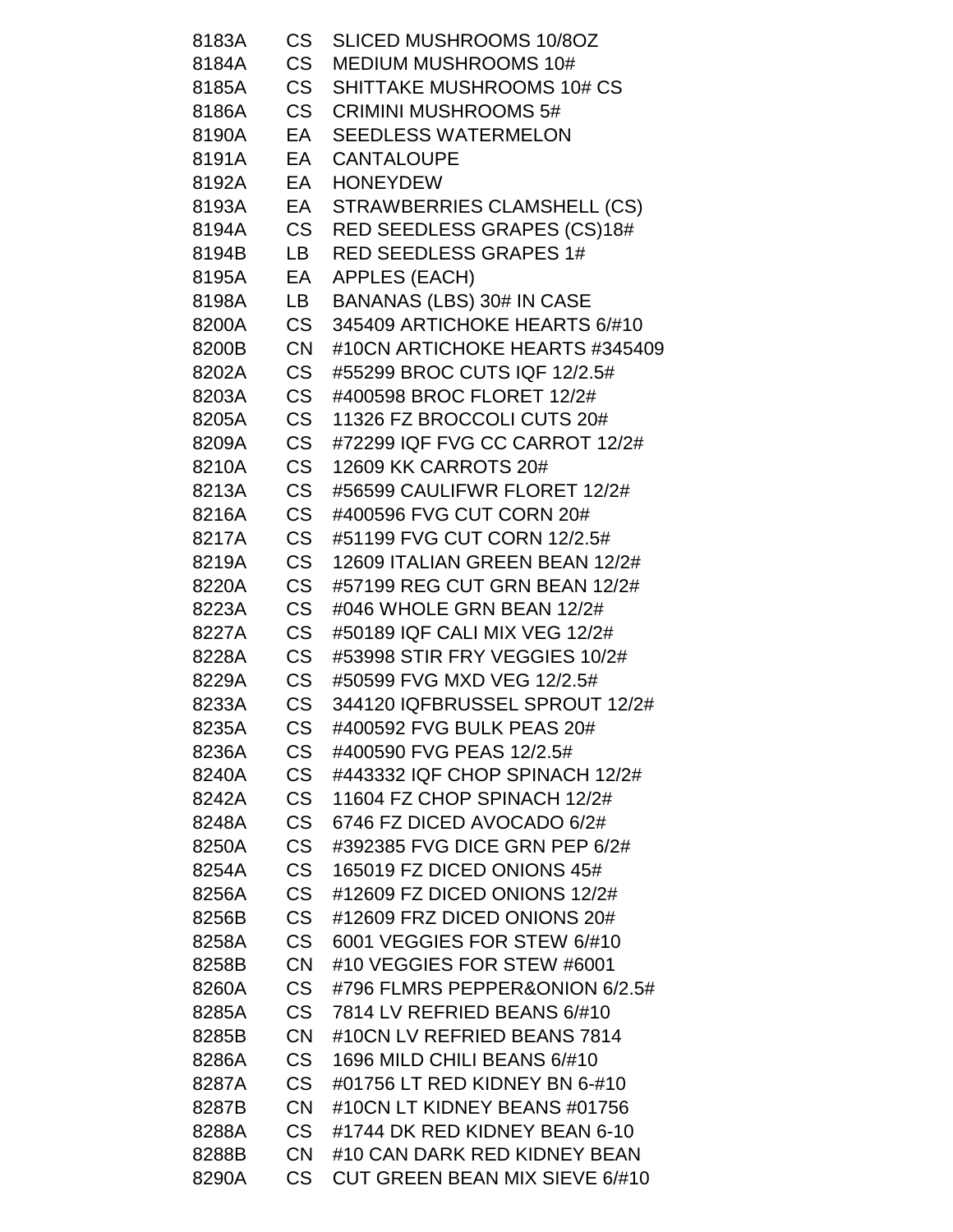| 8290B | CN        | #10 CAN CUT GREEN BEAN SIEVE   |
|-------|-----------|--------------------------------|
| 8291A | CS .      | #6026 VERI GREEN BEAN 6/#10    |
| 8291B | <b>CN</b> | #10CN VERI GREEN BEAN #6026    |
| 8293A | CS        | 3232 ITALIAN GREEN BEAN 6/#10  |
| 8294A | <b>CS</b> | #7536 WHOLE KERNEL CORN 6/#10  |
| 8294B | <b>CN</b> | #10CN WHOLE KERNEL CORN #7536  |
| 8300A | CS        | #433 LIBBY WHOLE POTATO 6/#10  |
| 8300B | <b>CN</b> | #10 LIBBY WHOLE POTATO #433    |
| 8400A | CS        | A308 BAT CAULIFLOWER 6/2#      |
| 8401A | CS        | #128 BAT CAULIFLOWER 4/3#      |
| 8404A | CS        | C404 LE BRD CAULIFLOWER 60/4OZ |
| 8413A | CS        | #043 (B) BRD ZUCCHINI SLI 4/3# |
| 8414A | CS        | 10151 BAT ZUCCHINI STIX 6/2.5# |
| 8416A | BX        | A405 LE ZUCCHINI FRIES 2/5#    |
| 8418A | CS        | 5020 FRIED GREEN TOMATOES 6/2# |
| 8420A | CS        | B509 OV BROC/CH NUGGET 6/2#    |
| 8421A | CS        | #917 CRSP BAT GREEN BEANS 4/2# |
| 8424A | CS        | A-343 LE BAT MIX VEG 24/10 OZ  |
| 8430B | CS        | #146 (B) CORN NUGGETS 6/2#     |
| 8436A | <b>CS</b> | #149 MAC & CHEESE BITES 6/3#   |
| 8437A | BX        | #150 MAC & CHEESE WEDGE 6#     |
| 8452A | CS        | #1220 (B) BAT ONION RG 40/4OZ  |
| 8454A | CS .      | R310 LE BAT 3/8" O/RING 4/2.5# |
| 8456A | CS        | #123 (B) BAT ON RING 4/2.5#    |
| 8457A | CS        | #122 SKINNY BAT ONION RG 4/2.5 |
| 8462A | CS        | #225 BAT ONION CHIPS 6/2#      |
| 8463A | CS        | #113 BEER BAT STK ON RG 4/2.5# |
| 8475A | CS        | #017 (B)BRD BULK MUSHROOM 4/3# |
| 8476A | <b>CS</b> | #124 BAT MUSHROOMS 4/3#        |
| 8486A | <b>CS</b> | A305 LE BAT BUTTON MUSHRM 60/4 |
| 8487A | <b>CS</b> | M201 CRUNCHY BR MSHRMS 60/4OZ  |
| 8488A | CS        | #8473 BBF BAT MUSHROOM 6/2#    |
| 8501A | <b>CS</b> | PR PREM MUSHROOM PC/STEM 6/#10 |
| 8501B | <b>CN</b> | #10CN PR PREM MUSHROOM PC/STEM |
| 8503A | CS        | #147265 MUSH PC/STM 24/16OZ    |
| 8503B | <b>CN</b> | 16OZ MUSH PC/STM #147265       |
| 8798A |           | BT 1211 CAYENNE PEPPER 1# (6)  |
| 8799A | EA        | 1106 GROUND CUMIN 1# (6)       |
| 8800A | EA        | #01216 CRUSHED RED PEPPER 12OZ |
| 8801A | EA        | #01171 GROUND NUTMEG 1#        |
| 8802A | EA        | #01166 GROUND MUSTARD 1#       |
| 8803A | EA        | #01816 GARLIC POWDER 19OZ      |
| 8804A | EA        | #01121 GARLIC SALT 40OZ (6)    |
| 8804C | EA        | 1122 GARLIC SALT 12# (3)       |
| 8805A | EA        | #01809 GRANULATED GARLIC 25OZ  |
| 8806A | EA        | #01201 PARSLEY FLAKES 2OZ      |
| 8807A | EA        | #01820 ONION POWDER 20OZ       |
| 8808A | EA        | #01279 LEMON PEPPER SEAS 26OZ  |
| 8809A | EA        | #01021 CAJUN SEASONING 20OZ    |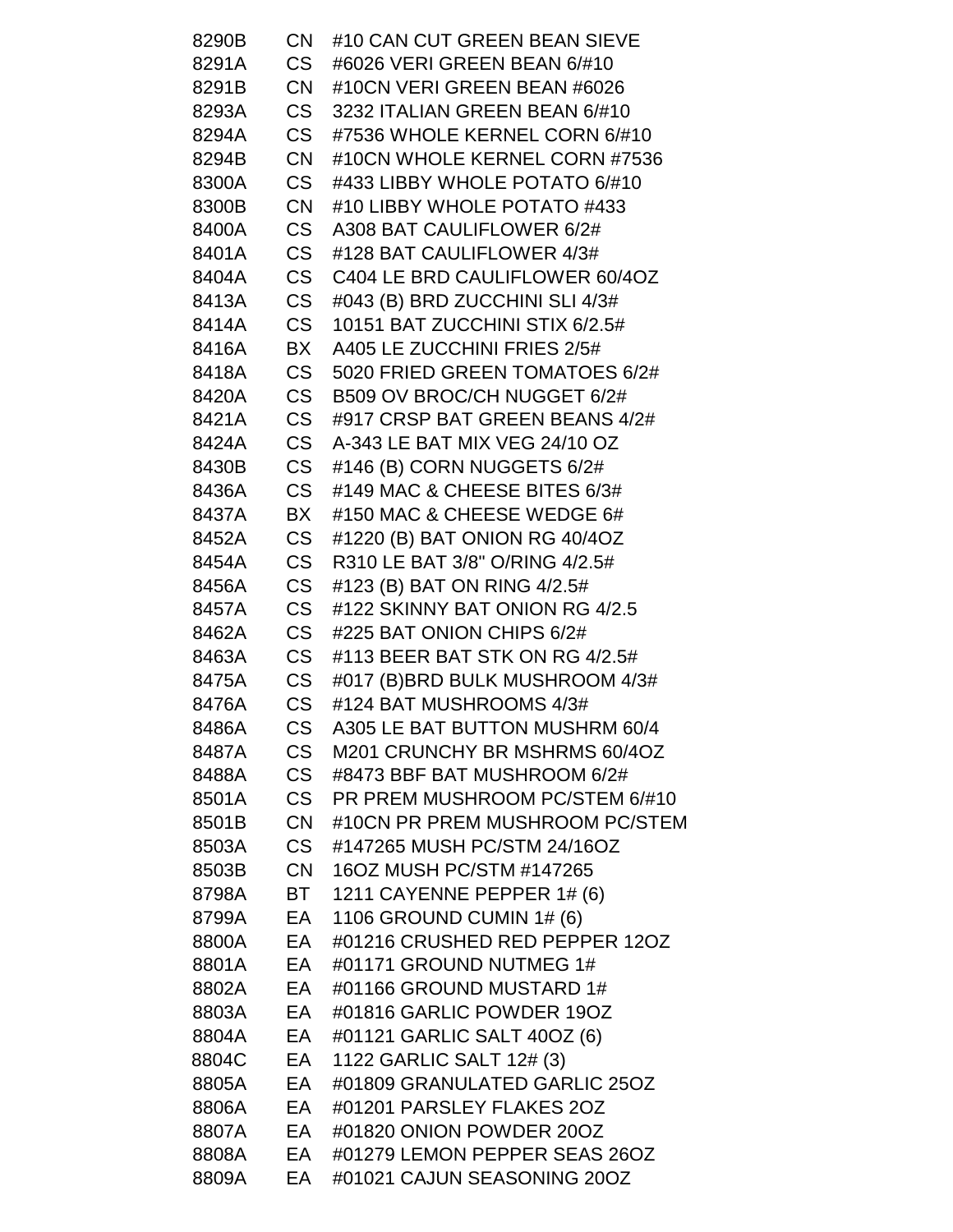| 8812A    | EA        | #01046 CHILI POWDER 1#             |
|----------|-----------|------------------------------------|
| 8813A    | EA        | #01147 SEAS SALT NOMSG 35OZ        |
| 8814A    | EA        | #01191 PAPRIKA 1#                  |
| 8815A    | EA        | #01381 ITALIAN SEASONING 6.5OZ     |
| 8816A    | EA        | #01411 OREGANO WHOLE LVS 5OZ       |
| 8817A    | EA        | #01001 GROUND ALLSPICE 1#          |
| 8818A    | EA        | #01286 GROUND THYME 12OZ           |
| 8818C EA |           | 1484 THYME LEAVES 7OZ (6)          |
| 8819A    | EA        | #01010 BBQ SPICE 24OZ              |
| 8820A    | EA        | #1051 GROUND CINNAMON 1#           |
| 8821A    | BG -      | #00988 BLACK PEPPER 5#             |
| 8824A    | EA        | #1126 GROUND GINGER 1#             |
| 8825A    | EA        | #01826 MINCED ONION 1#             |
| 8826A    | EA        | 1256 RUBBED SAGE 6OZ               |
| 8827A EA |           | 1176 ONION SALT 2.25# (6)          |
| 8828A    | <b>CS</b> | 7213 CHOPPED GARLIC 6/32OZ         |
| 8828B    | EA        | 32OZ CHOPPED GARLIC #7213          |
| 8829A    | EA        | #1320 BASIL LEAVES 20OZ (3)        |
| 8829C    | <b>CS</b> | 1982F BASIL PESTO 6/30OZ           |
| 8830A    | <b>GA</b> | OR-4 880 VANILLA FLAVOR 1GAL       |
| 8831A    | EA        | 9416 LIQUID SMOKE 32OZ             |
| 8832A    | CS —      | 58218 IMIT. VANILLA 4/1GAL         |
| 8832B    | <b>GA</b> | <b>GAL IMITATION VANILLA 58218</b> |
| 8833A    | EA        | 1341 CELERY SEED 1# (G)            |
| 8833C    | EA        | 1036 CELERY SALT 36OZ (6)          |
| 9052A    | CS        | 63520(T) RND PEP PIZZA 9BG/6CT     |
| 9053A    | <b>CS</b> | #68523 (T) W/G FIESTADA PIZ 72     |
| 9058A    | <b>CS</b> | 78674 (T) W/G PEP PIZ 4X6 96CT     |
| 9063A    | <b>CS</b> | 63521 (T) 5" SUPREME PIZ 9/6CT     |
| 9069A    | <b>CS</b> | #702108 7" BOSCO CH STIX 108CT     |
| 9070A    | <b>CS</b> | 81120 7" PEP/CH BSCO STX 32CT      |
| 9073B    | <b>CS</b> | #12656 (G)W/G PEP PIZ 4X6 96CT     |
| 9086A    | <b>CS</b> | GF00812 12" G/F PIZ CRUST 20CT     |
| 9086B    | <b>CS</b> | GF0081024 10" GF PIZ CRST 20CT     |
| 9086D    | <b>CS</b> | K-14-F 14" FOC PIZ CRUST 4/4CT     |
| 9086E    | <b>CS</b> | K-1/2 SHEET FOCCACIA CRST 16CT     |
| 90861    | <b>CS</b> | K-12-F 12" FOCCACIA 4/4CT          |
| 9086J    | <b>CS</b> | K-9-FW 9" FOC WW PIZCRUST 12/4     |
| 9086K    | <b>CS</b> | K-16-F 16" FOCCACIA CR 4/4CT       |
| 9086L    | <b>CS</b> | K-9-F 9" FOCCACIA CRST 12/4        |
| 9087A    | <b>CS</b> | 408 PIZZA DOUGH BALL 24/20OZ       |
| 9089A    | <b>CS</b> | 25383 16" PREPRF PIZZA CRUST18     |
| 9090B    | <b>CS</b> | 73035 7" PREPRF PIZZA CRUST 72     |
| 9090C    | <b>CS</b> | 81026 12" PREPRF PZZA CRUST 20     |
| 9090D    | <b>CS</b> | 73071 14" PREPRF PZZA CRUST 20     |
| 9094A    | <b>CS</b> | A330 BAT PEPP PIZZA BITE 6/2#      |
| 9098A    | <b>CS</b> | K710 OV BRD REUBEN BITES 6/2#      |
| 9100A    | <b>CS</b> | 56711 PRK/VEG EGG ROLL 36/3OZ      |
| 9202A    | <b>CS</b> | #365922 STEMLESS CHERRIES 4/1      |
|          |           |                                    |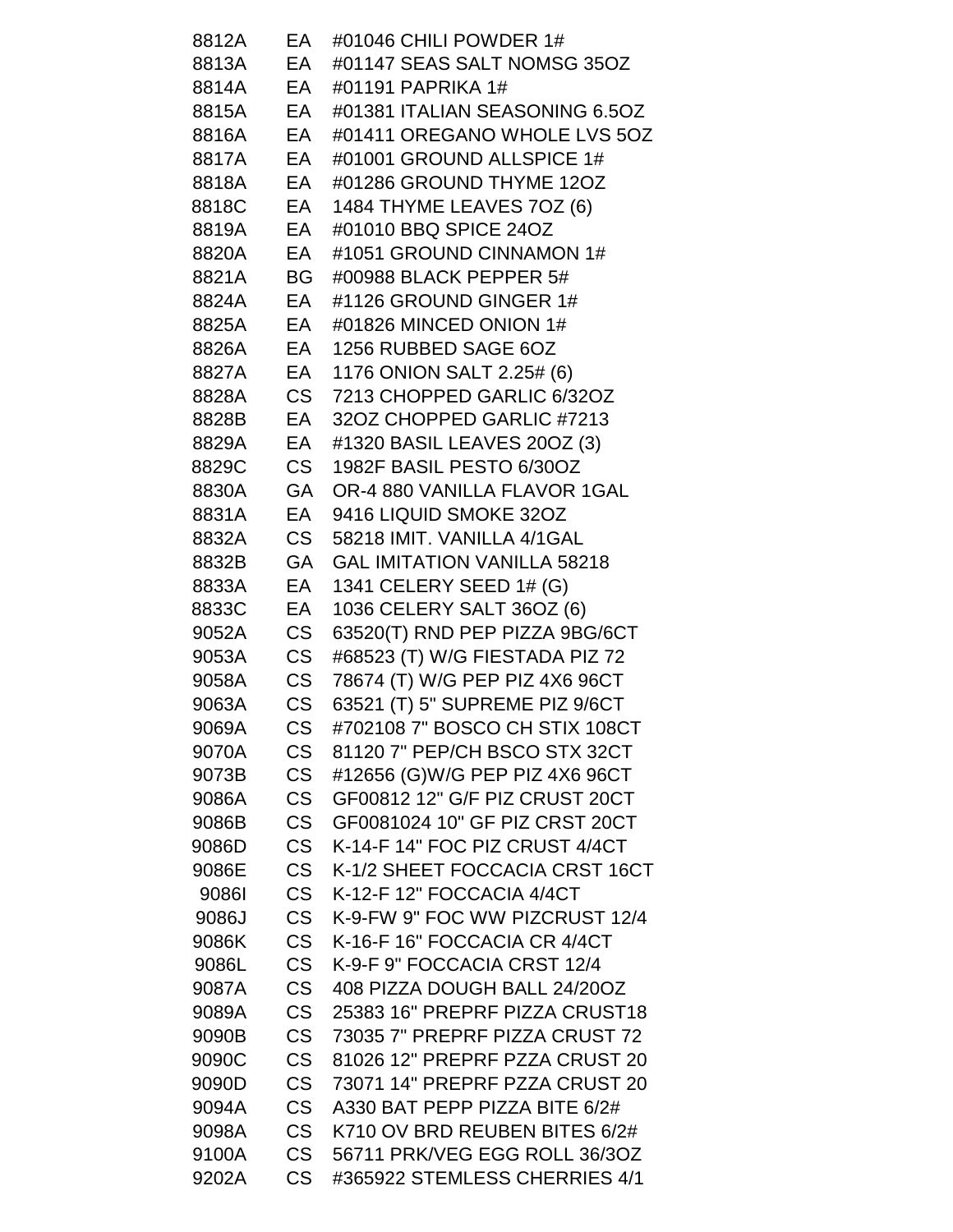| 9202B | GA        | GAL #365922 STEMLESS CHERRIES     |
|-------|-----------|-----------------------------------|
| 9203A | <b>CS</b> | 13411 IQF DARK CHERRIES 2/5#      |
| 9204A | <b>CS</b> | 6411 DOLE MIXED BERRIES 2/5#      |
| 9206A | <b>CS</b> | 26111 IQF SLI PEACHES 2/5#        |
| 9207A | <b>CS</b> | RM2642 SLCD STRAWBERRY 6/6.5#     |
| 9207B | TВ        | 6.5# TUB SLICED STRAWBERRIES      |
| 9208A | <b>CS</b> | 341761 IQF BLUEBERRIES 2/5#       |
| 9210A | <b>CS</b> | #16511 IQF MIXED FRUIT 2/5#       |
| 9211A | <b>CS</b> | 15111 IQF DOLE SLI APPLES 2/5#    |
| 9212A | <b>CS</b> | 10981 TROP FRT SALAD 12/15.25Z    |
| 9230A | <b>CS</b> | 581282 DICD PEACHES INJC 6/#10    |
| 9230B | <b>CN</b> | #10 DICED PEACHES IN JC 581282    |
| 9233A | <b>CS</b> | 47105 PINAPPL TDBT IN JC 6/#10    |
| 9233B | <b>CN</b> | #10 PINEAPPLE TDBT IN JC 47105    |
| 9234A | CS        | 4218 MAND ORANGE LT SYR 6/#10     |
| 9234B | <b>CN</b> | #10 MAND ORANGE LT SYR #4218      |
| 9235A | <b>CS</b> | 14215 MAND ORG LT SYR 12/15OZ     |
| 9237A | <b>CS</b> | 588027 DICED PEARS IN JC 6/#10    |
| 9237B | <b>CN</b> | #10 DICED PEARS IN JC 588027      |
| 9240A | <b>CS</b> | #7159 APPLE DUMPLING W/SC 36CT    |
| 9260A | <b>CS</b> | 45169 PURE PUMPKIN 6/#10          |
| 9260B | <b>CN</b> | #10 CAN PURE PUMPKIN #45169       |
| 9276A | <b>CS</b> | 11203 CLASSIC CARAMEL SC 6/12Z    |
| 9290A | <b>CS</b> | #00202 SWTN APPLE SAUCE 6/#10     |
| 9290B | <b>CN</b> | #10 CAN SWEETENED APPLESAUCE      |
| 9294A | <b>CS</b> | 1884 WH APPLESAUCE 72/4OZ         |
| 9301A | <b>CS</b> | 3388 VAN CAR CREAMR 180/.375OZ    |
| 9301C | <b>CS</b> | 0800 HAZELNUT CRMR 180/.375OZ     |
| 9301E | <b>CS</b> | 755202 PMP SPC CRMR 200/.375OZ    |
| 9302A | <b>CS</b> | 35070 FR VAN CREAMER 180/.375Z    |
| 9303A | <b>CS</b> | 92406 ND CREAMER PCK 1000CT       |
| 9305A | <b>CS</b> | #203 IND NONFRIG CREAMER 180CT    |
| 9306A | <b>CS</b> | <b>NON-DAIRY CREAMERS 402CT</b>   |
| 9307A | <b>CS</b> | <b>HALF N HALF CREAMERS 402CT</b> |
| 9308A | <b>CS</b> | 199512 SMITH 1/2 & 1/2 12/30OZ    |
| 9310A | <b>CS</b> | REAL WHIP CREAM 12/17 OZ          |
| 9310B | <b>CN</b> | 17 OZ CAN REAL WHIP CREAM         |
| 9312A | <b>CS</b> | 43606 DESSERT/PASTR TOP 12/1QT    |
| 9313A | <b>CS</b> | #6851 RAPID DRY WH ICING 24#      |
| 9314A | <b>CS</b> | 11887 ND RDY 2 WHIP TOP 12/2#     |
| 9315A | EA        | 3248 VANILLA ICE CREAM 3GALLON    |
| 9315C | EA        | 3226 CHOCOLATE ICE CREAM 3GAL     |
| 9316A | <b>CS</b> | 9073 ON TOP WHIP TOP 12/16 OZ     |
| 9317A | <b>CS</b> | D400 LACFR GF VAN SS MIX 6/6#     |
| 9318A | <b>CS</b> | D410 LACFR GF CHOC SS MIX 6/6#    |
| 9319A | <b>CS</b> | 3869 PREM CUSTARD BASE 12/32OZ    |
| 9320A | TВ        | 30# FLAVOR RIGHT CONC TOPPING     |
| 9325A | <b>CS</b> | #43698 BG D/P TOPPING 12/16OZ     |
| 9327A | <b>CS</b> | 113726 SS UHT HVY CREAM 12/1QT    |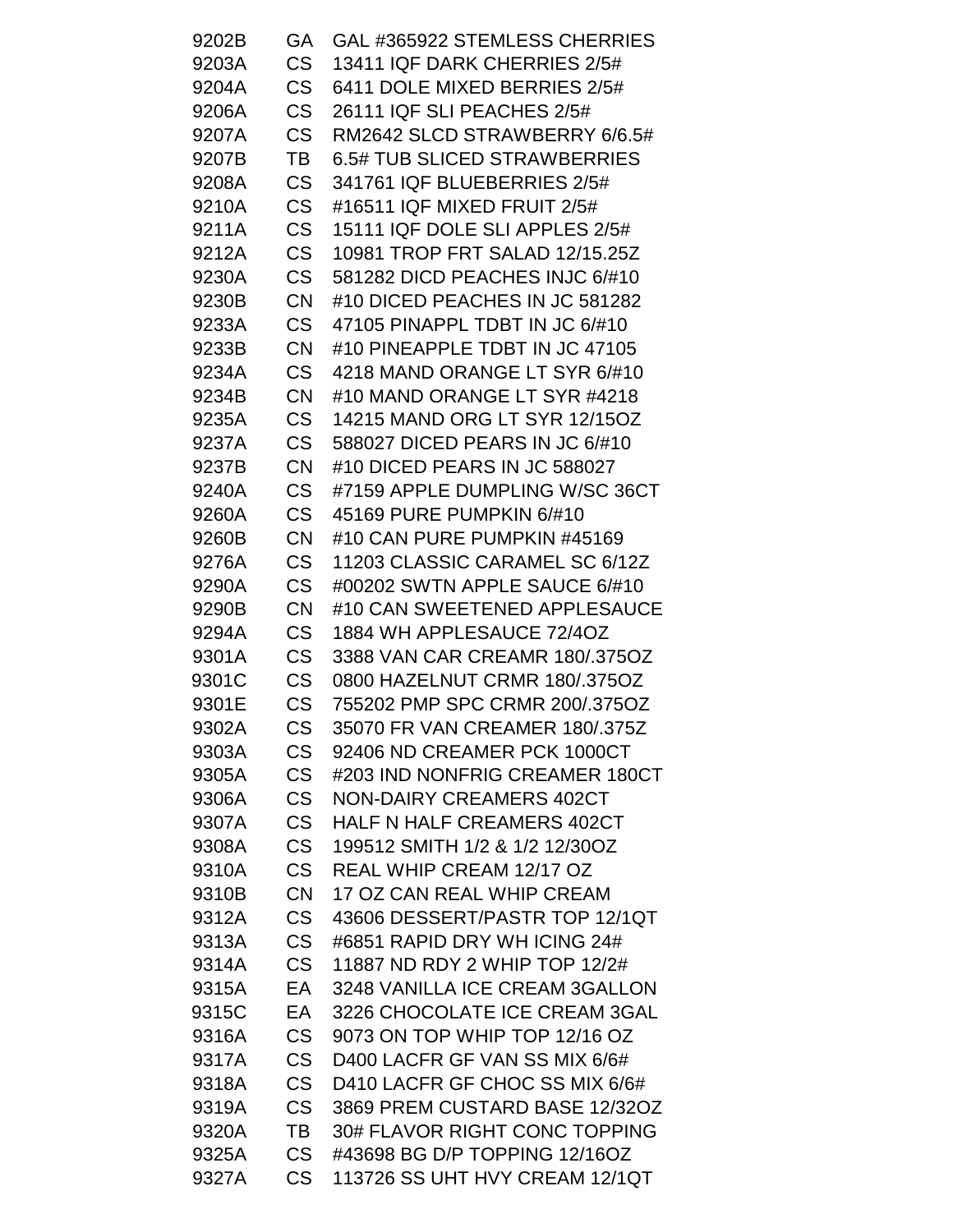| 9327C | CS        | SMITH HEAVY CREAM 12/32OZ      |
|-------|-----------|--------------------------------|
| 9328A | <b>CS</b> | #601 TAPIOCA PUDDING 2/5#      |
| 9329A | CS        | 855178 DRM WHIP TOP 12/10.8OZ  |
| 9330A | <b>CS</b> | 49257 ALP STRW FZ YGRT 4/9.12# |
| 9332A | CS        | 49261 FR VAN FRZ YOGRT 4/9.12# |
| 9333A | <b>CS</b> | 49259 OW CHOC FRZ YGRT 4/9.12# |
| 9335A | <b>CS</b> | 49258 SIMPLYVAN FZ YOG 4/9.12# |
| 9350A | <b>CS</b> | 00160 PLAIN YOGURT 6/32OZ      |
| 9355A | <b>CS</b> | 57736 GREEK YOGURT 6/32OZ      |
| 9360A | <b>CS</b> | D571 SS CHERRY DOLE 4/4.5#     |
| 9362A | <b>CS</b> | D551 LF SS RASPBRY DOLE 4/4.6# |
| 9364A | CS        | D581 SS PINEAPPLE DOLE4/4.4#   |
| 9366A | <b>CS</b> | D586 LF SS LIME DOLE 4/4.4#    |
| 9368A | CS        | D542 SS STRAWBERRY DOLE 4/4.5# |
| 9370A | EA        | #2764 WHOLE MILK GALLON        |
| 9372A | EA        | #2766 2% MILK GALLON           |
| 9374A | EA        | #2602 1% CHOC MILK PINT        |
| 9376A | EA        | #2600 WHOLE MILK PINT (EA)     |
| 9378A | EA        | #2601 2% MILK PINT (EA)        |
| 9384A | EA        | #2607 WHOLE MILK HALF-GALLON   |
| 9390A | CS        | 110817 SWT COND MILK 24/14OZ   |
| 9392A | <b>CS</b> | 4313 COCONUT MILK 12/32OZ      |
| 9392C | <b>CS</b> | 8012 COCONUT MILK 12/13.5OZ    |
| 9393A | <b>CS</b> | 4320 OAT MILK 12/32OZ          |
| 9395A | <b>CS</b> | #94 MARSHMELLOW CREAM 12/13OZ  |
| 9397A | <b>CS</b> | 1653 JP JMBO MARSHMLLOW 8/1.5# |
| 9403A | CS        | 29475 LEG PORK GRAVY MX 8/13OZ |
| 9403B | BG        | 13OZ PORK GRAVY MIX #29475     |
| 9404A | CS        | #94595 PNR CNTRY GVY MX 6/24OZ |
| 9404B | <b>BG</b> | 24OZ PNR CNTRY GRVY MIX #94595 |
| 9407A | <b>CS</b> | #94544 PNR BEEF GVY MIX 6/13OZ |
| 9407B | BG        | 13OZ PNR BEEF GRAVY MIX #94544 |
| 9408A | <b>CS</b> | 29471 LEG BRWN GRAVY MX 8/12OZ |
| 9408B | BG        | 12OZ LEG BRWN GRAVY MIX #29471 |
| 9410A | <b>CS</b> | #29474 LEG CHIX GRAVY MX 8-1#  |
| 9410B | BG        | 1# LEG CHIX GRAVY MX #29474    |
| 9412A | <b>CS</b> | #073T TUF CHICKEN GRAVY 8/14OZ |
| 9412B | BG        | 14OZ TUF CHICKEN GRAVY #073T   |
| 9415A | <b>CS</b> | 94722 PNR PPR GRAVY MIX 6/24OZ |
| 9415B | <b>CS</b> | #94545 PNRTRKY GRVY MIX 6/11.3 |
| 9415C | BG        | 11.3OZ PNRTRKY GRVY MIX #94545 |
| 9423A | <b>CS</b> | 94445 PNR OF PEP GRAVY 12/12OZ |
| 9423B | BG        | 12OZ PNR OF PEP GRAVY MX 94445 |
| 9424A | <b>CS</b> | 94013 PNR ORIG BISC MIX 6/5#   |
| 9424C | <b>CS</b> | 94706 PNR BISC GRVY MIX 6/24OZ |
| 9425A | <b>CS</b> | CHEF MATE SAUSAGE GRAVY 6/#10  |
| 9425B | <b>CN</b> | #10 CAN CHEFMATE SAUSAGE GRVY  |
| 9427A | <b>CS</b> | LIBBY'S SAUSAGE GRAVY 6/#10    |
| 9427B | <b>CN</b> | #10CN LIBBY'S SAUSAGE GRAVY    |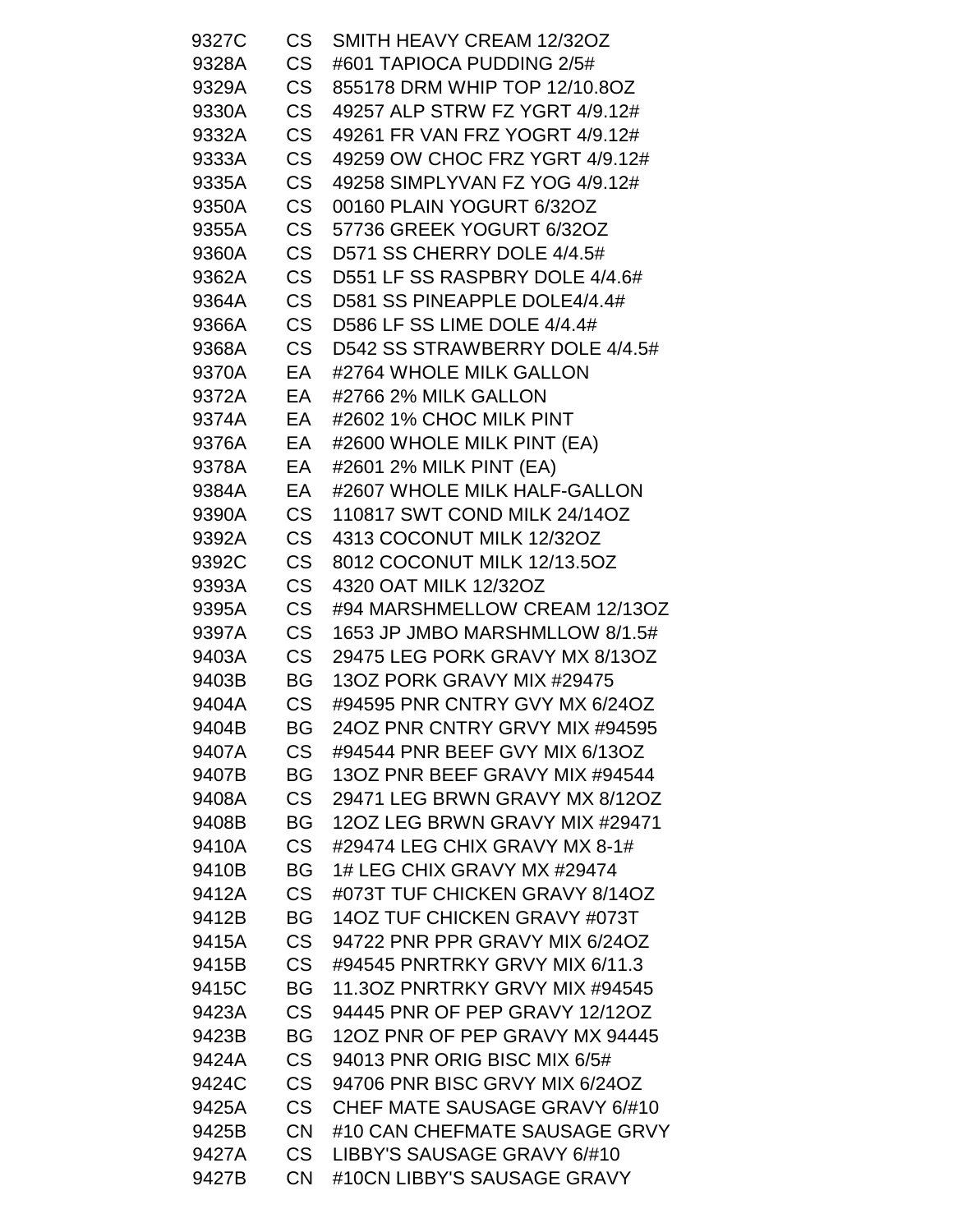| 9428A          | CS                     | 6200 CM CHORIZO SKILLET 6/#10  |
|----------------|------------------------|--------------------------------|
| 9485A          | BG                     | #510 PARBOILED RICE 25#        |
| 9487A          | <b>CS</b>              | P1YZ363C1 RICE PILAF 6/36OZ    |
| 9494A          | <b>CS</b>              | #225 CKD SPANISH RICE 4/5#     |
| 9496A          | <b>CS</b>              | 2246 CHIX PASTA SIDE 12/43OZ   |
| 9498A          | <b>CS</b>              | 2266 CHIX RICE SIDES 12/5.6OZ  |
| 9500A          | <b>CS</b>              | 2CSA COSTA 10" SPAGHETTI 20#   |
| 9501C          | <b>CS</b>              | 2RIG COSTA RIGATONI 20#        |
| 9502C          | <b>CS</b>              | 354013 BARILLA LINGUINI 2/10#  |
| 9503A          | <b>CS</b>              | 2PR BAR PENNE RIGATE 20#       |
| 9505A          | <b>CS</b>              | 1CTLAS 10" LASAGNA NOODLES 10# |
| 9505C          | <b>CS</b>              | #402 8X10 CK LASAGNA SHEET 10# |
| 9506A          | <b>CS</b>              | #60504 WIDE NOODLES 2/5#       |
| 9507A          | <b>CS</b>              | #60503 FINE NOODLES 4/2.5#     |
| 9508A          | <b>CS</b>              | #60500 KLUSKI NOODLES 4/2.5#   |
| 9509A          | <b>CS</b>              | #60501 MEDIUM NOODLES 2/5#     |
| 9515A          | <b>CS</b>              | 2STEL ELBOW MACARONI 2/10#     |
| 9516A          | <b>CS</b>              | 2CBFET FETTUCCINE 20#          |
| 9518A          | <b>CS</b>              | S40307 7" BELGIAN WAFFLE 36CT  |
| 9519B          | <b>CS</b>              | 844 BAT FR TST STIX 176CT 5/2# |
| 9521A          | <b>CS</b>              | #3295 BAV PRETZEL STICK 72CT   |
| 9522A          | <b>CS</b>              | 30145 SOFT PRETZEL FRIES 345CT |
| 9523A          | <b>CS</b>              | 3430 BAKED PRETZELS 50/6OZ     |
| 9524A          | <b>CS</b>              | #3085 SOFT PRETZEL BITES 350CT |
| 9526A          | <b>CS</b>              | 6425 6" PITA BREAD 12/10CT     |
| 9528A          | <b>CS</b>              | 7382 MINI BAV PRETZEL 100/1.2Z |
| 9530A          | <b>CS</b>              | #705072 CHED/PRTZ STIX 2/36CT  |
| 9531A          | <b>CS</b>              | 10041 POPCORN KIT 48/5.3OZ     |
| 9532A          | <b>CS</b>              | YELLOW POPCORN 50#             |
| 9533A          | <b>CS</b>              | 124 KETPOT CHIP SEASLT 10/16OZ |
| 9536A          | BX                     | 13055 KBLR SALTINE CRCKR 500/2 |
| 9537A          | BX                     | #1032 KBLR CLUB CRACKER 400/2  |
| 9538A          | <b>CS</b>              | #3111 RITZ CRACKERS 12/13.7OZ  |
| 9539A          | <b>CS</b>              | 20248 HNY GRHM CRCKER 30PK     |
| 9541A          | <b>CS</b>              | 32430 TINY TWIST PRETZEL 88/14 |
| 9542A          | <b>CS</b>              | 74035 CH/GAR CROUTON 100/1OZ   |
| 9543A          | <b>CS</b>              | 1504 WEST OYSTER CRACKR 150/.5 |
| 9544A          | <b>CS</b>              | #73691 HMSTY CROUTON 4/2.5#    |
| 9560A          | <b>CS</b>              | 47736 RUFFLE POT CHIPS 8/16OZ  |
|                | <b>CS</b>              | #44375 DORITOS 64/1.75OZ       |
| 9563A<br>9564A | <b>CS</b>              | #44359 LAYS CHIPS 64/1.5OZ     |
|                |                        | 32405 FRITOS 104/1OZ           |
| 9565A          | <b>CS</b><br><b>CS</b> | 2367 MOTTS APPLE JC 12/32OZ    |
| 9571A          |                        |                                |
| 9572A          | <b>CS</b>              | 25924 PINEAPPLE JC 12/32OZ     |
| 9574A          | <b>CS</b>              | #25902 OS ORANGE JC 12/32OZ    |
| 9576A          | <b>CS</b>              | #21015 OS CRAN JC CKTL 12/32OZ |
| 9580C          | <b>CS</b>              | #600 RBK ORANGE JC 48/5.5OZ    |
| 9581C          | <b>CS</b>              | #310 RK GRAPEFRUIT JC 48/5.5OZ |
| 9582C          | <b>CS</b>              | #630 RBK PINEAPPLE JC 48/5.5OZ |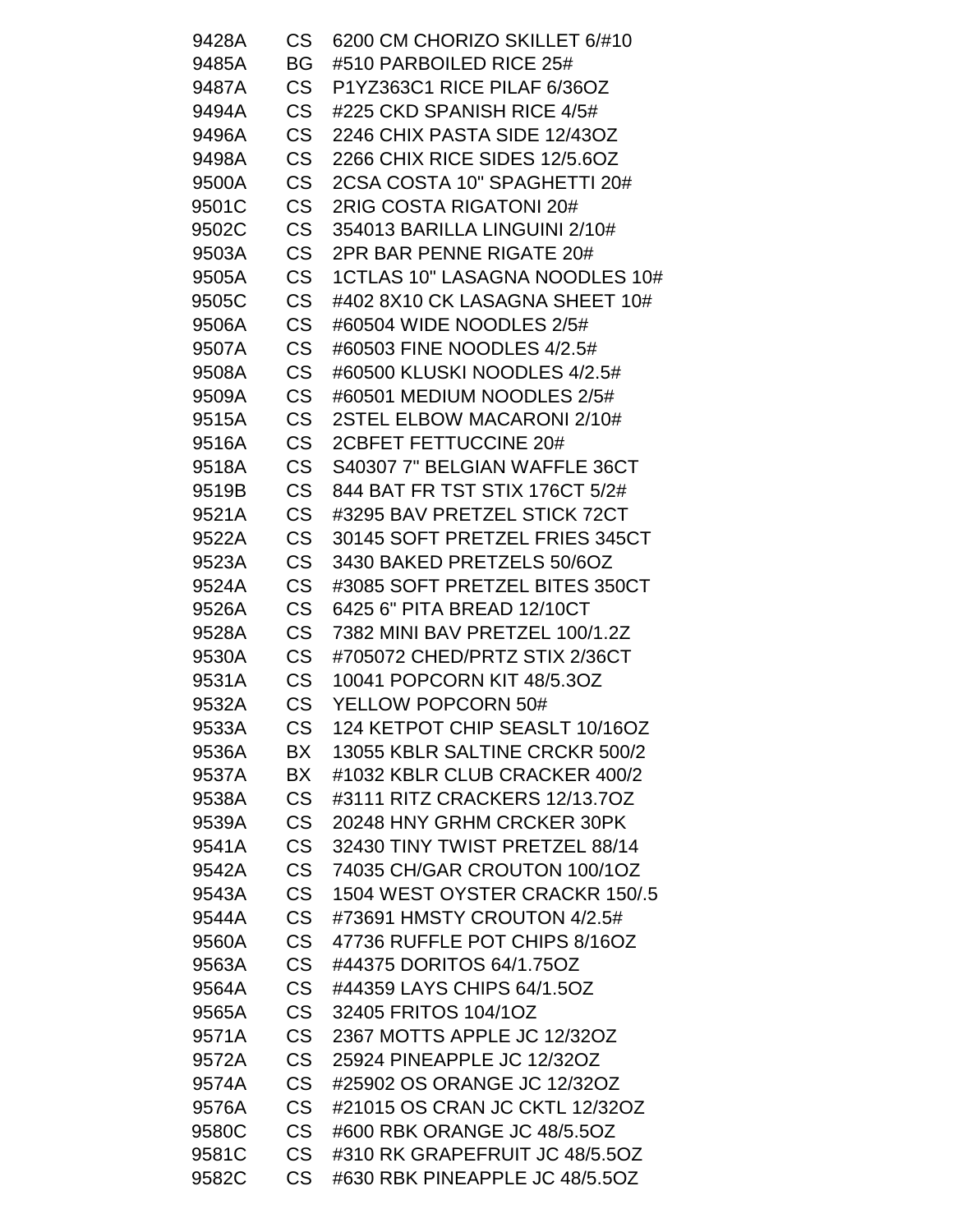| 9583C | <b>CS</b> | #007 CCD TOMATO JUICE 48/5.5OZ    |
|-------|-----------|-----------------------------------|
| 9584A | <b>CS</b> | 20450 OS CRANBERRY JC 48/5.5OZ    |
| 9584C | <b>CS</b> | #140RK CRAN JC CKTL 48/5.5OZ      |
| 9585C | <b>CS</b> | #360 RBK APPLE JC 48/5.5OZ        |
| 9587A | <b>CS</b> | 11920 CLAMATO JC PLSTC 12/32OZ    |
| 9588A | <b>CS</b> | DEI FRAT TOMATO JUICE 12/46OZ     |
| 9588B | <b>CN</b> | <b>46OZ DEI FRAT TOMATO JUICE</b> |
| 9590A | <b>CS</b> | #18953 CCD TOMATO JC PL 8/32OZ    |
| 9599A | <b>CS</b> | #364517 CONC ORANGE JC 12/32OZ    |
| 9599B | <b>CN</b> | 32OZ CONC ORANGE JC #364517       |
| 9600A | <b>CS</b> | 3981 CTRY TIME LEM MIX 15/14OZ    |
| 9619A | <b>CS</b> | 62201 FZ SIG LIQ COF CONC 2/2L    |
| 9620A | <b>CS</b> | 62205 FZ COL LIQ COF CONC 2/2L    |
| 9621A | <b>CS</b> | 62207 COL FZ LIQ DCF COFF 2/2L    |
| 9622A | <b>CS</b> | 62212 SR FZ LIQ DCF COFF 2/2L     |
| 9624A | <b>CS</b> | #13654 LZN MED COFFEE 36/2.25     |
| 9628A | <b>CS</b> | #6216 DCF COFFEE FRCTN 92/1.05    |
| 9630A | <b>CS</b> | #6100 REG COFFE FRCTN 150/1.05    |
| 9638A | <b>CS</b> | 18921 CLR DISTLD WATER 6/1GAL     |
| 9640A | <b>CS</b> | PUREAU BOTTLED WATER 24/16.90Z    |
| 9648A | <b>CS</b> | 82841 LUZ SWT TEA CONC 6/64OZ     |
| 9648B | EA        | 64OZ LUZ SWT TEA CON #82841       |
| 9650A | <b>CS</b> | #103102 CR OF BROC/CH SP 2/8#     |
| 9652A | <b>CS</b> | #152022 CHED BKD POT SOUP 2/8#    |
| 9663A | <b>CS</b> | #2046 CRM POTATO SOUP 12/50OZ     |
| 9663B | <b>CN</b> | 50OZ CRM POTATO SOUP #2046        |
| 9664A | CS        | #1266 CR/MUSHROOM SOUP 12/50OZ    |
| 9664B | CN        | 50OZ #1266 CRM MUSHROOM SOUP      |
| 9665A | <b>CS</b> | #1036 CAMP CRM CHIX SOUP 12-50    |
| 9665B | <b>CN</b> | 50OZCN CAMP CRM CHIX SP #1036     |
| 9667A | <b>CS</b> | #102152 CHIX/WILD RICE SP 2/8#    |
| 9668A | <b>CS</b> | #102082 CHIX NOODLE SOUP 2/8#     |
| 9670A | <b>CS</b> | #103552 CHIX W/DUMP SOUP 2/8#     |
| 9671A | <b>CS</b> | #102172 VEGTBL BEEF SOUP 2/8#     |
| 9671B | <b>CS</b> | #102162 GARDEN VEG SOUP 2/8#      |
| 9672A | <b>CS</b> | #402262 CHILI W/BEAN SOUP 2/8#    |
| 9673C | <b>CS</b> | #20300 HRTY BF W/BN CHILI 4/4#    |
| 9676A | <b>CS</b> | #102072 BEAN W/HAM SOUP 2/8#      |
| 9680A | <b>CS</b> | #102102 NE CLAM CHOWDER 2/8#      |
| 9682A | <b>CS</b> | #48359 WHTY CHILI W/BF&BN 4/5#    |
| 9687A | <b>CS</b> | #016 CAMPBL TOMATO SOUP 12/50     |
| 9687B | <b>CN</b> | 50OZ CAMPBL TOMATO SOUP #016      |
| 9692A | <b>CS</b> | #1224 STF GRN PEPPER SOUP 4/4#    |
| 9694A | <b>CS</b> | SWEET SUE CHIX BROTH 12/49.5OZ    |
| 9694B | <b>CN</b> | 49.50Z SWEET SUE CHIX BROTH       |
| 9694C | <b>CS</b> | 550EC VAN CHIX BROTH 12/49OZ      |
| 9695A | <b>CS</b> | 1548 CI CHIX BROTH 12/48OZ        |
| 9696A | <b>CS</b> | #3060 MAGGI CHIX BASE 6/1#        |
| 9696B | EА        | 1# MAGGI CHIX BASE #3015          |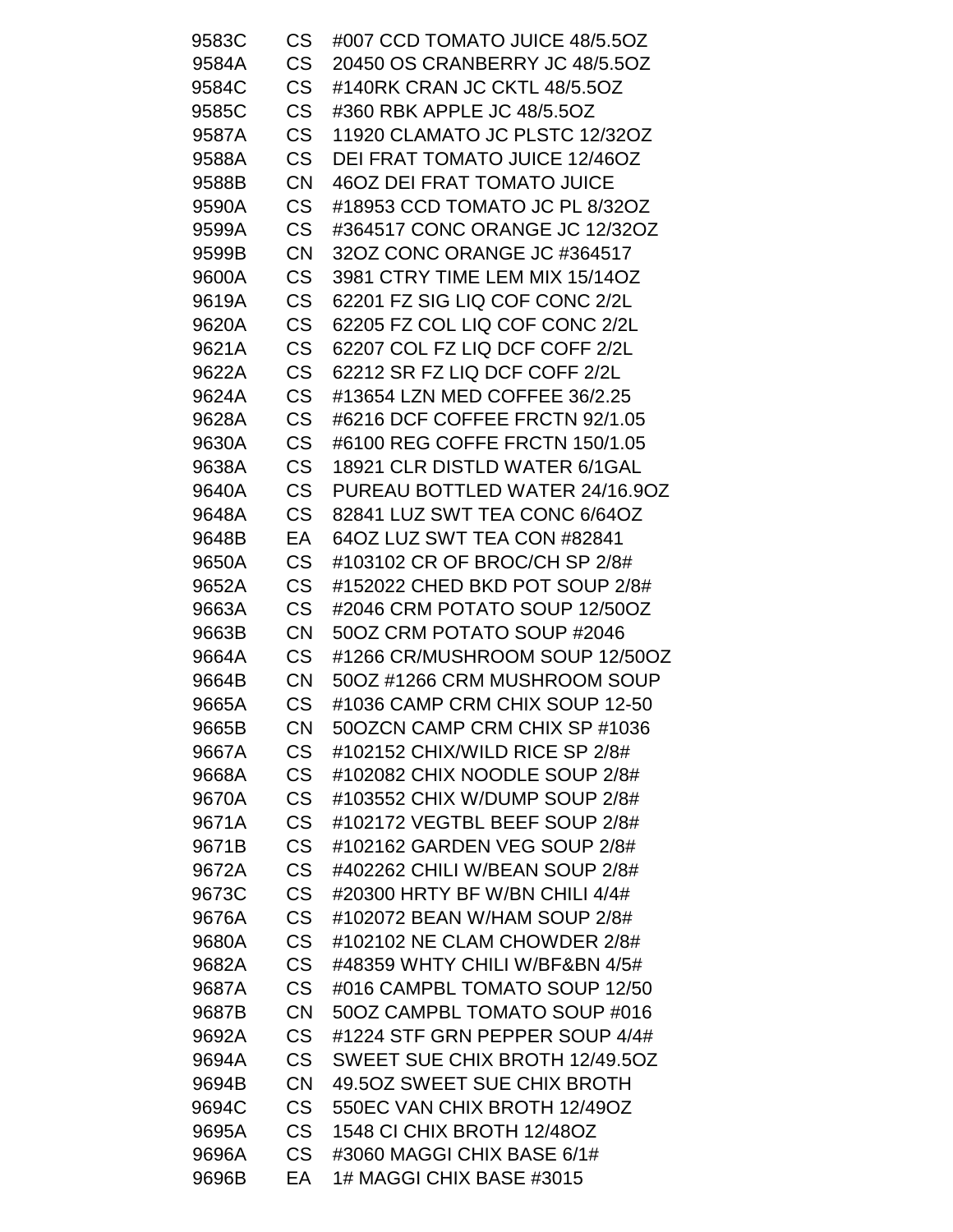| 9696C | <b>CS</b> | #4067 MAGGI BEEF BASE 6/1#       |
|-------|-----------|----------------------------------|
| 9696D | TВ        | 1#TB MAGGI BEEF BASE #4067       |
| 9697A | <b>CS</b> | 1552 CI BEEF BROTH 12/48OZ       |
| 9697B | <b>CN</b> | 480Z CI BEEF BROTH #1552         |
| 9700A | <b>CS</b> | 94562 PUFF PASTRY DOUGH 20/12Z   |
| 9701A | <b>CS</b> | #06237 PILL BTRMLK BIS 75/2.85   |
| 9701B | <b>CS</b> | 6235 PILL BTRMLK BISC 120/2.25   |
| 9701C | <b>CS</b> | 183 PLLS HMST GRND BISC 12/8CT   |
| 9704A | BG        | <b>PRODUCER FLOUR 50#</b>        |
| 9706A | BG        | 7123 HERITAGE ARTSAN FLOUR 50#   |
| 9709C | <b>CS</b> | 1167 H&R SLFRISING FLOUR 2/25#   |
| 9710A | <b>CS</b> | GM ALL TRUMP FLOUR 50# GLUTEN    |
| 9711A | <b>CS</b> | GM ROBIN HOOD FLOUR 2/25#        |
| 9711B | <b>BG</b> | 25# GM ROBIN HOOD FLOUR          |
| 9712A | <b>CS</b> | 1750 2OZ ENGLISH MUFFIN 12/6CT   |
| 9717A | <b>CS</b> | #80889 HUSH PUPPIES 250CT 2/5#   |
| 9718A | <b>CS</b> | 43272 A/J COMP. P/CK MIX 6/5#    |
| 9721A | <b>CS</b> | #6510 SLI CROISSANT 40/2.5OZ     |
| 9722A | <b>CS</b> | #0144 KRSTZ SWCR P/CK MIX 6/5#   |
| 9722B | BX        | 5#BX KRSTZ SWCR P/CK MIX #0144   |
| 9722C | <b>CS</b> | 0120 KRSTZ BTRMLK PCK MX 6/5#    |
| 9727A | <b>CS</b> | #8000 HAWAIIAN ROLL 12/12PK      |
| 9730A | <b>CS</b> | 5700 IND ASST DANISH 24/2.75OZ   |
| 9731A | <b>CS</b> | #10122 SLI TEXAS TOAST 10CT      |
| 9732A | <b>CS</b> | #134 3/4" SLI TEXAS TST 6/1CT    |
| 9734A | <b>CS</b> | 603 GARLIC BREAD SLICES 168CT    |
| 9737A | BG        | 1125 ROLLED OATS 50#             |
| 9738A | <b>CS</b> | 43285 1MIN QUICK OATS 12/42OZ    |
| 9739A | BG        | 1334 6X POWEDERED SUGAR 50#      |
| 9740A | EA        | 25# FINE GRAN WHITE SUGAR        |
| 9741A | <b>BG</b> | <b>GRANULATED SUGAR 50#</b>      |
| 9742A | BX        | DOM PC SUGAR PACKETTE 2000 CT    |
| 9743A | <b>CS</b> | 400639 PWD SUGAR 10X 12/2#       |
| 9744A | <b>CS</b> | #52050 SWEET N LOW 1/2000        |
| 9745A | <b>CS</b> | 50390 SUGAR IN THE RAW 400CT     |
| 9746A | <b>BG</b> | <b>BIG CHIEF BROWN SUGAR 50#</b> |
| 9748A | <b>CS</b> | DOMINO LT BROWN SUGAR 12/2#      |
| 9749A | BG        | 1281 UNTREATED SEA SALT 50#      |
| 9750A | <b>BG</b> | <b>25# SALT</b>                  |
| 9751A | CS        | 11094 KOSHER SALT 12/3#          |
| 9751B | EA        | 3# KOSHER SALT #11094            |
| 9752A | <b>CS</b> | #14609 SALT PACKETTE 3000/.75    |
| 9752C | <b>CS</b> | 38164 SALT SHAKERS 48/4OZ        |
| 9753A | <b>CS</b> | 38450 NJOY PEPPER PACKS 3000CT   |
| 9753C | <b>CS</b> | 38165 PEPPER SHAKERS 48/1.50Z    |
| 9754A | <b>CS</b> | LAWRY'S SEASONING SALT 4/5#      |
| 9754B | BT        | 5# LAWRY'S SEASONING SALT        |
| 9755A | <b>CS</b> | #1260 CANADIAN STK SEAS 6/26OZ   |
| 9755B | BT        | 26OZ CANADIAN STK SEAS #01260    |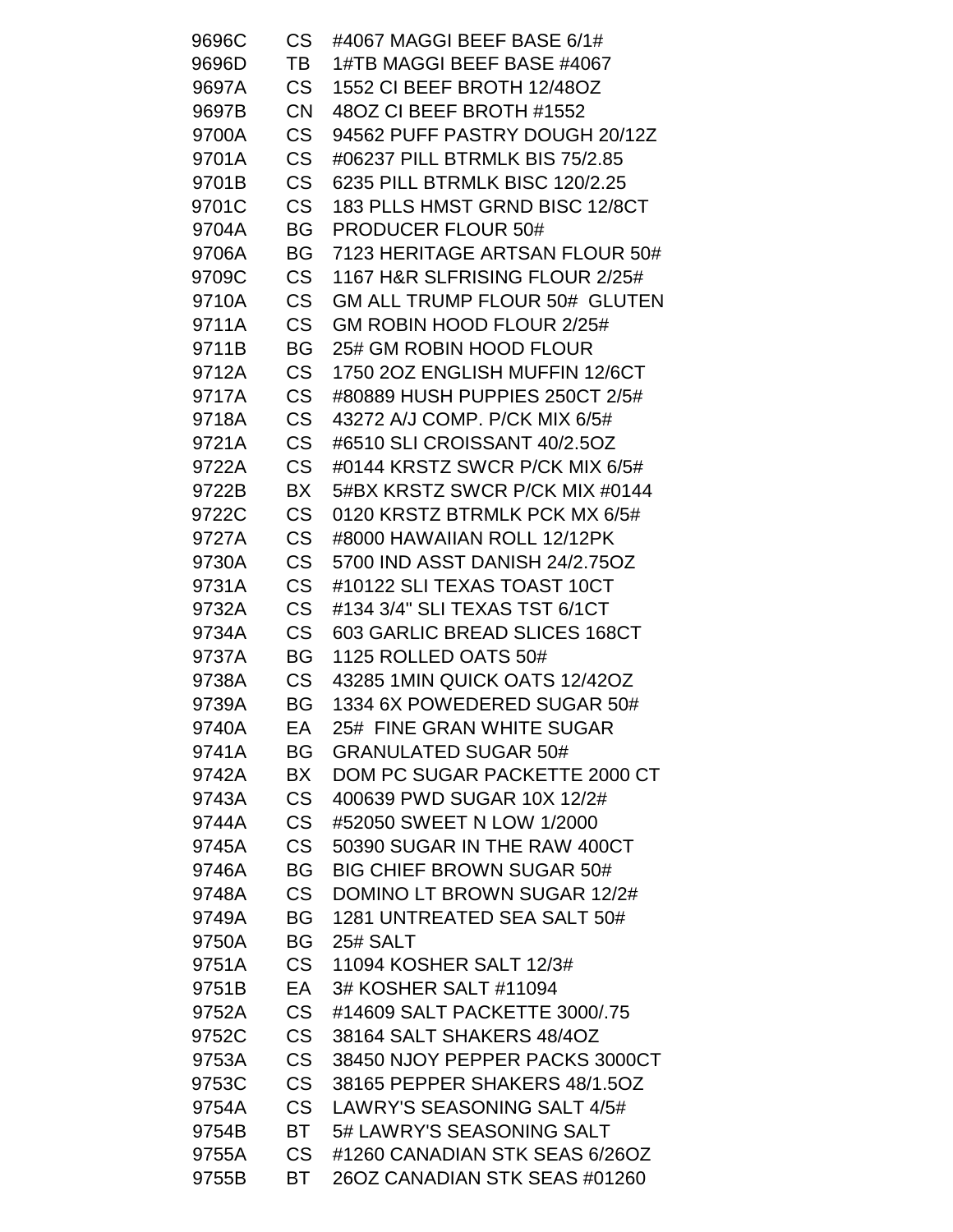| 9757C | <b>CS</b> | #931 GRD BLK PEPPER TABLE 6/1# |
|-------|-----------|--------------------------------|
| 9757D | EA        | 1# GRD BLK PEPPER TABLE #931   |
| 9758A | <b>CS</b> | 2139 FLES DRY INST YEAST 20/1# |
| 9758B | <b>PK</b> | 1# FLEIS DRY INST YEAST #2139  |
| 9759A | <b>CS</b> | 1561 CORNSTARCH 24/1#          |
| 9759C | BG        | 2001567 CORN STARCH 50#        |
| 9760A | <b>CS</b> | 3229 MON CHIX SEASONING 6/23OZ |
| 9760B | EA        | 23OZ MON CHIX SEASONING 3229   |
| 9762A | <b>CS</b> | 1811 APPLE PIE LOG OV 72CT     |
| 9763A | <b>CS</b> | 40531 FUNNEL CAKE 24/8.5"      |
| 9764A | <b>CS</b> | 4530 FUNNEL CAKE FRIES 600/4"  |
| 9765A | <b>CS</b> | 240520 BAT APPLE CRESCENT 6/2# |
| 9767A | <b>CS</b> | 81048 APPLE CAR BLOSSOM 34CT   |
| 9768C | <b>CS</b> | 23306 2OZ RSP CHSCK BITE 4/6CT |
| 9770A | <b>CS</b> | #310 6" SPLIT TOP HOAGIE 6/6CT |
| 9771A | <b>CS</b> | #3720 6"SL HOTDOG BUN 6/12CT   |
| 9771E | <b>CS</b> | 3209 FTLONG HOTDOG BUN 12/6CT  |
| 9771G | <b>CS</b> | 99110 NE 6" HOTDOG BUN 8/12CT  |
| 9772C | <b>CS</b> | #3292 4" SLI HMBRG BUN 10/12CT |
| 9773A | <b>CS</b> | K-15-H 15" HOAGIE BUNS 7/4CT   |
| 9773C | <b>CS</b> | K-12-H 12" HOAGIE BUNS 6/4CT   |
| 9774A | <b>CS</b> | K-8-H 8" HOAGIE BUNS 8/8CT     |
| 9774B | <b>CS</b> | K-12-HW 12" WHEAT HOAGIE 6/4CT |
| 9775A | <b>CS</b> | #7824 12" HNY WHT WRAPS 6/1DZ  |
| 9775C | <b>CS</b> | 10250 TOMATO/BASIL WRAP 6/12CT |
| 9776A | <b>CS</b> | #151201 12" WHITE WRAPS 6/12CT |
| 9777A | <b>CS</b> | 10621 6-1/4" WH TRT WRAP 24/12 |
| 9777C | <b>CS</b> | 10503 6" CORN TORTILLA 12/60CT |
| 9778A | <b>CS</b> | #7530 6" HARD TACO SHELL 200CT |
| 9779A | <b>CS</b> | #00411 PLAIN BAGELS 60/4OZ     |
| 9781A | <b>CS</b> | #00416 CIN/RASN BAGEL 60/4OZ   |
| 9782A | <b>CS</b> | #713 HONEY WHT BAGEL 60/4OZ    |
| 9787A | <b>CS</b> | #7052 SLI PRETZEL BUNS 20/4CT  |
| 9788A | <b>CS</b> | K-12-FB FLAT BREAD 32CT/CS     |
| 9790A | <b>CS</b> | 3626 4.5" SLI KAISER ROLL 72CT |
| 9790C | <b>CS</b> | 5576 COS LG KAISER ROLL 4/12   |
| 9791A | <b>CS</b> | 11840 SLI WHITE BRD 7/32OZ     |
| 9792C | <b>CS</b> | 12820 SLI WHEAT BREAD 7/32OZ   |
| 9796A | <b>CS</b> | #10420 10" WH TORTILLA 12/12CT |
| 9799A | <b>CS</b> | #29100 SQ SLIDER BUN 8/24CT    |
| 9801B | <b>CS</b> | #9274 C/P DUTCH APPLE PIE 6-10 |
| 9804B | <b>CS</b> | #9275 CP UNBK CHERRY PIE 6-10" |
| 9806A | <b>CS</b> | #9279 CP PEACH PIE 6/10"       |
| 9809A | <b>CS</b> | RTB C/P ASST FRUIT PIES 6/10"  |
| 9813A | <b>CS</b> | 53043 VAN PIE FILLING 12/24OZ  |
| 9832B | <b>CS</b> | #9281 C/P BKD PUMPKN PIE 6-10" |
| 9870A | <b>CS</b> | HUZ20 10" UNBK PIE SHLL 20/10Z |
| 9872A | <b>CS</b> | #9272 SLF PIE SHELL 10" (20)   |
| 9872C | <b>CS</b> | 4833 GRAHAM PIE CRUST 12/6OZ   |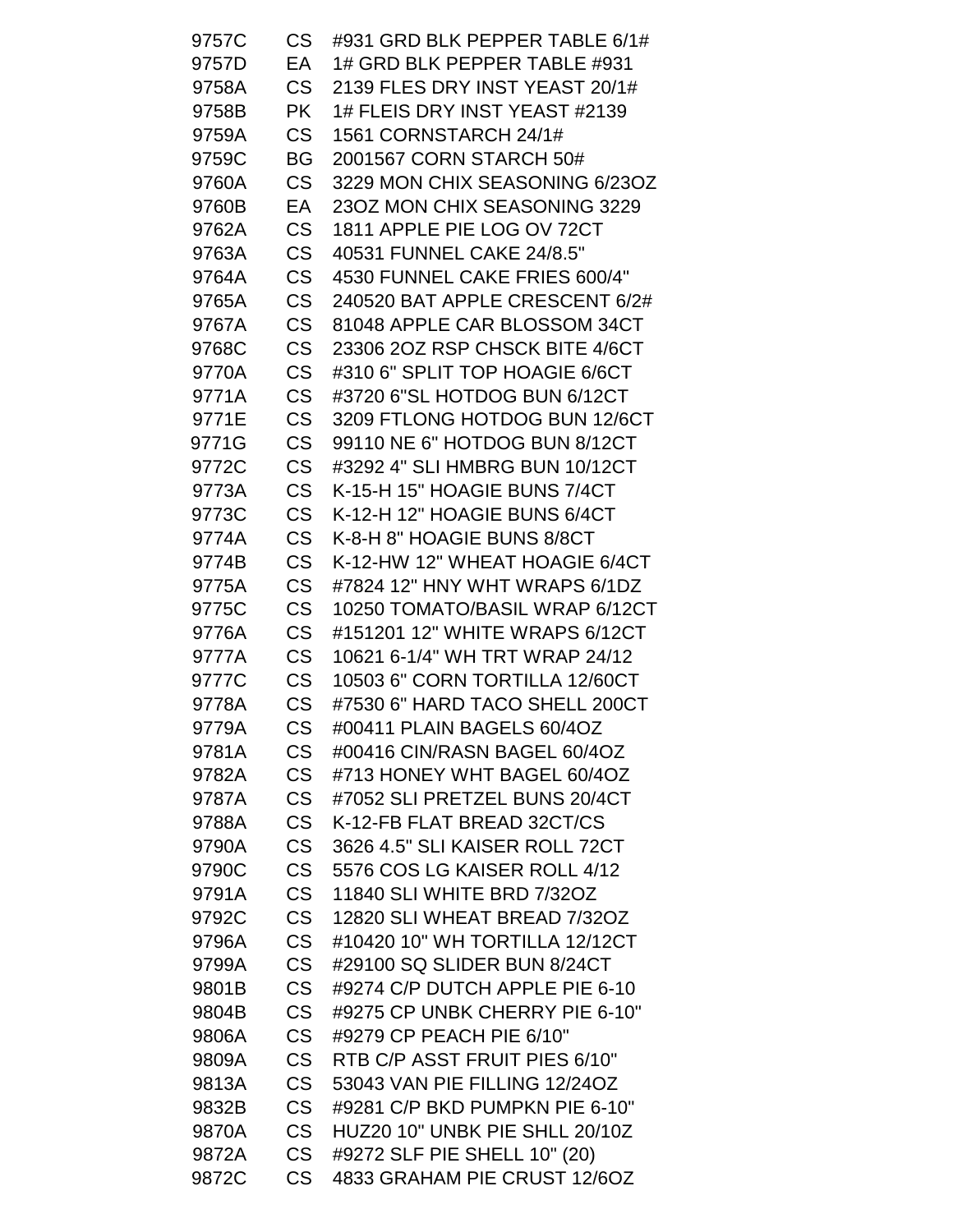| 9890A             | CS .      | 17011 CHC CHIP COOKIE 96/2.5OZ            |
|-------------------|-----------|-------------------------------------------|
| 9895A             | CS        | 17008 PEANUT BTTER CKY 160/2OZ            |
| 9903A             | CS        | PROCLEAN DEGREASE/CLEAN 4/1GAL            |
| 9903B             | GA        | <b>GAL PROCLEAN DEGREASE/CLEANER</b>      |
| 9912A             | <b>CS</b> | 83638924 OVEN & GRILL CLNR 4/1            |
| 9912B             | GA        | <b>GAL OVEN &amp; GRILL CLNR 83638924</b> |
| 9915A             | CS        | 10" 'D' FLUTE GEN PZZA BOX 50C            |
| 9920A             | EA        | 12" 'D' FLUTE GEN PZZA BOX 50             |
| 9925A             | CS        | 14" 'D' FLUTE GEN PZZA BOX 50             |
| 9930A             | <b>CS</b> | 16" 'D' FLUTE GEN PZZA BOX 50             |
| 9950A             | <b>CS</b> | 7" KRAFT PIZZA BOX 50CT                   |
| 9960A             | CS        | 10" KRAFT PIZZA BOX 50CT                  |
| 9965A             | CS        | 12" KRAFT PIZZA BOX 50CT                  |
| 9970A             | CS        | 14" KRAFT PIZZA BOX 50CT                  |
| 9975A             | CS        | 16" KRAFT PIZZA BOX 50CT                  |
| 9977A             | CS        | 18" KRAFT PIZZA BOX 50CT                  |
| 9980A             | <b>CS</b> | 12" PIZZA CIRCLES 100CT                   |
| 9981A             | <b>CS</b> | 10" SQ SINGLE LINER 200CT                 |
| 9982A             | <b>CS</b> | 12" SQ SINGLE LINER 200CT                 |
| 9983A             | CS        | 14" SQ SINGLE LINER 200CT                 |
| 9984A             | <b>CS</b> | 16" SQ SINGLE LINER 200CT                 |
| 9990A             | <b>PK</b> | 9C12Q 12X12 PIZZA LINER 1000              |
| 9991A             | PK        | 9C09Q 9" PIZZA BOX LINER 1000             |
| 9992A             | PK.       | Z/PP9 14" PIZZA LINER 2000CT              |
| 9992B             | BX        | 1000CT 14" PIZZA BOX LINER                |
| 9994A             | CS        | 9C16-Q 16" PIZZA LINER 1000CT             |
| 9995A             | BG        | MORTON YELLOW BAG SOFTNER 40#             |
| 9996A             | <b>BG</b> | 50# DC HALITE WINTER MELT                 |
| 9997A             | BG.       | DIAMOND CRYSTAL RUST REMOV 40#            |
| P1001             | <b>CS</b> | 20J16 FOAM CUP 20oz 20/25CT               |
| P1002             | SL        | 25CT 20OZ FOAM CUP 20J16                  |
| P <sub>1003</sub> | CS .      | DRT16J16 FOAM CUP 16oz 40/25CT            |
| P1004             | SL        | 25CT FOAM CUP 16oz DRT16J16               |
| P <sub>1005</sub> | <b>CS</b> | 10J10 10OZ FOAM CUP 40/25                 |
| P <sub>1007</sub> | <b>CS</b> | DRT24J16 FOAM CUP 24oz 25/20CT            |
| P <sub>1008</sub> | SL        | 20CT DRT24J16 24oz FOAM CUP               |
| P1009             | CS        | DRT 8J8 FOAM CUP 8oz 40/25CT              |
| P <sub>1010</sub> | SL        | 25CT DRT8J8 FOAM CUP 80Z                  |
| P <sub>1011</sub> | CS        | DRT12J16 FOAM CUP 12oz 40/25CT            |
| P <sub>1012</sub> | SL        | 25CT DRT12J16 12OZ FOAM CUP               |
| P1013             | CS        | DRT12J12 12OZ FOAM CUP 40/25CT            |
| P1014             | SL        | 25CT DRT12J12 12OZ FOAM CUP               |
| P <sub>1015</sub> | CS        | 14J16 14OZ FOAM CUP 40/25CT               |
| P <sub>1016</sub> | SL        | 25CT 14OZ FOAM CUP 14J16                  |
| P <sub>1017</sub> | <b>CS</b> | 5432CD 12OZ DIXIE CUPS 20/50CT            |
| P <sub>1031</sub> | <b>CS</b> | Y12S 12OZ CLR PLSTIC CUP 20/50            |
| P <sub>1032</sub> | SL        | 50CT DRT12SN 12OZ PLASTIC CUP             |
| P <sub>1033</sub> | <b>CS</b> | 20J16H 20OZ FOAM CUP 20/50CT              |
| P1035             | CS        | 16J16H 16OZ FOAM CUP 40/25CT              |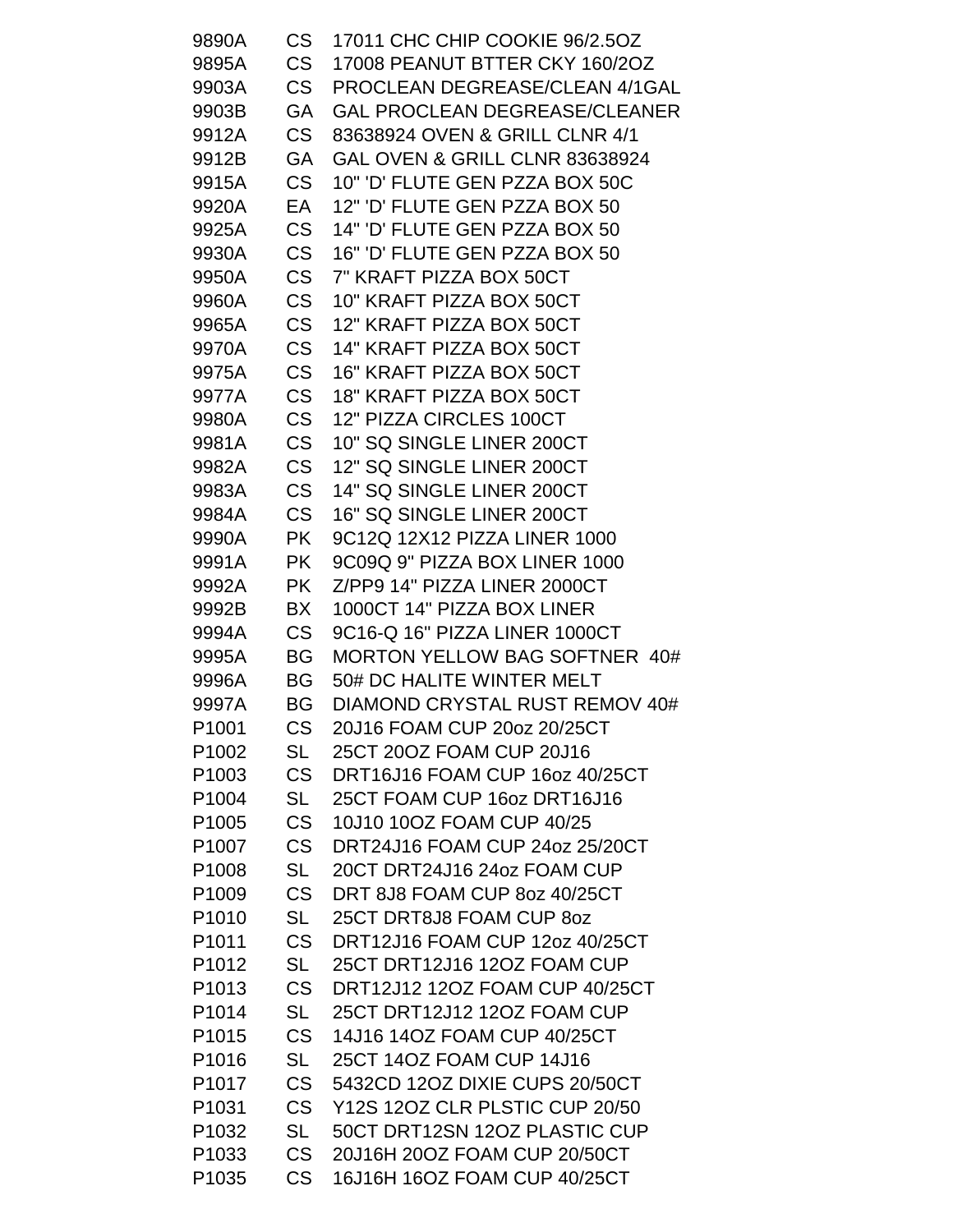| P1037             | <b>CS</b> | Y7 70Z CLR PL CUP 25/100           |
|-------------------|-----------|------------------------------------|
| P1038             | <b>SL</b> | 100CT 7OZ CLR PL CUP Y7            |
| P1039             | <b>CS</b> | Y9 9OZ CLR PLS CUP 25/100          |
| P <sub>1040</sub> | SL        | 100CT 9OZ CLR PLS CUP Y9           |
| P <sub>1041</sub> | <b>CS</b> | P16 16OZ CLEAR COLD CUP 20/50      |
| P1042             | SL        | 50CT 16OZ CLEAR COLD CUP P16       |
| P <sub>1071</sub> | <b>CS</b> | 44TJ32 44 OZ FOAM CUPS 300CT       |
| P1075             | <b>CS</b> | 32AJ20H 32OZ FOAM CUP 500CS        |
| P <sub>1077</sub> | <b>CS</b> | DRT12J16H FOAM CUP 12OZ 40/25      |
| P1078             | SL        | 25CT 12OZ FOAM CUP 12J16H          |
| P1101             | <b>CS</b> | DRT 16FTLS LFT'NLCK LID 10/100     |
| P1102             | SL        | 100CT DRT 16FTLS LFT'NLCK LID      |
| P1103             | <b>CS</b> | DRT 8UL 8oz SIP LID 10/100         |
| P1104             | <b>SL</b> | 100CT DRT 8UL 8oz SIP LID          |
| P1105             | <b>CS</b> | DRT 20SL SLOTTED LID 10/100CT      |
| P1106             | <b>SL</b> | 100CT DRT 20SL SLOTTED LID         |
| P1107             | <b>CS</b> | DRT 16SL LID STR/SLOT 10/100CT     |
| P1108             | <b>SL</b> | 100CT LID STR/SLOT DRT16SL         |
| P1109             | <b>CS</b> | DRT16UL 16oz SIP LID 10/100        |
| P1110             | <b>SL</b> | 100CT 16UL SIP LID                 |
| P1111             | <b>CS</b> | DRT 20JL TRAN VENT LID 10/100      |
| P1112             | <b>SL</b> | 100CT TRAN VENT LID DRT20JL        |
| P1113             | <b>CS</b> | DRT6JL WHITE VENT LID 10/100       |
| P1114             | <b>SL</b> | <b>100CT DRT6JL WHITE VENT LID</b> |
| P1117             | <b>CS</b> | DRT12SL LID STR/SLOT 10/100CT      |
| P1118             | SL        | 100CT LID STR/SLOT DRT12SL         |
| P1119             | <b>CS</b> | 12UL 12oz PL SIP LID 10/100        |
| P1120             | SL        | 100CT DRT12UL 12oz PLASTIC LID     |
| P1121             | <b>CS</b> | 32SL SLOTTED LID 5/100             |
| P1123             | <b>CS</b> | D9542 12OZ LIDS 10/100CT           |
| P1125             | <b>CS</b> | 12CLR PLASTIC LID 10/100CT         |
| P1126             | SL        | 100CT PLASTIC LID 12CLR            |
| P1127             | <b>CS</b> | 32RL 24-32OZ VENT LID 10/50CT      |
| P1128             | SL        | 50CT 24-32OZ VENT LID 324L         |
| P1129             | <b>CS</b> | DRT 12FTLS LFT'NLCK LID 10/100     |
| P1151             | <b>CS</b> | #2795 2CUP CARRIER 250CT           |
| P1153             | <b>CS</b> | F092-100627 4CUP CARRIER 300CT     |
| P1181             | <b>CS</b> | 340160 CLR WRAP STRW 10/500        |
| P1182             | BX        | 500CT CLR WRAP STRAW 340160        |
| P1183             | <b>CS</b> | DP5025 CLR UNWRAP STRAW 50/250     |
| P1184             | BX        | 250CT CLR STRW UNWR DP5025         |
| P1185             | <b>CS</b> | 1244031 GIANT WRP STRAW 25/300     |
| P1186             | BX        | 300CT GIANT WRAP STRAW 1244031     |
| P1191             | <b>CS</b> | ST8E 7-3/4" RED STIRS 10/500       |
| P1192             | BX        | 500CT 7-3/4" RED STIRS ST8E        |
| P1193             | <b>CS</b> | 1241203 5.25" BLK STIR 10/1000     |
| P1194             | BX        | 1000CT 5.25" BLK STIRS 1241203     |
| P1195             | <b>CS</b> | STW8E-750 8" WRAP STIR 4/750CT     |
| P1199             | <b>CS</b> | DU4061101 9X9 1CMP CONT 2/100      |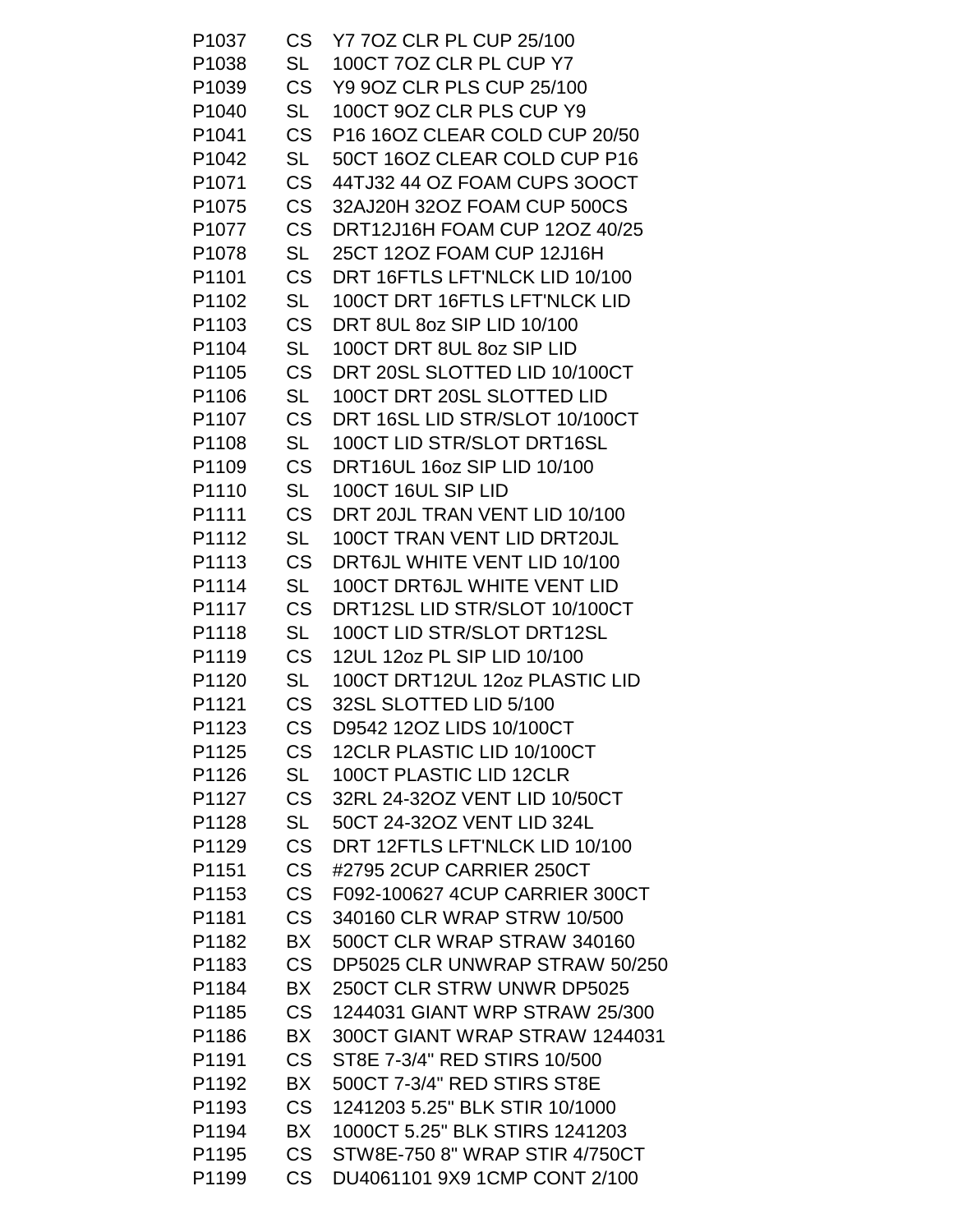| P1200             | SL        | 100CT 9X9 1CMP CONT DU4061101  |
|-------------------|-----------|--------------------------------|
| P1203             | CS .      | 60HTI 6x6 1CMP CNT 4/125       |
| P1204             | SL        | 125CT 6x6 1CMP CNTR 60HT1      |
| P1205             | CS        | DU4063101 9X9 3CMP CONT 2/100  |
| P1206             | BG        | 100CT 9x9 3CMP CNT DU4063101   |
| P1207             | CS        | 95HT1R 9x9 1CMP CNT 2/100      |
| P1208             | <b>SL</b> | 100CT 9X9 1CMP CNT 95HT1R      |
| P1209             | CS        | DU404101 F-1 HOAGIE CONT 500CT |
| P <sub>1211</sub> | <b>CS</b> | DU409101 HOTDOG CNTR 4/125     |
| P1213             | <b>CS</b> | DU403101H 6X9 RCT CONT 2/100CT |
| P <sub>1214</sub> | <b>SL</b> | 100CT 6X9 RECT CONT DU403101H  |
| P <sub>1215</sub> | CS        | #527 7" ALUM RND CNT W/LID 200 |
| P <sub>1217</sub> | CS .      | 2046-30 9" RND ALUM CNT 500CT  |
| P1218             | CS        | 2046L 9" BOARD LID FOR PAN 500 |
| P1219             | <b>CS</b> | HCP603 6" CLR HNG CNT 4/125    |
| P1220             | SL        | 125CT 6" CLR HNG CNT HCP603    |
| P1221             | <b>CS</b> | LBH977 12" DEEP HNG CONT 125CT |
| P1225             | <b>CS</b> | DRT4J6 4OZ SQUAT CNTR 20/50    |
| P1226             | SL        | 50CT DRT4J6 4OZ SQUAT CNTR     |
| P <sub>1227</sub> | CS        | DRT16MJ20 16OZ SQUAT CNT 20/25 |
| P1228             | SL        | 25CT DRT16MJ20 16OZ SQUAT CNTR |
| P1229             | <b>CS</b> | DRT12SJ20 12OZ SQUAT CNT 20/25 |
| P1230             | SL        | 25CT 12OZ SQUAT CNTR 12SJ20    |
| P <sub>1231</sub> | <b>CS</b> | DRT16MJ32 16OZ FOAM CNTR 20/25 |
| P1232             | SL        | 25CT DRT16MJ32 16OZ FOAM CNTR  |
| P1233             | <b>CS</b> | DRT8SJ20 8OZ SQUAT CONTR 20/50 |
| P1234             | SL        | 50CT 8SJ20 8OZ SQUAT CNTR      |
| P1241             | CS .      | 726B 6" PAPER PLATE 10/100     |
| P1247             | <b>CS</b> | 9PRWCR 9" OVAL PLATTER 4/125CT |
| P1251             | <b>CS</b> | 12BWWCR 12OZ FOAM BOWL 8/125   |
| P1252             | <b>SL</b> | 125CT DRT12BWWC 12OZ FOAM BOWL |
| P1253             | CS        | DRT5BWWC 5OZ FOAM BOWL 8/125CT |
| P1254             | SL        | 125CT DRT 5BWWC 5OZ FOAM BOWL  |
| P1261             | <b>CS</b> | 6PWCR 6" WH FM PLATE 8/125     |
| P1262             | BG        | 125CT DRT6PWC 6" WH FOAM PLATE |
| P1263             | <b>CS</b> | 9PWCR 9" WH FOAM PLATE 4/125   |
| P1264             | <b>BG</b> | 125CT 9PWCR 9" WH FOAM PLTE    |
| P1265             | <b>CS</b> | 10B20 10OZ WHT FM BOWL 20/50   |
| P <sub>1267</sub> | <b>CS</b> | DRT10PWCR 10"WH FM PLATE 4/125 |
| P1268             | <b>SL</b> | 125CT 10" WH FM PLATE 10PWCR   |
| P1269             | <b>CS</b> | 10CPWCR 10.25 3CMP FM PL 4/125 |
| P1270             | <b>SL</b> | 125CT 10.25 3CMP FM PL 10CPWCR |
| P1275             | <b>CS</b> | GPK21800 FOAM PIE CNTR 5/50    |
| P <sub>1276</sub> | <b>SL</b> | 50CT FOAM PIE CNTR GPK21800    |
| P1281             | <b>CS</b> | 10CPWF10.25" 3CMP PLS PL 4/125 |
| P1282             | <b>SL</b> | 125CT 10CPWF10.25" 3CMP PLS PL |
| P1283             | <b>CS</b> | 10PWF 10.25" PLASTIC PLT 4/125 |
| P1284             | SL        | 125CT 10PWF 10.25" PLASTIC PLT |
| P1293             | CS        | 10500SGBX 5CMP FOOD TRAY 4/125 |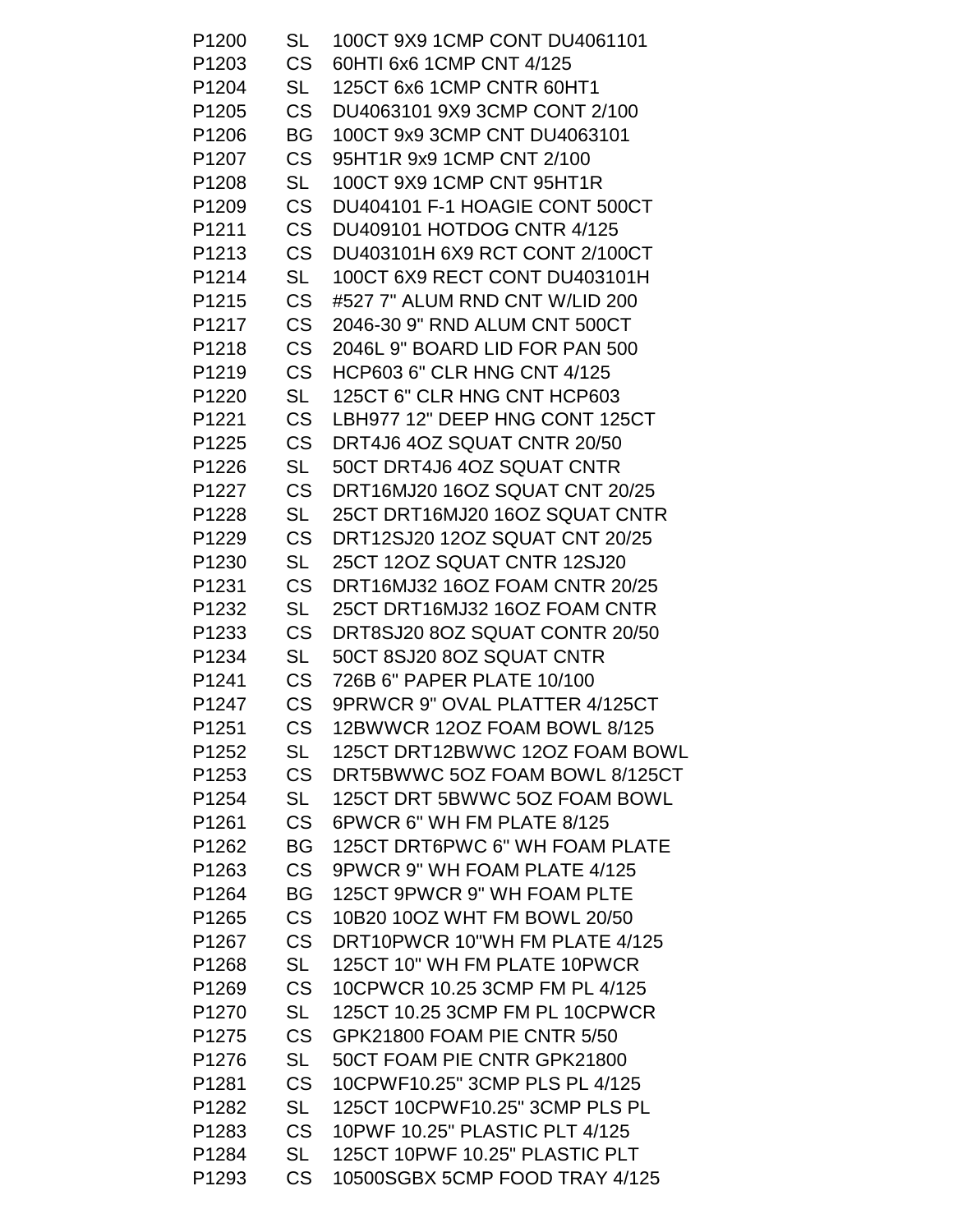| P <sub>1301</sub> | <b>CS</b>              | 288292 HVY WHT FRK 1000CT                                  |
|-------------------|------------------------|------------------------------------------------------------|
| P1305             | <b>CS</b>              | <b>B53008 HVY WHT SPOON 1000</b>                           |
| P1307             | <b>CS</b>              | 288261 HEAVY WHT KNIFE 1000CT                              |
| P1309             | <b>CS</b>              | 20RL WHT FOAM VENTED LID 10/50                             |
| P <sub>1310</sub> | <b>SL</b>              | 50CT WHT FOAM VENTED LID 20RL                              |
| P <sub>1311</sub> | <b>CS</b>              | <b>1179506 CUTLERY KIT 500CT</b>                           |
| P1315             | <b>CS</b>              | P1313 MED/HVY CUTLERY KIT 250                              |
| P1321             | <b>CS</b>              | 288285 MED WHT FORK 1000CT                                 |
| P1325<br>P1327    | <b>CS</b><br><b>CS</b> | 288287 MED WHT SPOON 1000CT<br>B51000 MED WHT KNIFE 1000CT |
| P1329             | <b>CS</b>              | SU6BW SOUP SPOON 1000CT                                    |
| P1331             | <b>CS</b>              | A10001391 MED WHT SPORK 1000CT                             |
| P1351             | <b>CS</b>              | 1016001 8" SODA SPOON 1000CT                               |
| P1399             | <b>CS</b>              | 714 DRY WAX SANDWICH BG 2000CT                             |
| P1401             | <b>CS</b>              | CL1532 8-32OZ CLEAR LID 500CT                              |
| P1405             | <b>CS</b>              | CLOO8 8OZ DELI SOUP CUP 250CT                              |
| P1425             | <b>CS</b>              | CL016PP 16OZ DELI/SP CUP 500CT                             |
| P <sub>1501</sub> | <b>CS</b>              | V32 32OZ DELI SOUP CUP 250CT                               |
| P <sub>1502</sub> | EA                     | 914SC 18" FILM WRAP W/CUTTER                               |
| P1503             | <b>RL</b>              | 406537 FOOD FILM 18"X2000'                                 |
| P <sub>1505</sub> | <b>CS</b>              | DP657 MICRO CLR PORT BAG 200CT                             |
| P1507             | <b>CS</b>              | 704 WAX SAND BAGS 6X6.5 6/1000                             |
| P <sub>1508</sub> | <b>BX</b>              | 1000CT WAX SAND BAG 6X6.5 704                              |
| P <sub>1509</sub> | <b>CS</b>              | 40650 WHITE ROLL DISP TOWEL                                |
| P <sub>1510</sub> | <b>CS</b>              | 72105 WHT KITCH RL TOW 30                                  |
| P <sub>1511</sub> | <b>CS</b>              | 21580 MLTFD NAT TWL 16/250                                 |
| P <sub>1512</sub> | <b>CS</b>              | 25525 CENTER PULL TOWEL 6/600                              |
| P <sub>1513</sub> | <b>CS</b>              | 30700 BROWN RL TOWEL 6/800'                                |
| P <sub>1515</sub> | <b>CS</b>              | 125500 16X16 L/LINEN NAP12/100                             |
| P1525             | RL                     | <b>BOR5280 BUN RACK COVER 50CT</b>                         |
| P <sub>1527</sub> | BX                     | 808 5.5X1X4 FR FRY BAG 1000CT                              |
| P <sub>1529</sub> | EA                     | 114000 TABLE CVR ROLL 40X300FT                             |
| P1530             | <b>CS</b>              | 19800 JMBO TISS 2ply 12CT                                  |
| P1532             | <b>CS</b>              | 21724 TOILET TISSUE 2PLY 96CT                              |
| P1541             | CS                     | 02167 BEV NAPKIN 1PL 8/500CT                               |
| P1542             | <b>PK</b>              | 500CT BEV NAPKIN 1PLY 02167                                |
| P <sub>1543</sub> | <b>CS</b>              | 41528 1/8 FLD DIN NAP 20/150                               |
| P1544             | <b>SL</b>              | 150CT DINNER NAP 1/8 FLD 41528                             |
| P <sub>1545</sub> | <b>CS</b>              | N-2500 1/4FL DIN NPKN 20/150CT                             |
| P1546             | BX                     | 150CT 17X17 DIN NAPKIN N-2500                              |
| P1547             | <b>CS</b>              | 218-20 TALL DISP NAPK 20/500CT                             |
| P1548             | <b>PK</b>              | 500CT TALL DISP NPKN 218-20                                |
| P <sub>1549</sub> | <b>CS</b>              | 200 LUNCH NAPKIN 12/750                                    |
| P <sub>1550</sub> | <b>PK</b>              | 750CT LUNCH NAPKIN 200                                     |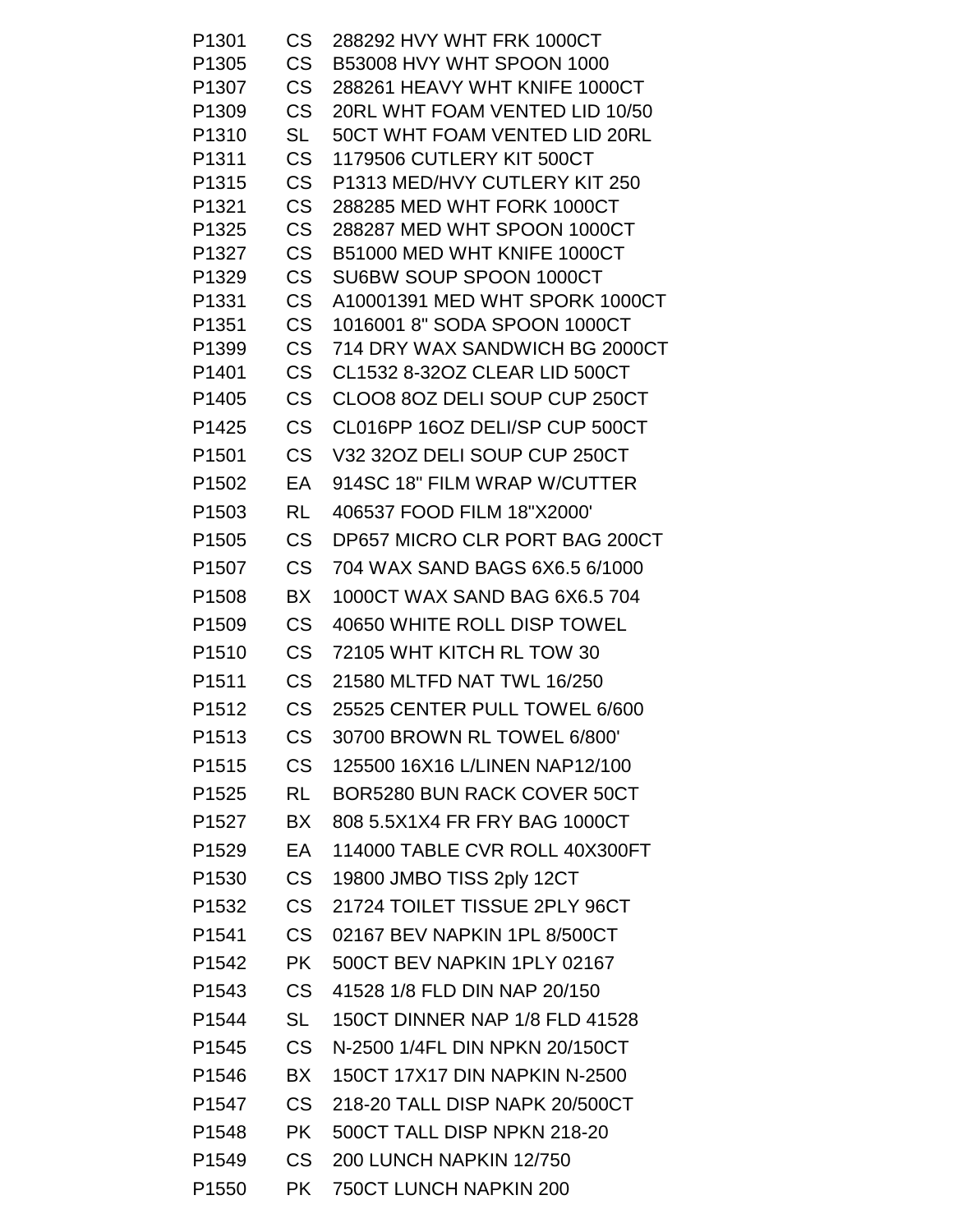| P <sub>1551</sub> | <b>CS</b>      | DX900 XPRES DISP NAPKIN 12/500     |
|-------------------|----------------|------------------------------------|
| P <sub>1553</sub> | CS             | 21980 BRN TOWEL SGLFD 4000         |
| P <sub>1556</sub> | <b>PK</b>      | 150CT 15X17 DIN NAP MP/ND2         |
| P1559             | CS             | EXPN1 EXPRESS NAPKINS 12/500CT     |
| P <sub>1560</sub> | <b>PK</b>      | <b>500CT EXPRESS NAPKINS EXPN1</b> |
| P <sub>1600</sub> | BX             | RNB20M WHT NPKN BAND 2500CT        |
| P <sub>1601</sub> | CS             | EFC10 GREASE FLTR CONE 10/50C      |
| P1602             | BX             | 50CT DIS FIL-GREAS FLTR CONE       |
| P <sub>1603</sub> | <b>CS</b>      | N2000 NOVEX DISP NPKN 12/500       |
| P <sub>1651</sub> | <b>CS</b>      | <b>BUNN COFFEE FILTER 2/500CT</b>  |
| P1652             | <b>PK</b>      | <b>500CT BUNN COFFEE FILTER</b>    |
| P1697             | CS             | 1515238 GRILL BRICK 3.5x8 12CT     |
| P1701             | CS             | <b>VSM5101 FDSVC GLOVE 10/100</b>  |
| P1702             | BX             | 100CT VSM5101 FDSVC GLOVE          |
| P1703             | <b>CS</b>      | <b>VMD5101 FDSV GLOVE 10/100C</b>  |
| P1704             | BX             | 100CT VMD5101 FDSV GLOVE           |
| P1705             | <b>CS</b>      | VLG5101 FDSV GLOVE 10/100C         |
| P1706             | BX             | 100CT VLG5101 FDSVC GLOVE          |
| P1707             | C <sub>S</sub> | VXL5101 FDSV GLOVE 10/100CT        |
| P1708             | BX             | 100CT FDSV GLOVE VXL5101           |
| P1719             | <b>CS</b>      | PF101 SMALL P/F GLOVE 10/100CT     |
| P <sub>1720</sub> | BX             | 100CT SMALL P/F GLOVE PF101        |
| P1721             | CS             | 0142 MED P/F LATEX GLVE 10/100     |
| P <sub>1722</sub> | BX             | 100CT P/F MED LATEX GLOVE 0142     |
| P1723             | CS             | F102 MED P/F VINYL GLVE 10/100     |
| P1724             | <b>BX</b>      | 100CT P/F MED VINYL GLOVE F102     |
| P1725             | <b>CS</b>      | VLG5201 LG PWDFREE GLVE 10/100     |
| P1726             | <b>BX</b>      | 100CT PWDFREE LG GLOVE VLG5201     |
| P1727             | <b>CS</b>      | VXL5201 XL PWDFR GLOVE 10/100      |
| P1728             | BX             | 100CT XL PWDFREE GLOVE VXL5201     |
| P1729             | <b>CS</b>      | VXXXL5201 VINYL PF GLOVE 10/90     |
| P1801             | EA             | 9537 SB GRDLE SCRBR 1EA (12)       |
| P1802             | BX             | #461 GRIDDLE PAD HOLDER 1 EA       |
| P <sub>1811</sub> | <b>CS</b>      | 46N GRILL POLISHING PAD 20 PER     |
| P1813             | <b>CS</b>      | 700-40 GRIDDLE CLN LIQ 40/3.2Z     |
| P1815             | CS             | 746 4X5.5"HVY DTY GRD PAD 15CT     |
| P1821             | <b>PK</b>      | 200N GRILL SCREEN 20CT (10)        |
| P2001             | CS             | 11008635042 BLEACH 6/1GAL          |
| P2002             | <b>GA</b>      | GAL 11008635042 BLEACH             |
| P2003             | <b>CS</b>      | S150 SANITIZER TABLETS 6/150       |
| P2005             | <b>CS</b>      | #86 6X9 GREEN PAD 3/12CT           |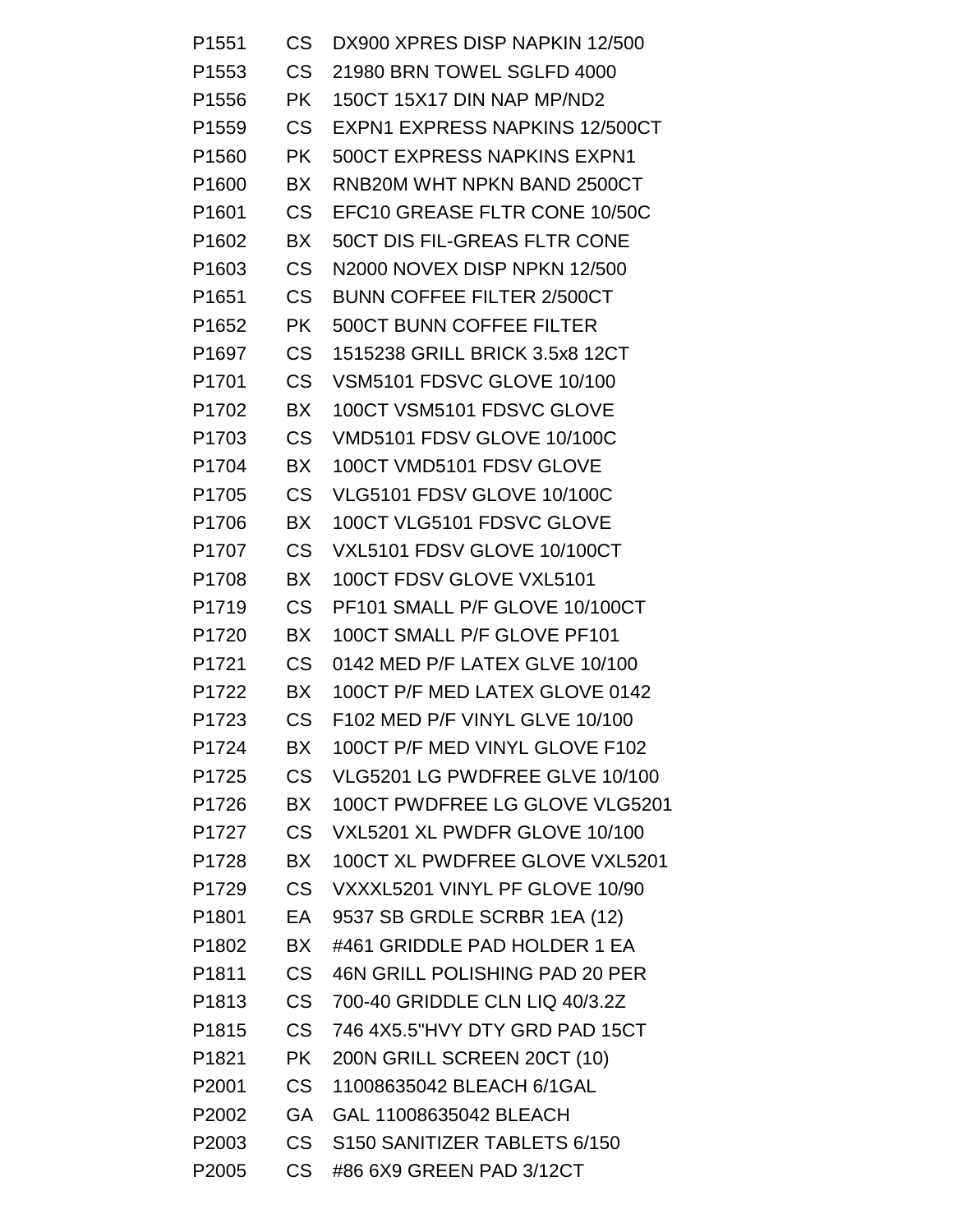| P2007             | CS        | 99120 BREAKUP FRYR CLN 36/2OZ  |
|-------------------|-----------|--------------------------------|
| P2009             | CS        | 9650 GEN PURP SCRUB PAD 2/40CT |
| P <sub>2011</sub> | CS        | 90221 BEER CLNR W/BRSH 100/.5  |
| P2015             | CS        | 214278 AJAX CLEANER 24/21OZ    |
| P2031             | CS        | 04901 4OZ NON-PARA BLOCK 12EA  |
| P2051             | CS .      | 74N MED DUTY SCRUB SPONGE GRN/ |
| P2053             | CS        | #21803 MST TOWELETTE 1000CT    |
| P2091             | CS        | D104 STNLS STEEL SCRUBBER 12CT |
| P2093             | CS        | 96HEX DUAL SCOUR PAD 15CT      |
| P3001             | CS        | 200PC 2oz SFLE CUP 20/125      |
| P3002             | TU        | 125CT 200PC 2oz SFLE CUP       |
| P3003             | CS        | 400PC 4oz SOUFFLE CUP 20/125   |
| P3004             | TU        | 125CT 400PC 4oz SOUFFLE CUP    |
| P3031             | CS        | 9030 LIGHT DUTY HAND PAD 40PER |
| P3051             | CS        | PL200N 2OZ SOUFFLE LID 20/125  |
| P3052             | TU        | 125CT 2OZ SOUFFLE LID PL200N   |
| P3053             | CS.       | PL4N 4OZ SOUFFLE LID 20/125    |
| P3054             | TU        | 125CT PL4N 4OZ SOUFFLE LID     |
| P4000             | <b>CS</b> | CPCS10 ECO 10OZ CLR CUPS 1000C |
| P4020             | CS        | CPCS2S ECO 2OZ SFLE CUP 16/125 |
| P4030             | CS        | CUPA8K ECO 8OZ HOT CUPS 20/50  |
| P5001             | <b>CS</b> | 8703 3# FD TRY RD PLD 2/250    |
| P5003             | CS        | 8702 2# FD TRY RD PLD 4/250    |
| P5004             | SL        | 250CT 2# FD TRY RD PLD 8702    |
| P5005             | <b>CS</b> | 8701 1# FD TRY RD PLD 4/250    |
| P5006             | SL        | 250CT 1# FD TRY RD PLD 8701    |
| P5007             | CS .      | 8708 1/2# FDTRY RDPLD 4/250    |
| P5008             | <b>SL</b> | 250CT 1/2# FDTRY RD PLD 8708   |
| P5009             | CS .      | 428218 5# FDTRAY RDPLD 2/250   |
| P5010             | EA.       | 250CT 5# RED FDTRAY 428218     |
| P5021             | CS .      | 9816KWP 16" CATER TR/LID 25CT  |
| P5031             | CS .      | 0711 12" R/W HOTDG TRY 5/100   |
| P5033             | CS .      | 610740 6" FLU HOTDOG TRY 6/500 |
| P5034             | BX        | 500CT 6" FLU HOTDOG TRY 610725 |
| P6001             | CS .      | 85120 QT ZIPLOC FZR BAG 500CT  |
| P6003             | CS .      | 946904 GAL ZIPLOC FZRBAG 250CT |
| P7001             | CS        | 10102 STERNO CANNED FUEL 24CT  |
| P7301             | CS        | JUMBO CHICKEN 10X10X5 BOX 50CT |
| P7303             | CS.       | RIB W/W 10X10X3 BOX 50CT       |
| P7305             | CS .      | 10X6X2 BOX 50CT                |
| P7800             | CS .      | T1300-165 REGISTER ROLL 3/10CT |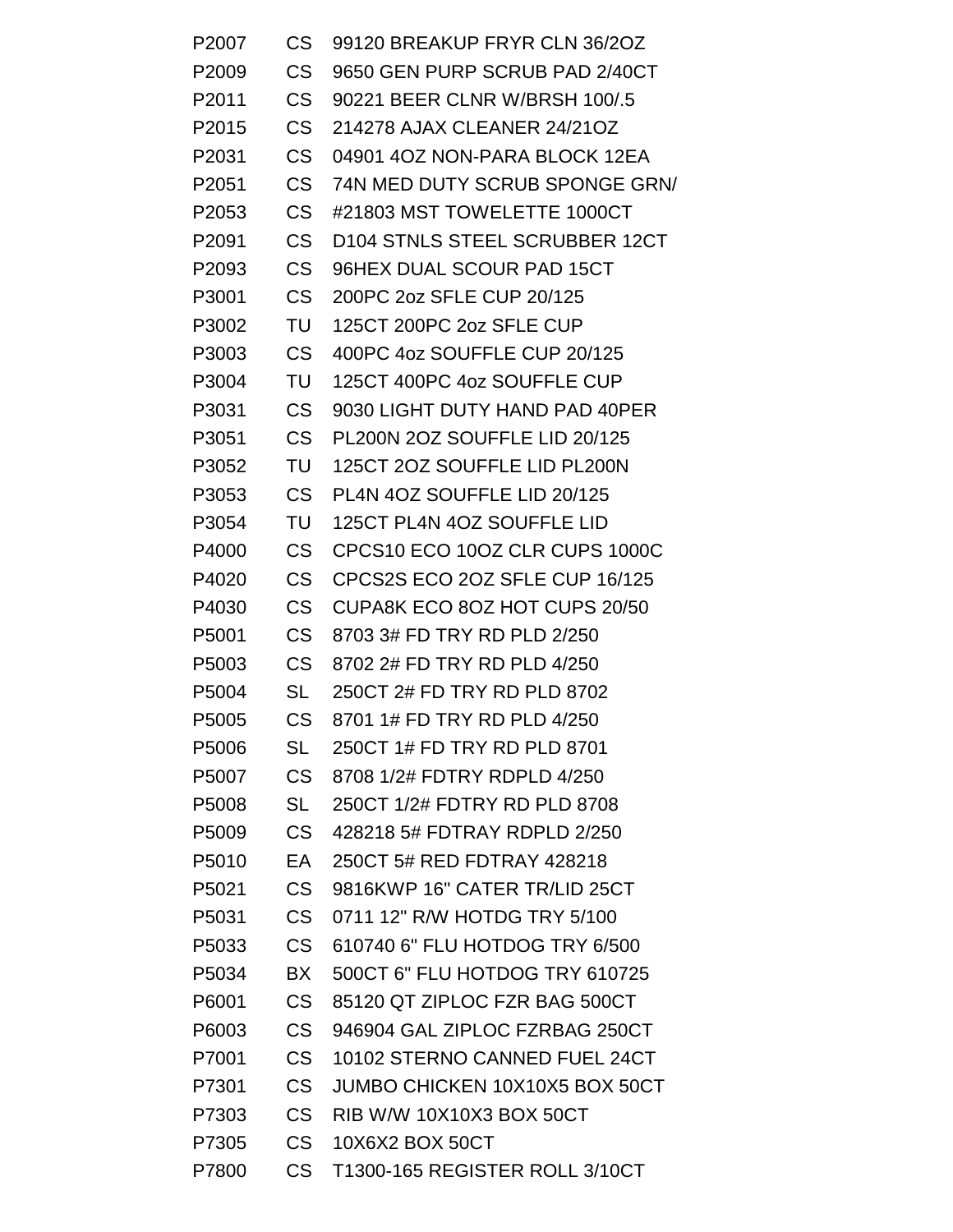| P7805 | <b>CS</b> | T7313 THERMAL REG ROLL 3/10CT        |
|-------|-----------|--------------------------------------|
| P8501 | <b>CS</b> | DP12R 1"X2" DISS. LABEL 500CT        |
| P9001 | <b>CS</b> | R812W 4" FRILL PICKS 10/1000         |
| P9002 | BX        | 1000CT 4" FRILL PICKS R812W          |
| P9004 | BX        | 500CT MINT WRAP TOOTHPICK 4018       |
| P9501 | <b>CS</b> | G3632 GRN GUEST CHK 1PRT 50/50       |
| P9503 | <b>CS</b> | G3616 GRN GUEST CHK 1PT 100/50       |
| P9505 | CS        | G6000 GRN GUEST CHK 2PRT 50/50       |
| P9507 | <b>CS</b> | G7000 GSTCHK 2PRT NOCRBN 50/50       |
| P9509 | CS        | G525 1PART GRN GUEST CHK 50/50       |
| P9511 | <b>CS</b> | IPS3516 GUEST CHECK 100/100CT        |
| P9801 | <b>CS</b> | 321 1/2SIZE STM TBL PAN 100CT        |
| P9803 | <b>CS</b> | 2019 FULLSIZE STM TBL PAN 50CT       |
| P9950 | <b>CS</b> | PGZ-3741 20-30GAL BLK LNR 250        |
| P9951 | CS        | RT3858XH BLACK LINER 55GA 100        |
| P9952 | <b>CS</b> | RPGB-4641 40X46 1.5ML TRSH BAG       |
| P9953 | <b>CS</b> | <b>H6036HB BLK LINER 20-30GA 250</b> |
| P9954 | <b>CS</b> | T4047XXH 45GA LINER 100CT            |
| P9955 | <b>CS</b> | <b>PGZ-4041 BLK LINER 33GA 250</b>   |
| P9956 | <b>CS</b> | R243308N 12-16GA LINER 20/50CT       |
| P9957 | <b>CS</b> | 334016N RL LINER 33GAL 10/25         |
| P9959 | <b>CS</b> | R243308N CL LINER 12-16GAL 500       |
| P9970 | <b>CS</b> | 51004 4# WHT GROCERY BAG             |
| P9971 | <b>CS</b> | 51028 8# WHT GROCERY BAG             |
| P9972 | CS        | 12# WHITE GROCERY BAG 500CT          |
| P9973 | <b>BD</b> | 12# BRWN PAPER BAG 500CT             |
| P9974 | CS        | 8# BROWN PAPER BAG 500CT             |
| P9975 | <b>CS</b> | SMALL 14X18 SUB PAPER 3/1000CT       |
| P9976 | <b>CS</b> | LARGE 18X24 SUB PAPER 2/1000CT       |
| P9977 | <b>CS</b> | 4# BROWN PAPER BAG 500CT             |
| P9980 | <b>CS</b> | 10# BROWN PAPER BAG 500CT            |
| P9981 | <b>BD</b> | 20# BROWN PAPER BAG 500CT            |
| P9985 | <b>CS</b> | 5291 WAX PPR 8x10.75 12/500          |
| P9986 | <b>BX</b> | 500CT 5291 WAX PPR 8x10.75           |
| P9987 | <b>CS</b> | 05293 WAX PPR 12X10.75 12/500        |
| P9988 | <b>BX</b> | 500CT 12X10.75 WAX PAPER 05293       |
| P9989 | <b>CS</b> | 1371200 12X10.75 FOILSHT 6/500       |
| P9990 | <b>BX</b> | 500CT 12X10.75 FOILSHT 1371200       |
| P9992 | <b>CS</b> | 11-10395 THANK YOU BAG 1000CT        |
| P9993 | <b>BX</b> | 1371210 12X1000 ALUMINUM FOIL        |
| P9994 | <b>CS</b> | <b>BROWN BAG W/HANDLE 250CT</b>      |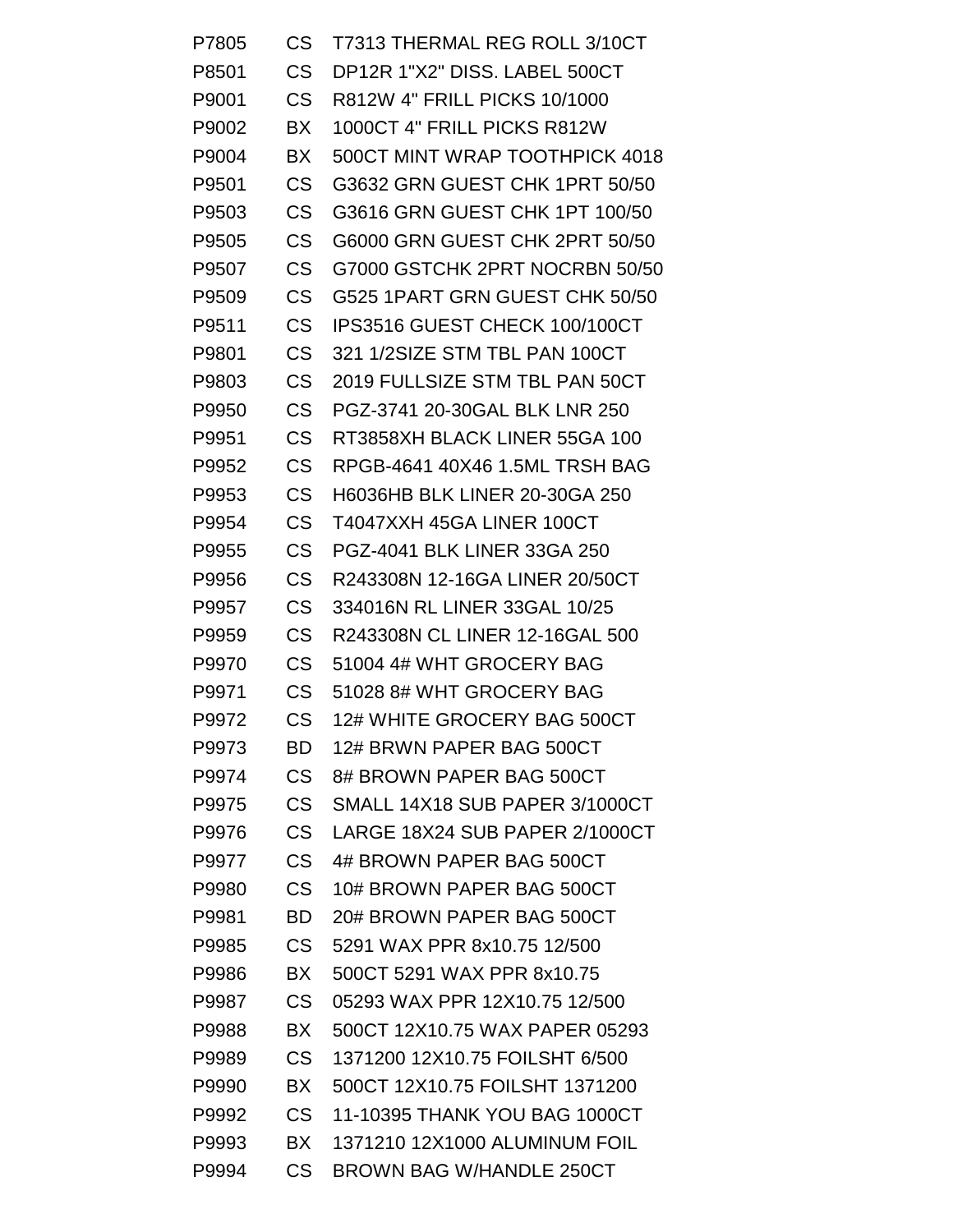| P9995   | CS        | 4350 GREEK KEY PLACEMAT 1000       |
|---------|-----------|------------------------------------|
| P9996   | EA        | 1371810 ALUM FOIL 18x1000'         |
| P9997   | EA        | 330944 HVY DTY FOIL 18X1000        |
| P9998   | CS .      | 405561 FOIL SHT 9x10.75 6/500      |
| P9999   | EA        | 500CT FOIL SHT 9x10.75 405561      |
| 10000NI | LB .      | 80/20FZ FINE GR BEEF +8/10#        |
| 10001NI | LB        | FROZEN BONELESS SHANK BF 60#       |
| 10002NI | LB        | 50% BEEF TRIM FROZEN               |
| 10003NI | LB —      | <b>SPECIAL BEEF TRIM</b>           |
| 10006NI | LB -      | <b>PC DINNER STKETTE</b>           |
| 10008NI | LB        | <b>4 OZ SQ BEEF DINNER STKETTE</b> |
| 10021NI | LB.       | <b>8 OZ BEEF DINNER STKETTE</b>    |
| 10022NI | LB.       | 50Z OVAL DINNER STKETTE            |
| 10023NI | CS .      | 8OZ OHIO ROUND BURGER 12#          |
| 11010NI | LB        | <b>SHOULDER CLOD</b>               |
| 11011NI | LB.       | <b>CUT SHOULDER CLOD</b>           |
| 11056NI | LB .      | CH BEEF SHORT LOIN 0X1             |
| 11081NI | LB        | <b>DENUDED STRIP LOIN</b>          |
| 11161NI | LB        | SPECIAL (COW) TENDERS 5/UP         |
| 11704NI | <b>LB</b> | <b>BEEF TONGUE</b>                 |
| 11706NI | EA        | <b>COW HEAD</b>                    |
| 11900NI | BX        | #412 "PREMIER" ASSORTMENT          |
| 11905NI | BX        | #612 "PRESTIGE" ASSORTMENT         |
| 11910NI | BX        | #406 "POPULAR" ASSORTMENT          |
| 11915NI | BX.       | #411 "VALUED" ASSORTMENT           |
| 20012NI | LB        | <b>SMOKED BNLS PORK LOINS</b>      |
| 20014NI | LB —      | <b>SMOKED BONE-IN PORK LOINS</b>   |
| 20100NI |           | LB PORK BUTTS FROZEN               |
| 22005NI | LB        | (B) BULK SAUSAGE                   |
| 22045NI | BX        | #526 AUJUS GRAVY MIX 16/3.3OZ      |
| 22045NJ | <b>BG</b> | 3.3OZ AUJUS GRAVY MIX #526         |
| 23020NI | LB        | MINI FL DINNER HAM 4-7#            |
| 23021NI | LB        | <b>SLICED MINI FL DINNER HAM</b>   |
| 23026NI | LB        | 191450 HALF SPIRAL HAM (7-10#)     |
| 23031NI | LB        | <b>GROUND DELI HAM-BUEHLERS</b>    |
| 23032NI | LB        | <b>BUEHLER'S FINE GROUND PORK</b>  |
| 23400NI | LB        | <b>HAMLOAF MIX</b>                 |
| 24040NI |           | LB STREB'S WHOLE LF KREPPLES C/V   |
| 30040NI | LB        | <b>BEEF BONES</b>                  |
| 31000NI | <b>PK</b> | <b>COOKOUT COMBO PACK</b>          |
| 31010NI | <b>PK</b> | <b>HOLIDAY COMBO PACK</b>          |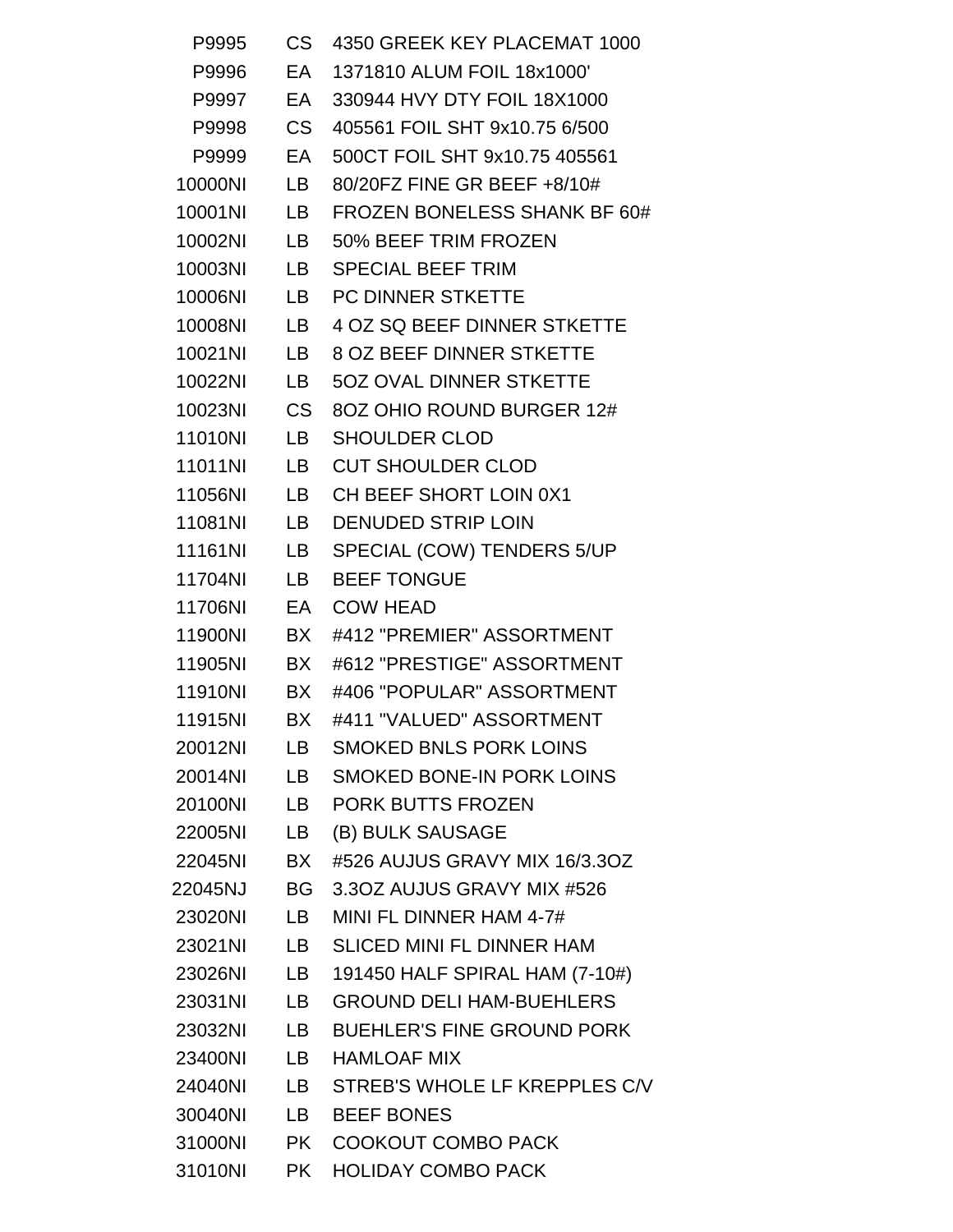| 31015NI | BX .      | 2020 HOLIDAY SPECIAL #1               |
|---------|-----------|---------------------------------------|
| 31020NI | BX        | 2020 HOLIDAY SPECIAL #2               |
| 40015NI | LB        | #2306 B/S THIGH MEAT (+4/10#)         |
| 40017NI | LB .      | #646 CHIX THIGH TRAY PK 8/8CT         |
| 40023NI | LB.       | #765 CHIX DRUMSTIX TR/PK 8/8CT        |
| 40025NI | <b>CS</b> | 2214 CUT PARTY WINGS CVP 40#          |
| 40030NI | <b>CS</b> | #2202 WHOLE WINGS 40#                 |
| 40050NI | <b>CS</b> | #2030 SPLIT BREAST 40#                |
| 40105NI | LB        | 3324 SPLT FRYR MAR 3 1/4-3 1/2        |
| 40110NI | LB        | #3165 WHOLE FRYERS 3-1/2-4#           |
| 40135NI | LB        | #2253 MARINATD LEG QTRS (+40#)        |
| 40140NI | <b>LB</b> | #1851 ROTISSERIE WH FRYERS 6HD        |
| 40200NI | <b>LB</b> | #2304 GR CHICKEN WH/DK (+20#)         |
| 40210NI | <b>CS</b> | #987 LEG QUARTERS 4/10# BG            |
| 40215NI | LB        | #2255 MAR SPLT LEG QTRS (+40#)        |
| 40300NI | LB        | #804 8PCCUT FRYER TR/PK 6/8CT         |
| 40305NI | LB        | #1829 B/S BRST TR/PK 12/3S            |
| 40307NI | <b>LB</b> | #829 BNLS SKL BRST 20/3S (T/P)        |
| 40310NI | <b>LB</b> | #844 DRUMETTES TR/PK 12TR             |
| 40315NI | <b>LB</b> | #782 FAM LEG QTRS TR/PK 6/8CT         |
| 40318NI | LB        | #648 PARTY WINGS TR/PK 12/3           |
| 40320NI | <b>LB</b> | #664 BLS BRST TENDER T/P 12/3S        |
| 40325NI | LB        | #865 B/S THIGHS TR/PK 12/3S           |
| 40330NI | <b>LB</b> | #667 GR CHICKN WH/DK T/P 12/3P        |
| 40335NI | LВ        | #9403 C/S BF SAUS LNK TP 12/3S        |
| 40337NI | LВ        | #9407 SWEET ITAL SAUS T/P 12/3        |
| 40338NI | LB.       | #9409 HOT ITAL SAUS T/P 12/3          |
| 40345NI | <b>LB</b> | #1808 DRUMSTIX TR/PK 10/3             |
| 40360NI | <b>CS</b> | #2322 CHIX NECKS 40#                  |
| 40372NI | <b>CS</b> | 2195F FZ B/S BRST PIECES 2/10#        |
| 40375NI | <b>LB</b> | #5613 FZ B/S BRST C/W T/P 20CT        |
| 40385NI | <b>CS</b> | GC-28 CANNED CHICKEN 12/28OZ          |
| 41925NI | <b>LB</b> | RICELAND CATERING TENDER              |
| 41926NI | LB        | RICELAND CATERING PORK BUTTS          |
| 41927NI | <b>CS</b> | <b>FIRE &amp; ICE LEG QTRS FROZEN</b> |
| 41931NI | <b>LB</b> | <b>BYLER'S FROZEN PORK BUTTS</b>      |
| 41985NI | <b>CS</b> | SHREVE MOBIL SPLIT FRYERS             |
| 41986NI | <b>CS</b> | SHREVE MOBIL CK SPLIT FRYERS          |
| 41990NI | <b>CS</b> | <b>WHETSTONE'S 20-22# TURKEYS</b>     |
| 42005NI | <b>CS</b> | LONE STAR FZ LEG QTRS 4/10#           |
| 42006NI | <b>CS</b> | LONE STAR SELECT RIBEYES              |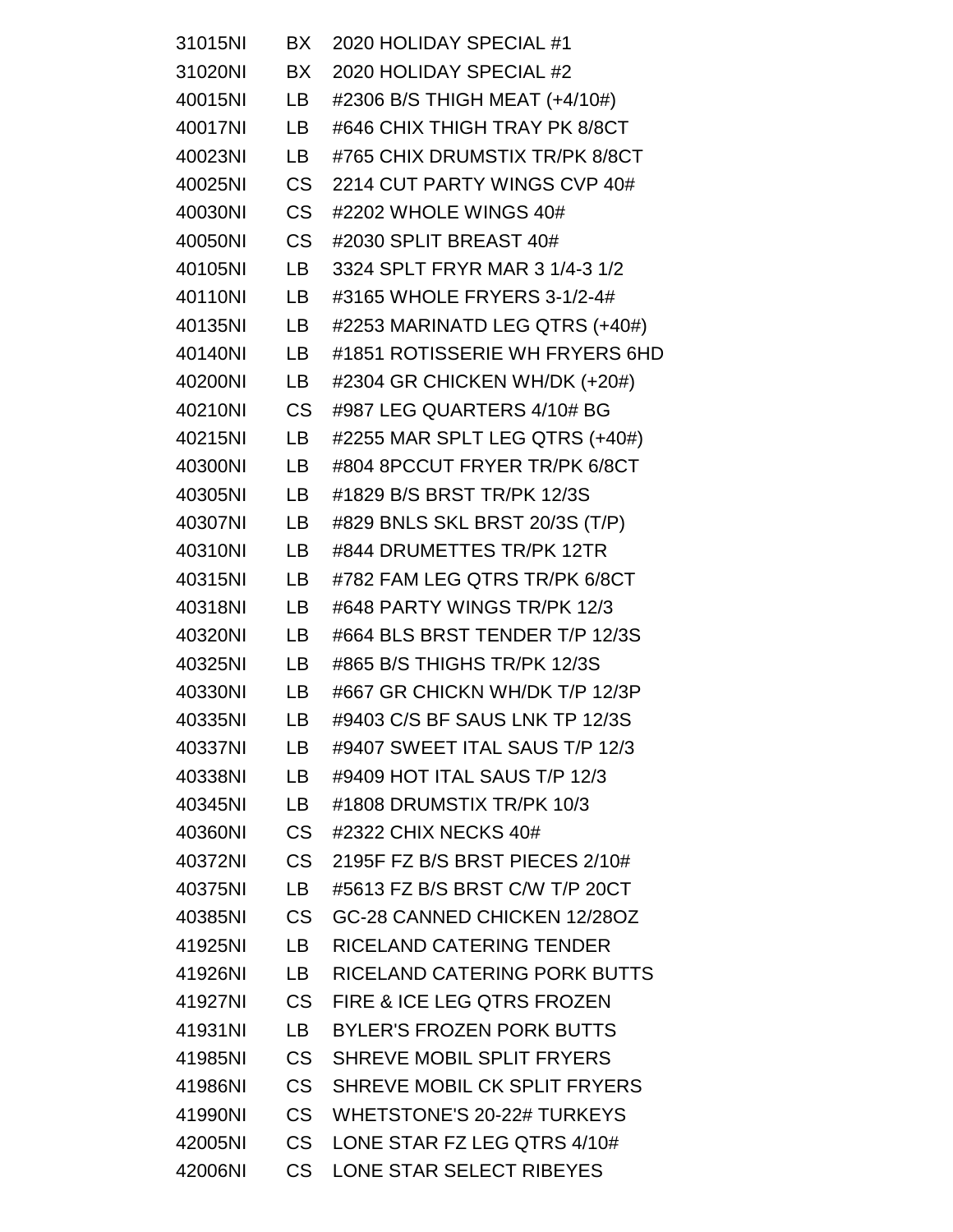| 42007NI | <b>CS</b>      | LONE STAR EXPORT RIBS                |
|---------|----------------|--------------------------------------|
| 42010NI | <b>CS</b>      | OW BERLIN FZ LEG QTRS 4/10#          |
| 42041NI | LB             | <b>CORKSCREW PRIME RIBEYES</b>       |
| 42042NI | <b>CS</b>      | <b>CORKSCREW PRIME 0X1 STRIPS</b>    |
| 42043NI | <b>CS</b>      | CORKSCREW TYS 4OZ BS BRST 2/5#       |
| 42060NI | <b>CS</b>      | DALTONDARI BOTTLED WATER 24/8Z       |
| 42070NI | <b>CS</b>      | SH PP 65118 FS MOZZ/PROV 4/5#        |
| 47045NI | <b>CS</b>      | SHREVE PP 14" PIZZA BOXES 50CT       |
| 47110NI | <b>CS</b>      | KILLPP 10" CUSTOM PIZ BOX 50CT       |
| 47115NI | <b>CS</b>      | KILLPP 12" CUSTOM PIZ BOX 50CT       |
| 47120NI | <b>CS</b>      | KILLPP 14" CUSTOM PIZ BOX 50CT       |
| 47150NI | <b>CS</b>      | MCKELVEY'S 12" PIZZA BOX 50CT        |
| 47155NI | <b>CS</b>      | MCKELVEY'S 16" PIZZA BOX 50CT        |
| 47160NI | <b>CS</b>      | <b>TRAILS END 12" PIZZA BOX 50CT</b> |
| 47165NI | <b>CS</b>      | <b>TRAILS END 14" PIZZA BOX 50CT</b> |
| 47180NI | <b>CS</b>      | PANGRZ 1/4" LARGE PZ BOX 50CT        |
| 47185NI | <b>CS</b>      | PANGRZ 9" SMALL PZ BOXES 50CT        |
| 47190NI | <b>CS</b>      | PANGR 7" PERSONAL PIZZ BX 50CT       |
| 47200NI | <b>CS</b>      | OLD TOWNE 10# PIZZA BOX 50CT         |
| 47205NI | <b>CS</b>      | OLD TOWNE 14" PIZZA BOX 50CT         |
| 48000NI | <b>CS</b>      | BOSCO W/K 16" PIZZA BOXES 50CT       |
| 48005NI | <b>CS</b>      | BOSCO W/K 14" PIZZA BOXES 50CT       |
| 48010NI | <b>CS</b>      | BOSCO W/K 10" PIZZA BOXES 50CT       |
| 48015NI | <b>CS</b>      | BRADLEY'S W/K 9" PIZ BOX 50CT        |
| 48020NI | CS             | BRADLEY'S W/K 14" PIZ BOX 50CT       |
| 48025NI | C <sub>S</sub> | BRADLEY'S 10X10X3 BOX 50CT           |
| 48030NI | <b>CS</b>      | BRADLEY'S 10X6X3 BOX 50CT            |
| 50000NI | LB.            | 18500 8PC CUT UP FRYERS 16CT         |
| 50005NI | CS .           | 27279 MEDIUM DRUMSTIX 40#            |
| 50010NI | <b>CS</b>      | 22504 MEDIUM THIGHS 40#              |
| 50015NI | <b>CS</b>      | 54800 B/S BRST 4/10#                 |
| 50020NI | <b>CS</b>      | 119250 JUMBO B/S THIGHS 4/10#        |
| 50025NI | C <sub>S</sub> | 43800 JUMBO BRST TENDERS 4/10#       |
| 50030NI | <b>CS</b>      | 930 LEG QTRS 40#                     |
| 68020NI | EA.            | LERCH'S 50# SUPER FRY NO/MS          |
| 83000NI | CS .           | #1525 CINN ROLL MFN BATR 2/10#       |
| 83020NI | CS             | #1010 APPLE CINN MFN BAT 2/10#       |
| 83025NI | CS -           | 1163 DULCE DE LECHE BAT 2/10         |
| 83032NI | CS             | #1240 PUMP RASN MFN BAT 2/10#        |
| 83040NI | CS             | #1030 BANANA NUT MFN BAT 2/10        |
| 83055NI | CS             | 1120 CHC CHC CHP MFN BAT 2/10#       |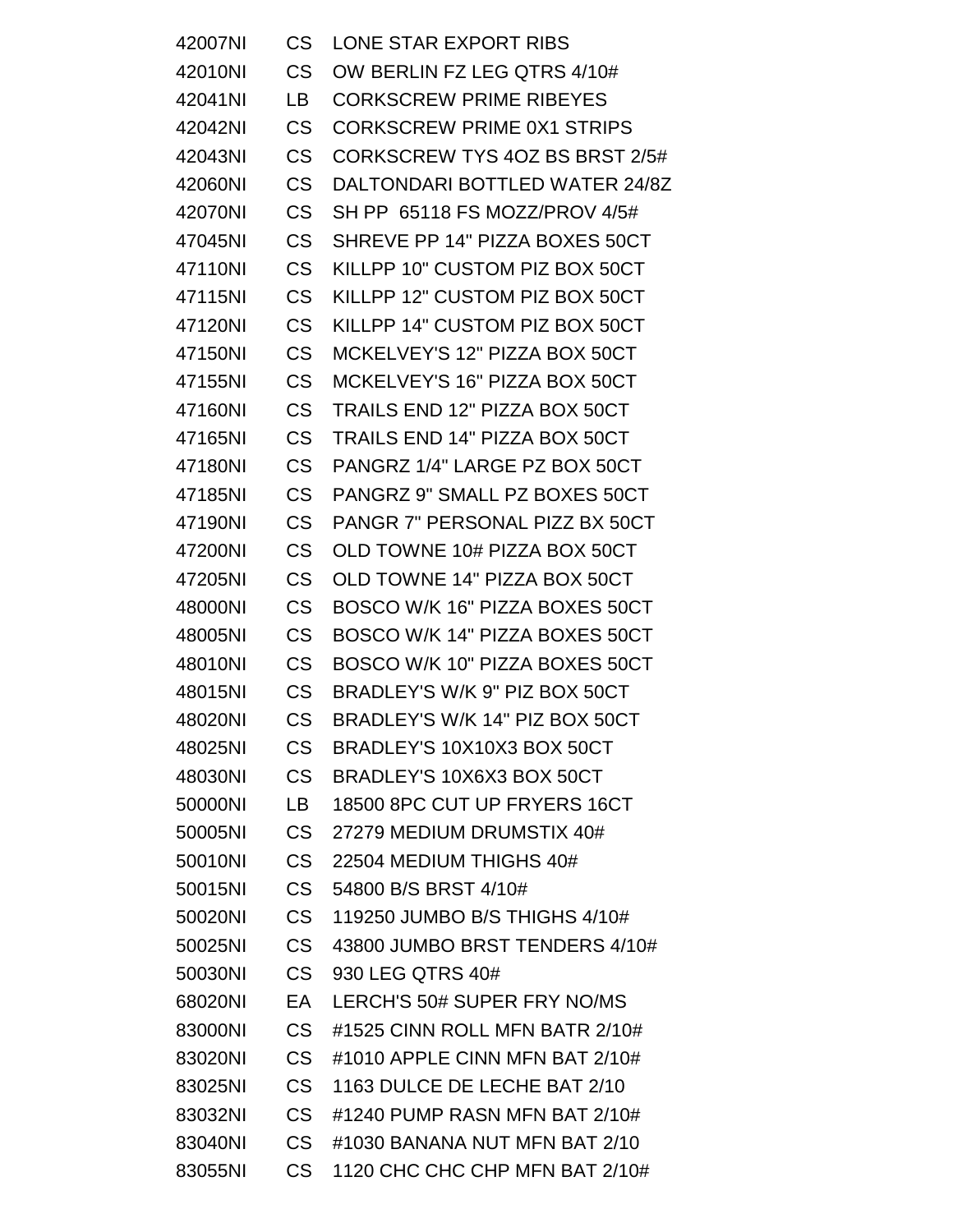| 83060NI | <b>CS</b> | 1590 WH CHC RASP MFN BAT 2/10# |
|---------|-----------|--------------------------------|
| 83065NI | <b>CS</b> | #1915 CRAN ORNG MFN BAT 2/10#  |
| 83070NI | <b>CS</b> | 1165 LEM PPYSD MUF BAT 2/10#   |
| 83090NI | <b>CS</b> | 2707 9" ICED CHOC CAKE 2COUNT  |
| 83091NI | <b>CS</b> | 5528 VEGAN BELG CHOC CK 4/48OZ |
| 83092NI | <b>CS</b> | 234131 WH CHOC RASP CHSCKE 2CT |
| 83094NI | <b>CS</b> | 238401 TURTLE CHSCAKE 2/10"    |
| 83096NI | <b>CS</b> | #122 PLN CHEESECAKE 2/14PC     |
| 83097NI | <b>CS</b> | 295126 OREO CHEESECAKE 2CT     |
| 83098NI | <b>CS</b> | 295123 PUMP PIE CHSCK 2/9"     |
| 83125NI | <b>CS</b> | 7050 STREUSEL TOPPING 12#      |
| 83200NI | <b>CS</b> | 80015 ANISETTE BISCOTTI 5#     |
| 83300NI | <b>CS</b> | #3096 SALTED WHOLE CASHEW 3/2# |
| 83301NI | <b>BG</b> | 70501 PECAN PIECES 5#          |
| 83302NI | BG        | 70524 BLANCH SLI ALMONDS 5#    |
| 83310NI | <b>CS</b> | 18868A CHOP PEANUT TOPPNG 3/2# |
| 83311NI | <b>BX</b> | 80559 RST SLT SUNFLWR SEEDS 5# |
| 83313NI | <b>CS</b> | 34000 MED WALNUT PCS 30#       |
| 83314NI | <b>CS</b> | 4509 SEMI SWT CHOC CHIPS 50#   |
| 83325NI | EA        | 81096 DRIED CRANBERRIES 5#     |
| 83330NI | EA        | 6395296 RAISINS 30#            |
| 83350NI | <b>CS</b> | #10 CARAMEL APPLE W/NTS 12/3CT |
| 83355NI | <b>CS</b> | #11 CANDY APPLE W/NUTS 12/3CT  |
| 83360NI | <b>CS</b> | #28 WILD SPRINKLE APPLE 12/3CT |
| 83365NI | CS        | 682 TURTLE APPLE 12/3CT        |
| 83370NI | <b>CS</b> | 241 PLAIN APPLE 24/1CT         |
| 83400NI | <b>CS</b> | #16750 EGG WASH 6/2.32OZ       |
| 83405NI | <b>CS</b> | 25024 EGG WHITES 12/2#         |
| 84002NI | <b>CS</b> | #766 SLI CIABATTA BUN 8/6CT    |
| 84003NI | <b>CS</b> | 22028 4" UNSLI CIABATTA 72CT   |
| 84005NI | <b>CS</b> | #595 THICK MARBLE RYE 6CT      |
| 84006NI | <b>CS</b> | #8032 MARBLE RYE BREAD 6CT     |
| 84007NI | <b>CS</b> | #1991 24OZ PREM RYE BREAD 8CT  |
| 84010NI | <b>CS</b> | #432 SLI WHEATBERRY BREAD 6CT  |
| 84011NI | <b>CS</b> | 88780 MLTGRN PANINI BREAD 10CT |
| 84012NI | <b>CS</b> | #00220 SLI SOURDOUGH BRD 8CT   |
| 84013NI | <b>CS</b> | 100181 SLI SOURDOUGH 8CT       |
| 84016NI | <b>CS</b> | 3084 WHEAT BRD DGH 24/18.25OZ  |
| 84017NI | <b>CS</b> | 3076 RYE BRD DOUGH 24/18.50Z   |
| 84018NI | <b>CS</b> | 3041 ITAL BREAD DOUGH 24/19OZ  |
| 84022NI | <b>CS</b> | #215 DTCH CRNCH SAND ROLL 48CT |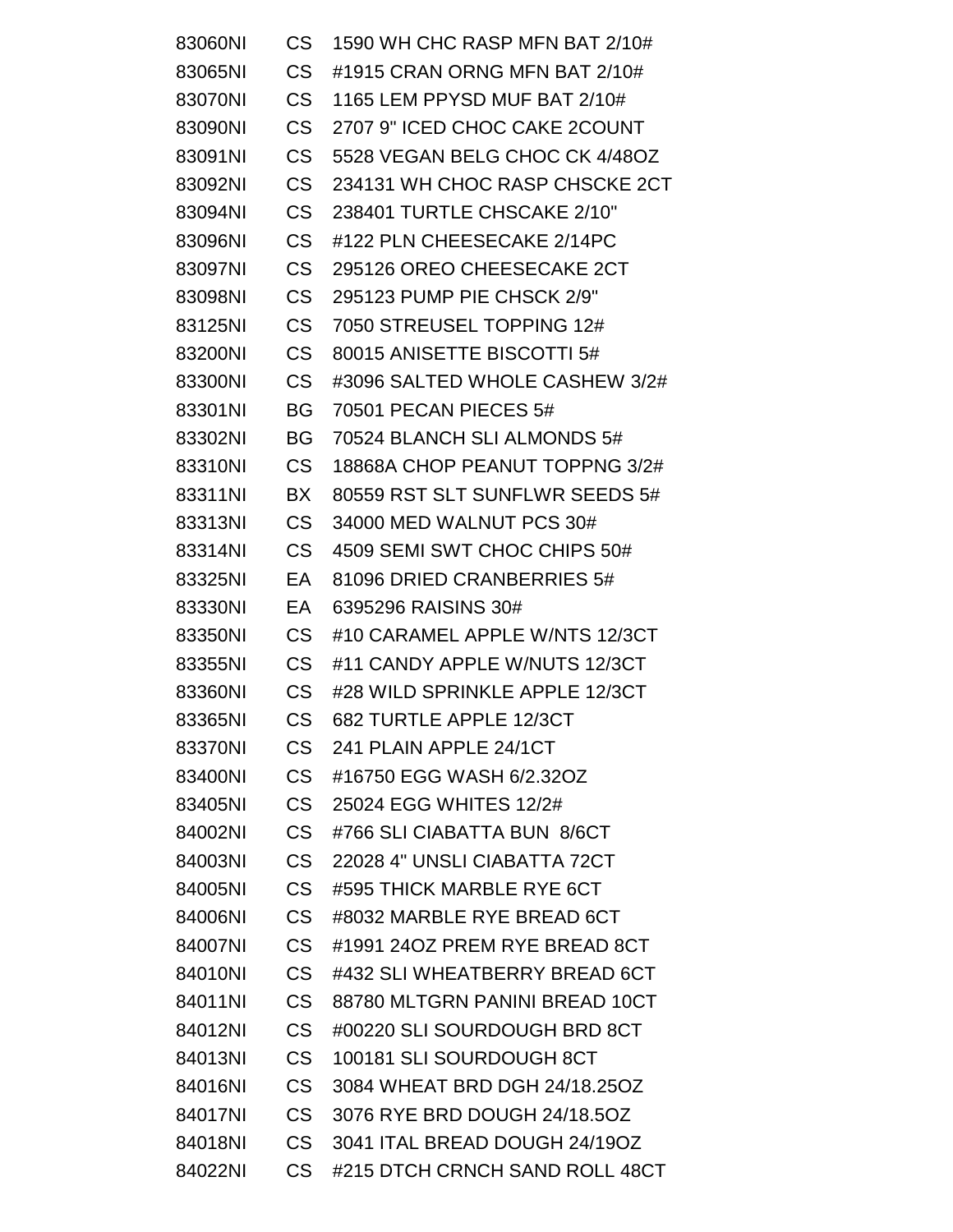| 84030NI | <b>CS</b> | 58053 TORTA SAND BUN T&S 42CT         |
|---------|-----------|---------------------------------------|
| 84032NI | <b>CS</b> | 33610 BRIOCHE PLN BUN 8/12CT          |
| 84033NI | <b>CS</b> | 3374 4" BTR BRIOCHE BUN 2/24CT        |
| 84035NI | <b>CS</b> | 16690 CINN SWIRL BRD 10/20.7OZ        |
| 84040NI | <b>CS</b> | 1339 4OZ FR TST BGL UNSLI8/6CT        |
| 84042NI | <b>CS</b> | 1306 4OZ EVYTHG BGL UNSLI8/6CT        |
| 84046NI | <b>CS</b> | 251 4OZ PLAIN BAGEL SLI 8/6CT         |
| 84048NI | <b>CS</b> | 1313 4OZ BLBRY BGL UNSLI 8/6CT        |
| 84050NI | <b>CS</b> | 349 4OZ CHD/JAL BGL 8/6CT             |
| 84052NI | <b>CS</b> | 1303 SESAME BGL UNSLI 8/6CT           |
| 85075NI | <b>CS</b> | 43107 MAYPO OATMEAL 8/42OZ            |
| 85077NI | <b>CS</b> | 43661 QUAKER INST OATMEAL 48CT        |
| 85080NI | <b>CS</b> | <b>CORN MEAL MUSH 12/2#</b>           |
| 85081NI | <b>PK</b> | <b>2# CORN MEAL MUSH</b>              |
| 85082NI | <b>CS</b> | S124 HONEY OAT GRANOLA 4/12OZ         |
| 85097NI | <b>CS</b> | #13326 BULK CORN CHEX 4/33OZ          |
| 85115NI | <b>CS</b> | P39 SW CHED/JAL SPUDZ 6/3#            |
| 85116NI | <b>CS</b> | P40 STF CHEDDAR SPUDZ 6/3#            |
| 85117NI | <b>CS</b> | 10518 JAL BOTTLE CAPS 6/2.5#          |
| 85143NI | <b>CS</b> | #727 MALT VINEGAR 200/9GRAM           |
| 85160NI | <b>CS</b> | #01619 BUSH BAKED BEANS 6/#10         |
| 85161NI | <b>CN</b> | #10CN BUSH BAKED BEANS #01619         |
| 85162NI | <b>CS</b> | <b>BUSH'S GRT NORTHERN BEAN 6/#10</b> |
| 85162NJ | <b>CN</b> | #10 GREAT NORTHERN BEANS BUSHS        |
| 85163NI | CS        | 22768 SHELLED EDAMAME 6/2.5#          |
| 85164NI | CS        | #6182 MIXED VEGGIES 6/#10             |
| 85164NJ | CN.       | #10 MIXED VEGGIES #6182               |
| 85165NI | <b>CS</b> | #96216 FANCY WAX BEANS 6/#10          |
| 85165NJ | CN -      | 10#CN FANCY WAX BEANS #96216          |
| 85166NI | <b>CS</b> | #3578 FANCY LIMA BEANS 6/#10          |
| 85167NI | <b>CS</b> | #32747 SLICED BEETS 6/#10             |
| 85167NJ | CN.       | #10 SLICED BEETS #32747               |
| 85168NI | <b>CS</b> | 3268 LIBBYS WHOLE BEETS 6/#10         |
| 85168NJ | CN.       | #10 CAN WHOLE BEETS                   |
| 85171NI | <b>CS</b> | #1886 BUSH BLACK BEAN 6/#10           |
| 85171NJ | <b>CN</b> | #10CN BUSH BLACK BEANS #1886          |
| 85172NI | CS .      | 10252 GARBANZO BEANS 6/#10            |
| 85173NI | <b>CS</b> | #10923 FNCY BUTTER BEANS 6/#10        |
| 85174NI | CS .      | 1873 CANNELLINI BEANS 6/#10           |
| 85174NJ | CN.       | #10 CANNELLNI BEANS #1873             |
| 85178NI | CS .      | 2072 KIKOMANSTIR FRY SC 6/2LTR        |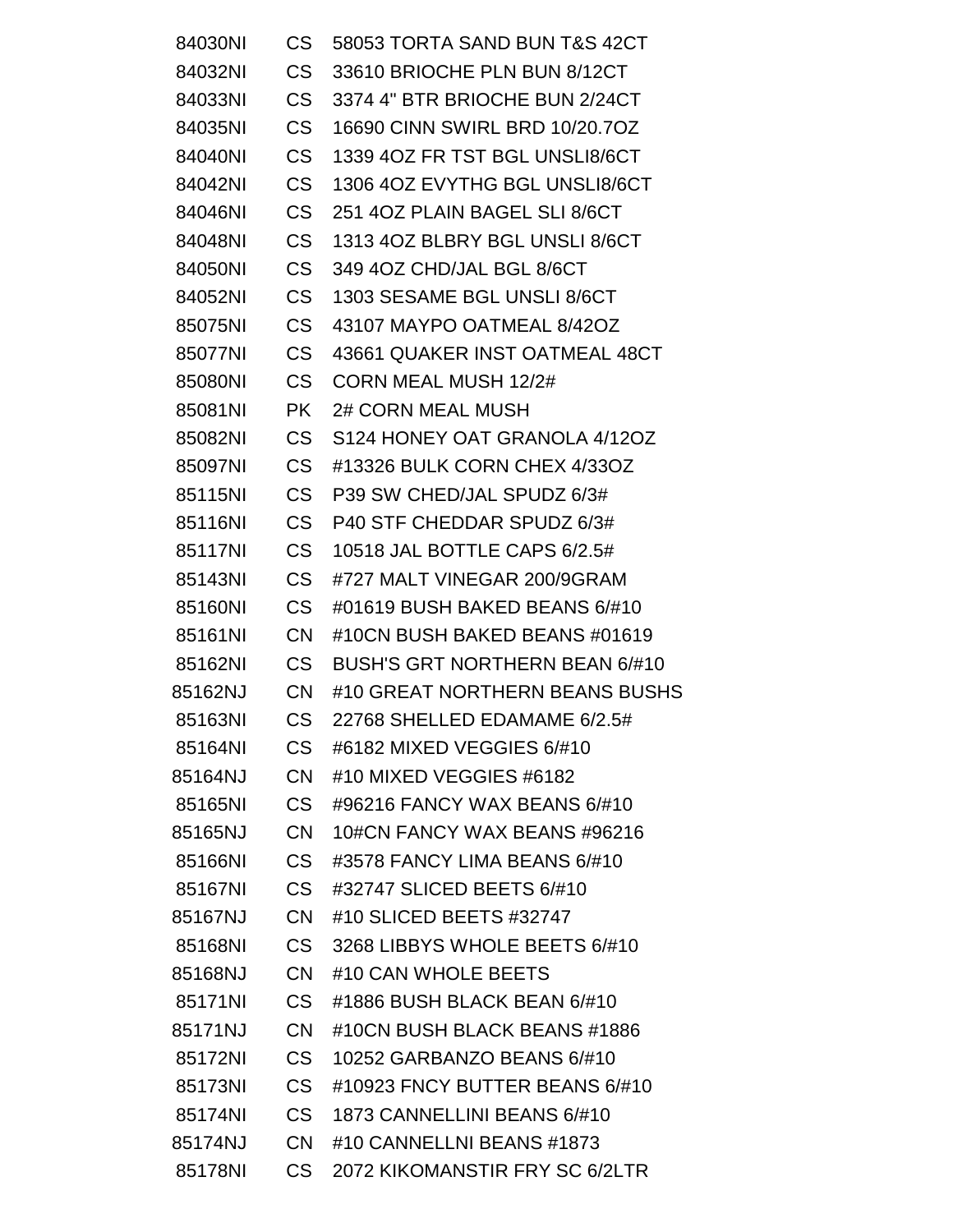| 85178NJ | EA.            | 2LTR KIKOMAN STIR FRY SC 2072        |
|---------|----------------|--------------------------------------|
| 85180NI | CS .           | #11767 TERIYAKI SAUCE 2/1            |
| 85181NI | GA             | <b>GAL TERIYAKI SAUCE 11767</b>      |
| 85186NI | CS             | 171 KIKKOMAN SOY SAUCE 4/1GAL        |
| 85186NJ | <b>GA</b>      | <b>GAL KIKKOMAN SOY SAUCE 00171</b>  |
| 85188NI | CS             | 11192 PHILLY CRMCH CUP 100/1OZ       |
| 85189NI | CS             | 26834 STRAW CRM CH CUP 100/1OZ       |
| 85190NI | CS             | #416 FANCY SWEET PEAS 6/#10          |
| 85190NJ | <b>CN</b>      | #10 FANCY SWEET PEAS #416            |
| 85192NI | <b>CS</b>      | #5010 STF QUEEN OLIVES 4/1GAL        |
| 85192NJ | GA             | GAL STF QUEEN OLIVES #5010           |
| 85195NI | CS             | 2849 SHWBT PORK & BEANS 6/#10        |
| 85195NJ | <b>CN</b>      | #10CN SHWBT PORK & BEANS 2849        |
| 86107NI | <b>CS</b>      | #4042 ICED TEA FLTR PCK 24/4OZ       |
| 86108NI | <b>CS</b>      | #4043 ICED TEA FLTR PCK 24/3OZ       |
| 86109NI | <b>CS</b>      | #4044 ICED TEA FLTR PCK 96/1OZ       |
| 86114NI | <b>CS</b>      | #4859 HOT COCOA MIX 6/50CT           |
| 86114NJ | BX             | 50CT HOT COCOA MIX #4859             |
| 88505NI | <b>CS</b>      | #7769 DRK CORN SYRUP 4/1GAL          |
| 89600NI | <b>CS</b>      | 23863 HOT FUDGE TOP 6/7.59#          |
| 89605NI | <b>CS</b>      | 23632 CARAMEL TOPPING 6/8.34#        |
| 89610NI | <b>CS</b>      | 96645 BUTTERSCOTCH TOP 6/8.5#        |
| 89615NI | <b>CS</b>      | 95199 CHOC SYRUP 6/7.917#            |
| 89700NI | <b>CS</b>      | FR010F CHERRY SYRUP 4/1LTR           |
| 89705NI | <b>CS</b>      | FR112F BUTTERSCOTCH SYP 4/1LTR       |
| 89710NI | <b>CS</b>      | FR252F BLCKBRY SYRUP 4/1LTR          |
| 89715NI | C <sub>S</sub> | FR268F CARAPLBTR SYRUP 4/1LTR        |
| 89720NI | <b>CS</b>      | <b>FR145F TSTMARSH SYRUP 4/1LTR</b>  |
| 89725NI | <b>CS</b>      | AR015A CRANBERRY SYP 12/750ML        |
| 89730NI | <b>CS</b>      | <b>FR267F WNTRCTRS SYRUP 4/1LTR</b>  |
| 89735NI | <b>CS</b>      | <b>FR075F POMEGRANATE SYP 4/1LTR</b> |
| 89740NI | <b>CS</b>      | FR016F FROST MINT SYRUP 4/1LTR       |
| 89745NI | <b>CS</b>      | <b>FR211F CUPCAKE SYRUP 4/1LTR</b>   |
| 89750NI | <b>CS</b>      | GC300FP SS CAR TOFF SC 4/1.89L       |
| 89755NI | <b>CS</b>      | 41265 WH CHOC SAUCE 6/87.30Z         |
| 89760NI | <b>CS</b>      | FR241F PUMP PIE SYRUP 4/1LTR         |
| 91010NI | <b>CS</b>      | #443 KRAFT MAC & CH PCH 36/7OZ       |
| 93001NI | <b>CS</b>      | #7736 RND TORTILLA CHIPS 6/1#        |
| 93002NI | <b>CS</b>      | 10301 WH TORT CHIPS 3/2#             |
| 93005NI | <b>CS</b>      | G05501 TORTILLA CHIPS 36/3OZ         |
| 95004NI | <b>CS</b>      | #24004 STF CHIX BASE NOMSG 4/5       |